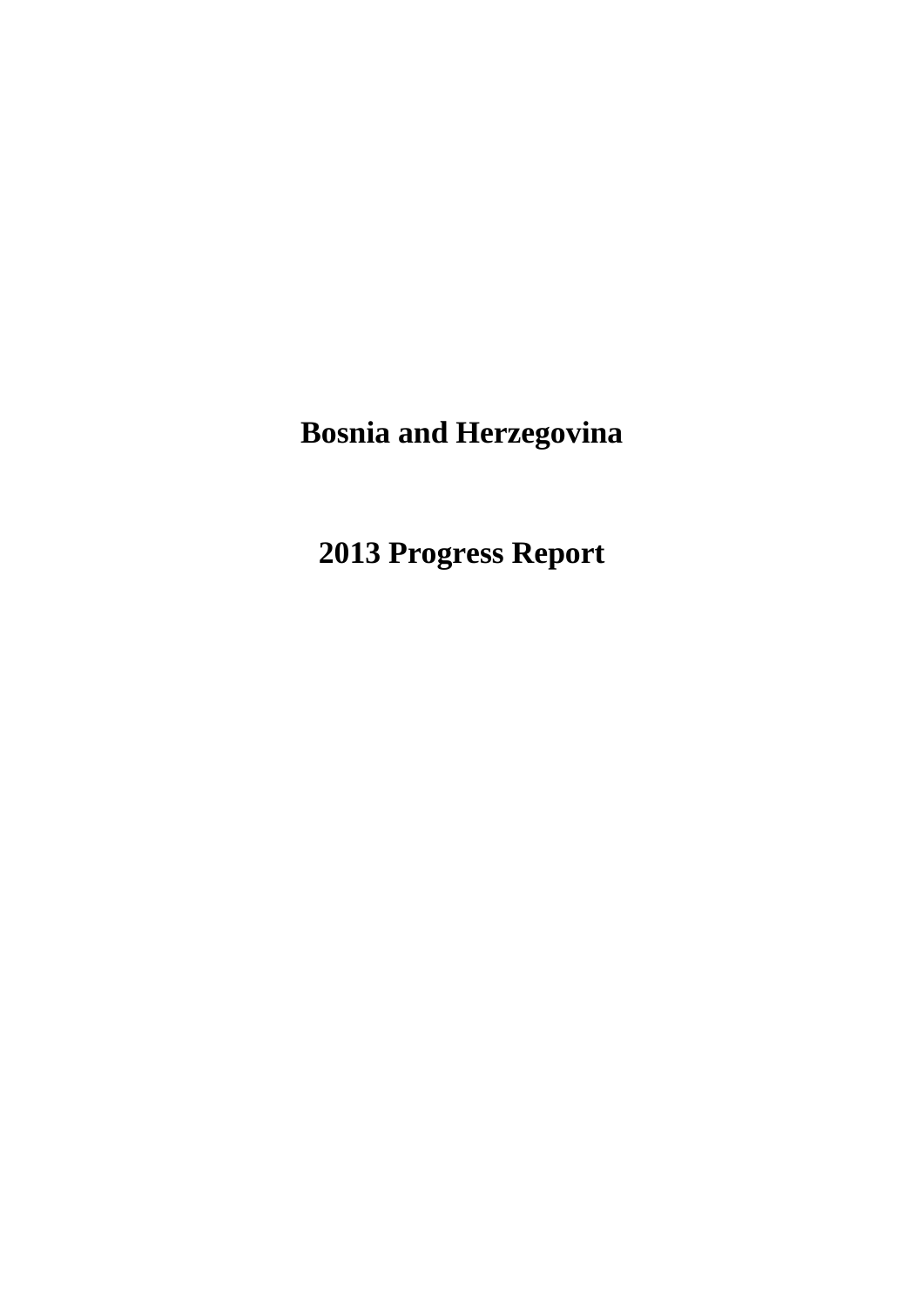#### **Conclusions on Bosnia and Herzegovina**

#### *(extract from the Communication from the Commission to the European Parliament and the Council 'Enlargement Strategy and Main Challenges 2013-2014', COM(2013)700 final)*

Bosnia and Herzegovina is at a standstill in the European integration process while other countries in the region are moving ahead. The Stabilisation and Association Agreement (SAA) was signed in 2008 and the ratification process was completed in 2011. The SAA has not yet entered into force because the country has not met the remaining requirements, notably a credible effort in implementing the European Court of Human Rights judgement in the Sejdic-Finci case regarding discrimination against citizens on the grounds of ethnicity. Therefore, the EU relations with Bosnia and Herzegovina are still governed by the Interim Agreement (IA) of 2008.

The political representatives do not share a vision on the overall direction and future of the country or on how it should function. There is no thorough internal political dialogue on fundamental issues such as the EU integration process nor any priority-setting related to it. The EU agenda has not been a priority for the political representatives of the country resulting in no progress in its European perspective. Short-term party or ethnic interests have been prevailing over a future-oriented policy of anchoring Bosnia and Herzegovina in the EU. The political deadlock in the Federation, which has been ongoing for more than one year, has a negative impact on the governance both in the Federation and at the State level. There is continued questioning by certain political players of the unity of Bosnia and Herzegovina as a single State.

The two key commitments in the 2012 Roadmap on the country's EU membership application, notably the actual implementation of the Sejdic-Finci judgement and the establishment of an effective coordination mechanism on EU matters, have not been met. The EU has engaged in intensive facilitation efforts to help Bosnia and Herzegovina's political leaders to find common ground for implementing the Sejdic-Finci judgement, but they could not agree on a solution.

Addressing this judgement is not only crucial for the country to advance on the EU path but also for the legitimacy and credibility of the Presidency and the House of Peoples of Bosnia and Herzegovina, which are to be elected in 2014. It would unlock the EU accession process, which is vital for Bosnia and Herzegovina's evolution from a post-conflict country to becoming an EU Member State in the future. Without political courage and determination, the European perspective of Bosnia and Herzegovina will not materialise.

Equally urgent and important is the establishment of a co-ordination mechanism on EU matters between various levels of government. In a highly decentralised country like Bosnia and Herzegovina, such a mechanism is of crucial importance in order for the respective representative from Bosnia and Herzegovina to be able to speak on behalf of the whole country and to commit it when interacting with the EU. It is for the country to develop urgently a mechanism complying with this basic requirement.

It is becoming increasingly difficult to justify providing pre-accession funds to a country whose political representatives are not willing to reach the consensus necessary to move forward on the pre-accession path. Without this consensus, there is a strong risk that preaccession assistance will not produce the expected results. Given that no solution has yet been found on the implementation of the Sejdic-Finci ruling and the EU coordination mechanism has not been established, the same level of funding under the Instrument for Pre-accession Assistance (IPA) cannot be maintained. The Commission has decided to postpone further discussions on IPA II until the country is back on track in the EU integration process. In the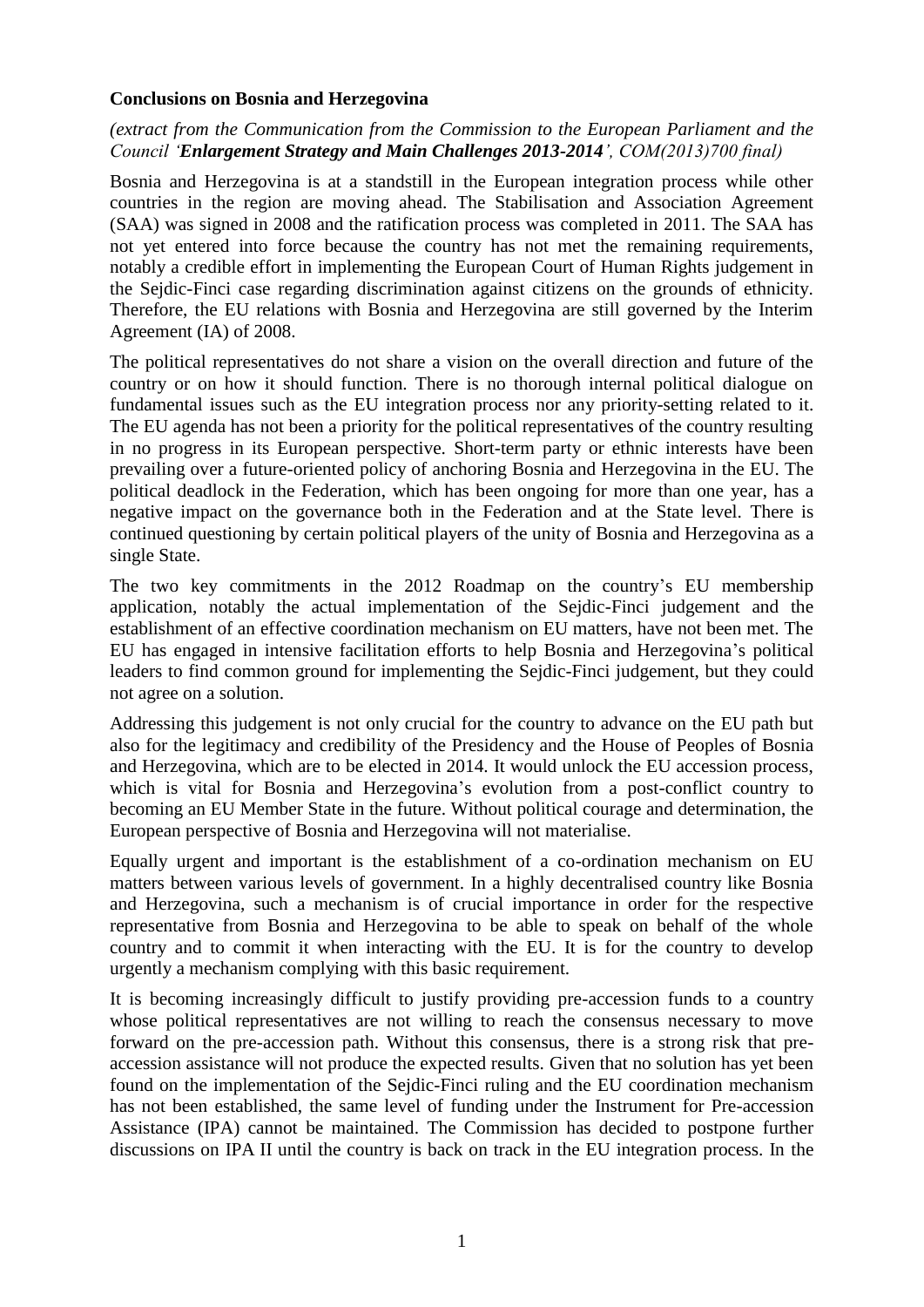absence of tangible progress, Bosnia and Herzegovina risks losing significant pre-accession funds.

The country's preparations for adapting to Croatia's accession have been slow but the necessary agreements related to crossing of persons and goods at the border with Croatia were signed in time before 1 July. The Commission finds it unacceptable that Bosnia and Herzegovina has to date refused to adapt the IA/SAA to take into account its traditional trade with Croatia. The Commission calls on Bosnia and Herzegovina to revise its position urgently so that an adaptation based on traditional trade flows can be finalised as soon as possible.

The country has made very limited progress in addressing the **political criteria**. Having not implemented the Sejdic-Finci ruling, the country has not yet ended the discriminatory practice whereby citizens of Bosnia and Herzegovina not declaring themselves as belonging to one of the three Constituent Peoples are prevented to run for the Presidency and/or the House of Peoples of Bosnia and Herzegovina. Legislative processes in general remain extremely slow, due to the lack of political will to reach compromises. The frequent use of the urgent procedure to introduce laws in the Parliamentary assembly of Bosnia and Herzegovina resulted in extensive use of the Vital National Interest procedure. Due to the lack of political agreement, legislation was often blocked by using the Entity veto.

There is still a high level of corruption, effective prevention measures against money laundering are lacking, and limited progress has been made in the fight against organised crime and terrorism. While there has been limited progress in the overall reform of the judicial system, a number of recommendations issued by the Commission in the framework of the Structured Dialogue on Justice are being implemented: in the field of war crimes processing, the determination of jurisdiction for cases has advanced significantly in accordance with the National War Crimes Strategy and with the allocation of the adequate financial and human resources from the relevant budgets and major contributions from IPA. The backlog of cases has reduced. The conclusion of the Protocols on Cooperation in Prosecution of Perpetrators of War crimes, Crimes against Humanity and Genocide with both Croatia and Serbia is promising. Overall, there are still serious shortcomings as regards the independence, effectiveness, accountability and impartiality of the judiciary in Bosnia and Herzegovina.

The implementation of the existing human rights instruments, including those protecting lesbian, gay, bisexual, transgender and intersex (LGBTI) persons from violence and hate speech as well as the implementation of Roma action plans, remains limited. Legislative gaps still hamper sustainable return and local integration of refugees and internally displaced persons. Legal provisions guaranteeing freedom of expression are in place, yet intimidation of journalists and editors remain an issue of concern as do financial pressures on public broadcasters. Bosnia and Herzegovina has continued to participate actively in regional cooperation and to maintain good neighbourly relations. Remaining border and property issues with neighbouring countries need to be addressed.

Thorough preparations at all levels, supported by the EU and other international organisations, have made it possible to carry out the long-expected population census in Bosnia and Herzegovina, the first since 1991.

As regards the **economic criteria**, Bosnia and Herzegovina has made little further progress towards a functioning market economy. Considerable further reform efforts need to be pursued with determination to enable the country to cope over the long-term with competitive pressure and market forces within the Union.

The economy contracted by 1.1% in 2012. However, indicators for the first half of 2013 show some signs of recovery. Unemployment is still very high. The quality of public finances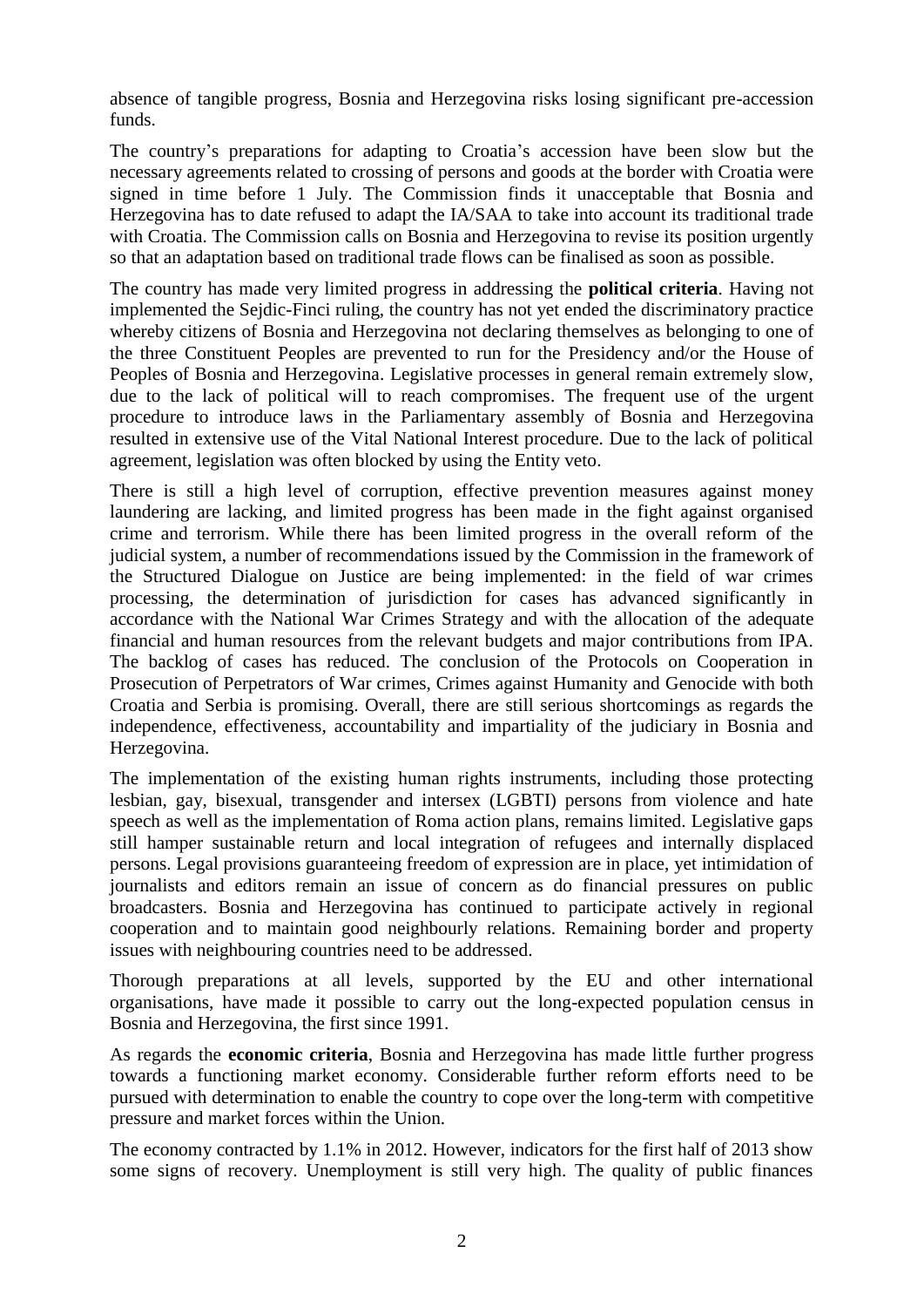remained low, even though public finance management was somewhat strengthened. Despite some slight improvement, consensus on economic and fiscal policy essentials remains weak, thus impeding reforms at the country level. The large and inefficient public sector with multiple overlapping competences on state, entity and municipal or cantonal level (especially in the Federation) continues to impose risk for fiscal sustainability. An inefficient legal and judicial system hampers enforcement capacity and is a clear deterrent for investment and a source of corruption.

The composition and the low efficiency of public spending in Bosnia and Herzegovina remain a concern. In this context, fiscal reporting needs to be further improved in order to increase the quality of analysis and policy design. Structural rigidities such as the excessive labour taxation and poorly targeted social transfers would require measures to spur labour demand. Authorities in the Federation should proceed with development of the pension reform. Given the high share of public companies in the economy, the authorities should reinvigorate privatisation, which has the potential to improve the fiscal situation and bring about more competition. The private sector needs to be supported by a sound business environment, most notably by improving contract enforcement and establishing a single economic space in the country. The informal sector remains an important challenge.

The lack of genuine political support for the EU agenda is reflected in very limited progress also as regards **approximation to EU laws and standards**. This concerns in particular the fields of veterinary and food safety; competition; public procurement; energy; environment and climate change; transport; employment and social policies. In other areas, such as rural development or regional policy, there is little progress due to the lack of agreement on the relevant country-wide strategies. In a number of cases appointments for important bodies need to be made. Failure to do so is hampering the legislative progress. Other institutions such as the State Aid Council have been suffering from the lack of financial resources and could therefore not function properly so far. One of the few positive exceptions is the area of intellectual, industrial and commercial property rights where preparations to align with EU standards are advanced.

In order for Bosnia and Herzegovina to be able to export products of animal origin to the EU it is necessary to advance rapidly with the transposition of the EU's veterinary and food safety legislation. Bosnia and Herzegovina is the only country in the region which has not aligned its legislation with the 2004 EU directives on public procurement. It needs to do so as a matter of urgency. The country needs to maintain consistent efforts for a sustainable implementation of all reforms introduced under the visa liberalisation roadmap, also regarding the broader measures at the borders aimed at strengthening national and regional security. Activities related to preventing abuses of the visa-free regime need to continue.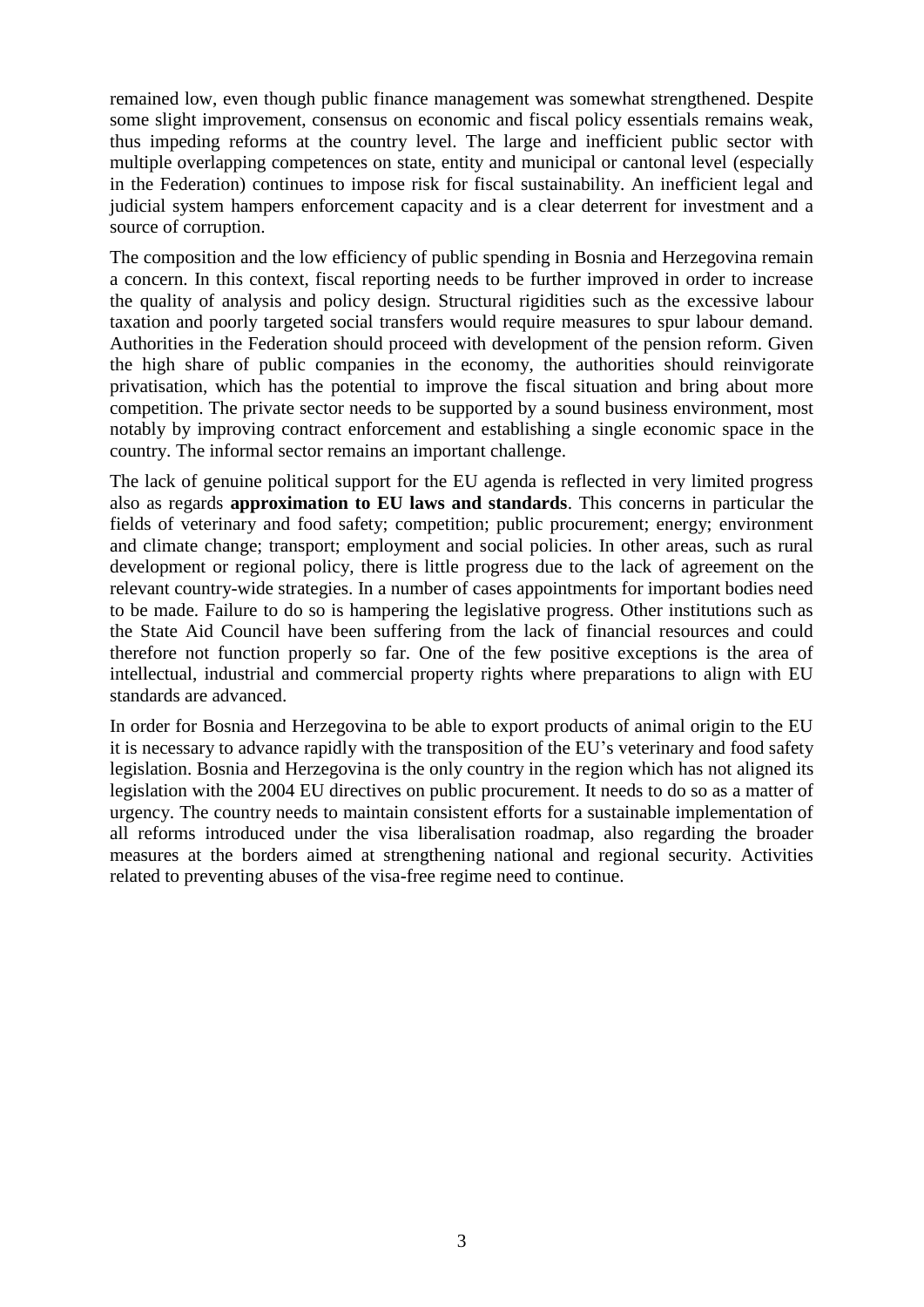

EUROPEAN **COMMISSION** 

> Brussels, 16.10.2013 SWD(2013) 415 final

# **COMMISSION STAFF WORKING DOCUMENT**

# **BOSNIA AND HERZEGOVINA 2013 PROGRESS REPORT**

*Accompanying the document*

### **COMMUNICATION FROM THE COMMISSION TO THE EUROPEAN PARLIAMENT AND THE COUNCIL**

**Enlargement Strategy and Main Challenges 2013-2014**

{COM(2013) 700 final}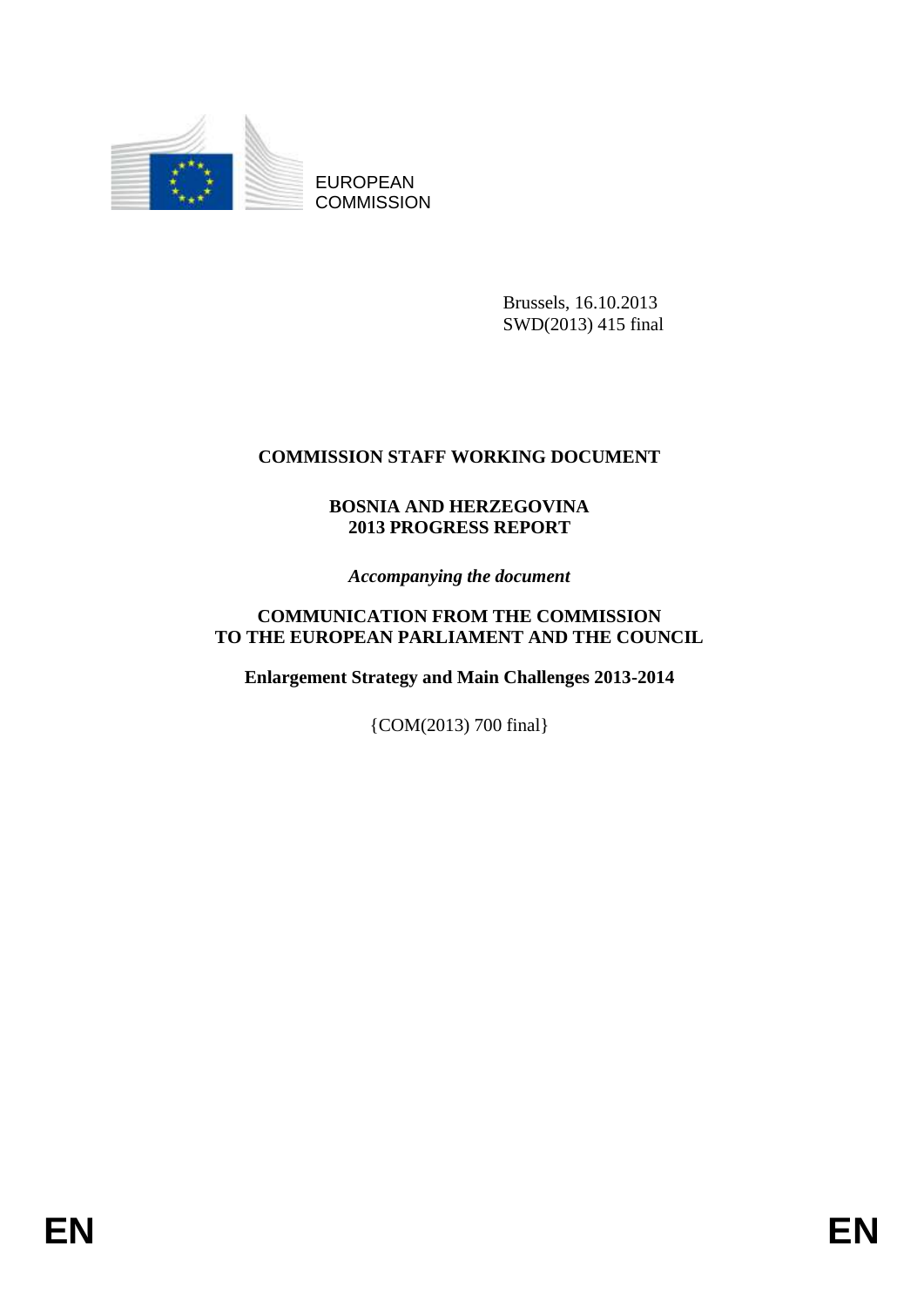# **TABLE OF CONTENTS**

| 1.      |                                                                                   |  |
|---------|-----------------------------------------------------------------------------------|--|
| 1.1.    |                                                                                   |  |
| 1.2.    |                                                                                   |  |
| 1.3.    |                                                                                   |  |
| 2.      |                                                                                   |  |
| 2.1.    |                                                                                   |  |
| 2.2.    |                                                                                   |  |
| 2.3.    |                                                                                   |  |
| 3.      |                                                                                   |  |
| 3.1.    |                                                                                   |  |
| 3.2.    | The capacity to cope with competitive pressure and market forces within the Union |  |
| 4.      |                                                                                   |  |
| 4.1.    |                                                                                   |  |
| 4.1.1.  |                                                                                   |  |
| 4.1.2.  |                                                                                   |  |
| 4.1.3.  |                                                                                   |  |
| 4.1.4.  |                                                                                   |  |
| 4.1.5.  |                                                                                   |  |
| 4.1.6.  |                                                                                   |  |
| 4.1.7.  |                                                                                   |  |
| 4.1.8.  |                                                                                   |  |
| 4.1.9.  |                                                                                   |  |
| 4.1.10. |                                                                                   |  |
| 4.2.    |                                                                                   |  |
| 4.2.1.  |                                                                                   |  |
| 4.2.2.  |                                                                                   |  |
| 4.2.3.  |                                                                                   |  |
| 4.2.4.  |                                                                                   |  |
| 4.2.5.  |                                                                                   |  |
| 4.2.6.  |                                                                                   |  |
| 4.2.7.  |                                                                                   |  |
| 4.2.8.  |                                                                                   |  |
| 4.3.    |                                                                                   |  |
| 4.3.1.  |                                                                                   |  |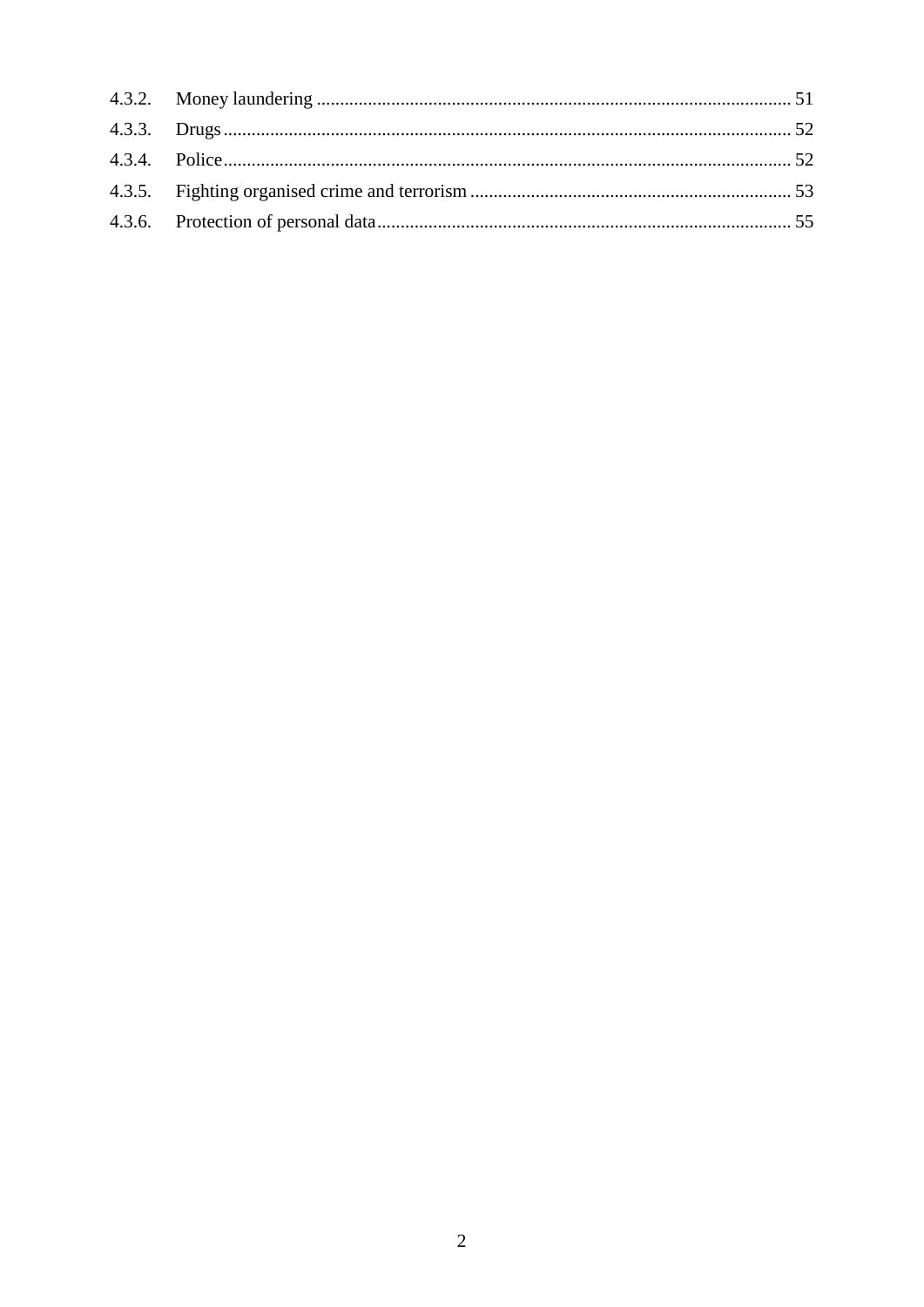# <span id="page-7-0"></span>**1. INTRODUCTION**

# <span id="page-7-1"></span>**1.1. Preface**

The Commission reports regularly to the Council and Parliament on the progress the countries of the Western Balkans region have made towards European integration, assessing their efforts to comply with the Copenhagen criteria and the conditionality of the Stabilisation and Association Process.

This progress report, which largely follows the same structure as in previous years:

- briefly describes relations between Bosnia and Herzegovina and the European Union;
- analyses the situation in Bosnia and Herzegovina in terms of the political criteria for membership;
- analyses the situation in Bosnia and Herzegovina on the basis of the economic criteria for membership;
- reviews Bosnia and Herzegovina's capacity to implement European standards, i.e. to gradually approximate its legislation and policies with the *acquis*, in line with the Interim Agreement/Stabilisation and Association Agreement.

This report covers the period from October 2012 to September 2013. Progress is measured on the basis of decisions taken, legislation adopted and measures implemented. As a rule, legislation or measures that are being prepared or awaiting parliamentary approval have not been taken into account. This approach ensures equal treatment across all reports and enables an objective assessment.

The report is based on information gathered and analysed by the Commission. Many sources have been used, including contributions from the government of Bosnia and Herzegovina, the EU Member States, European Parliament reports<sup>1</sup> and information from various international and non-governmental organisations.

The Commission has drawn detailed conclusions regarding Bosnia and Herzegovina in its separate communication on enlargement, $<sup>2</sup>$  based on the technical analysis in this report.</sup>

# <span id="page-7-2"></span>**1.2. Context**

Bosnia and Herzegovina is a potential candidate for EU membership. The Stabilisation and Association Agreement between Bosnia and Herzegovina and the EU was ratified in 2011 but has not yet entered into force.

The country's Constitution was drawn up as part of the internationally agreed 1995 Dayton/Paris Peace Agreement. It establishes a complex political structure that provides for governments at State, Entity and District levels. The State level comprises a tripartite rotating Presidency, a Council of Ministers (executive branch) and a bicameral Parliamentary Assembly consisting of a House of Representatives (lower chamber) and a House of Peoples (upper chamber). The judicial branch established by Dayton consists of a State-level Constitutional Court. The High Judicial and Prosecutorial Council, as well as a State Court and Prosecutor Office, were established later.

An international presence under UN auspices— the Office of the High Representative (OHR) — has been in place in Bosnia and Herzegovina since 1995. The Peace Implementation Council Steering Board has set objectives and conditions to be met for the closure of the  $OHR<sup>3</sup>$ 

 $\mathbf{1}$ <sup>1</sup> The rapporteur for Bosnia and Herzegovina is Ms Doris Pack.

<sup>2</sup> Enlargement Strategy and Main Challenges 2013-2014, COM(2013) 700.

<sup>3</sup> See details on the OHR website [\(www.ohr.int\)](http://www.ohr.int/) under '5+2 Agenda'.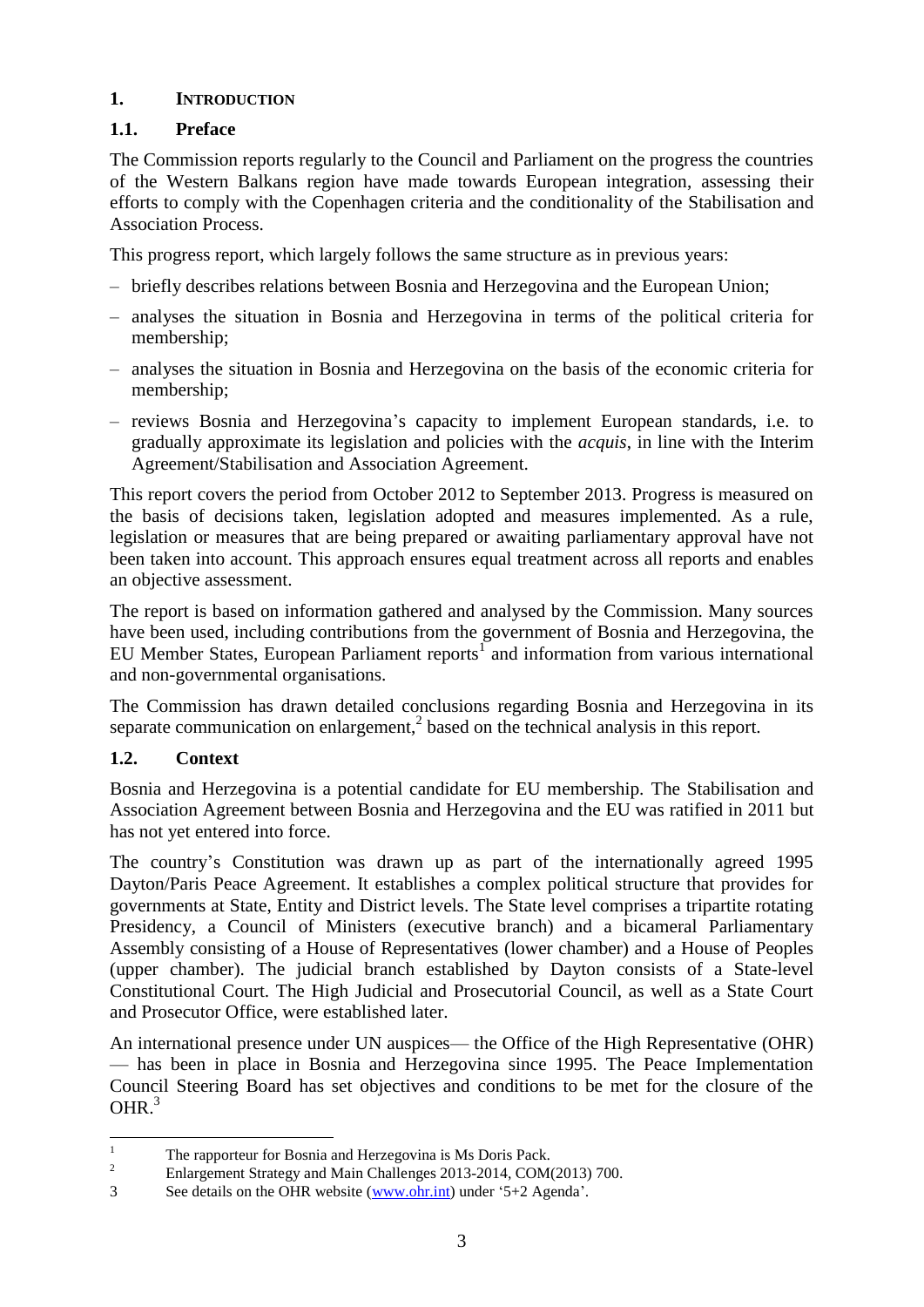Since the decoupling of the European Union Special Representative's mandate from the OHR, the EU has reinforced its role in the country in line with the relevant Council Conclusions. The enhanced presence of the combined EU Special Representative and the EU Delegation in Bosnia and Herzegovina have continued to be instrumental in communicating EU priorities to citizens and in implementing the objectives of the EU agenda in key areas.

# <span id="page-8-0"></span>**1.3. Relations between the EU and Bosnia and Herzegovina**

Bosnia and Herzegovina participates in the **Stabilisation and Association Process**.

All EU Member States have ratified the **Stabilisation and Association Agreement** (SAA) signed in June 2008, but the Council has refrained from taking a decision on its entering into force due to the country's failure to implement the Sejdic-Finci ruling of the European Court of Human Rights (ECtHR).<sup>4</sup>

The Interim Agreement (IA) has been in force since July 2008. Regarding obligations on state aid, the State Aid Council has been established, but is not functioning properly. The country is still in breach of the IA, due to non-compliance with the European Convention on Human Rights. Bosnia and Herzegovina has refused to accept the well-established methodology for the technical adaptation of the IA/SAA in order to take into account its bilateral traditional trade with Croatia. The trade part of the SAA/IA could therefore not be adapted yet following Croatia's accession to the EU.

Bosnia and Herzegovina has continued to engage with the EU on a Structured Dialogue on Justice, with plenary meetings held in April and July. The process was established with the aim of further consolidating the judicial system to ensure it is independent, effective, impartial and accountable, in line with the relevant EU standards and *acquis*.

The second meeting of the EU-Bosnia and Herzegovina High Level Dialogue on the Accession Process was held in November. The country's authorities delivered replies to two lists of questions on public procurement and the environment under the June 2012 Roadmap on Bosnia and Herzegovina's EU membership application.

The commitment to implement the Sejdic-Finci judgment by 30 November 2012 was not respected. Despite intensive facilitation efforts by the EU, Bosnia and Herzegovina's political leaders have not been able to reach agreement on how to address this case regarding discrimination against citizens on the grounds of ethnicity. Furthermore, the requirement to establish an effective EU coordination mechanism has not been met. With regard to implementation of the Sejdic-Finci judgment, some positive engagement was registered during the mid-term review in February, but political leaders did not keep up the momentum and no tangible result was achieved by the end of March, as requested in a joint letter of the EU High Representative for Foreign Affairs and Security Policy and the Commissioner for Enlargement and European Neighbourhood Policy. The Commission therefore cancelled the High Level Dialogue meeting planned for April in Mostar and set up such meeting on 1 October in Brussels with a broader agenda. At this meeting the leaders of the seven main political parties, in the presence of the Chair of the Council of Ministers, the Prime Ministers of the two Entities as well as the Brčko Mayor, signed a declaration on some key principles for the solution of the Sejdic-Finci issue committing themselves to reach agreement by 10 October on Sejdic-Finci and the co-ordination mechanism on EU matters. When the High Level Dialogue resumed on 10 October, the political leaders were not able to come to full agreement but intensive consultations among the stakeholders and with the EU continue.

<sup>&</sup>lt;u>.</u> 4 The Sejdic-Finci vs. Bosnia and Herzegovina case, December 2009, regarding ethnic discrimination for representation in the institutions of the country for persons not belonging to one of the three constituent peoples.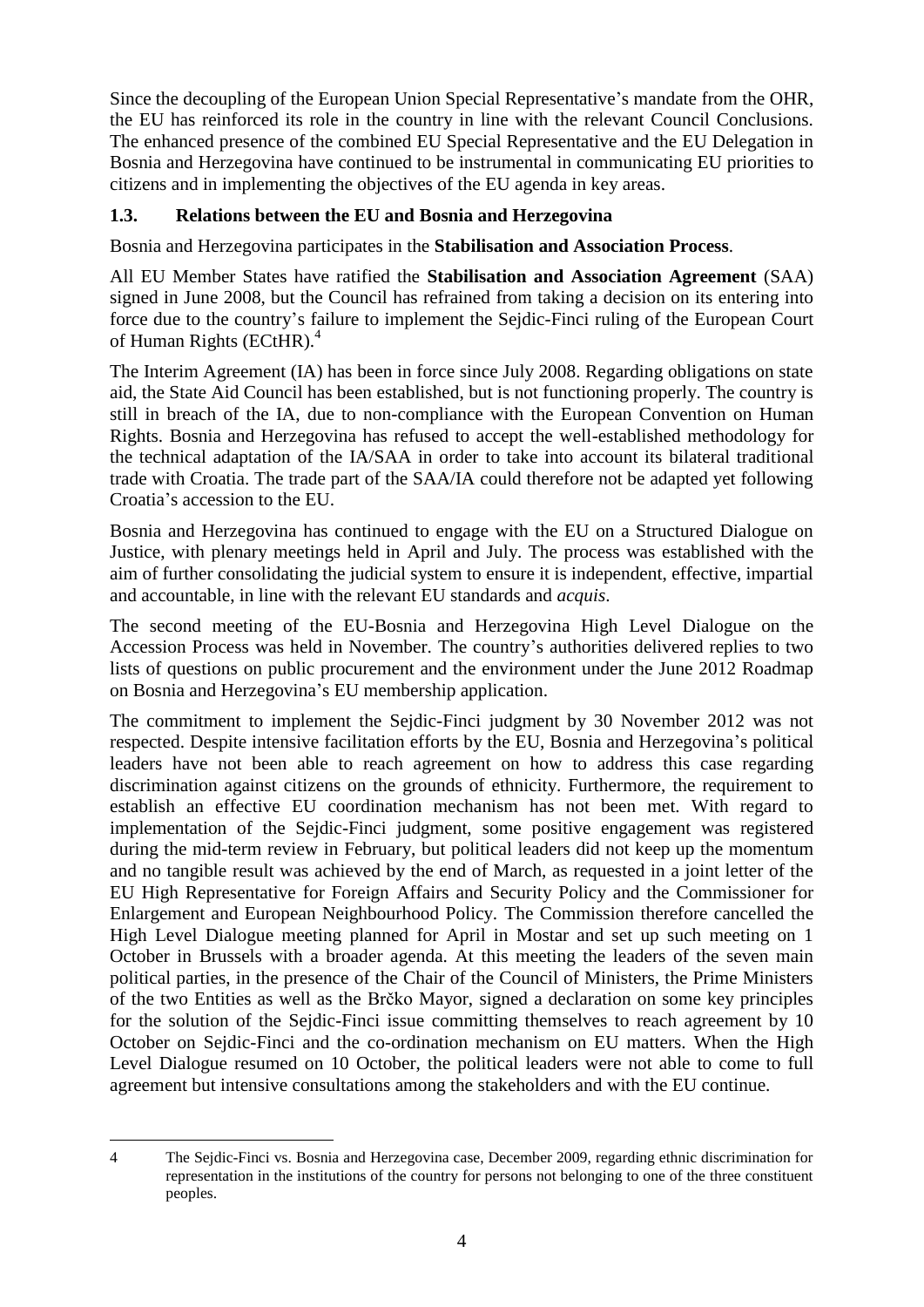The EU provides guidance to the country's authorities on reform priorities, often without response and appropriate follow-up on their side. Progress on these priorities is encouraged and monitored by the joint bodies established by the IA. The overall pace of reforms has weakened. Five sub-committee meetings and one Interim Committee meeting have been held. Due to the inability of the authorities to reach a common position on the topics to be discussed, one of the sub-committee meetings had to be cancelled, which is without precedent. This illustrates the urgent need for an effective coordination mechanism on EU matters.

An inter-parliamentary meeting between Members of the European Parliament and Members of the Bosnia and Herzegovina Parliamentary Assembly took place in October in Sarajevo and in Brussels in July. The Western Balkans Working Group of the Committee of the Regions held a meeting in Sarajevo in May. Bosnia and Herzegovina participates in the multilateral economic dialogue with the Commission and the EU Member States to prepare the country for participation in multilateral surveillance and economic policy coordination under the EU's Economic and Monetary Union.

The EU's presence in the country has been strengthened by reinforcing its offices in the Brčko District, Mostar and Banja Luka. It continues to facilitate political dialogue and the implementation of EU-related reforms. The EU has continued to deploy considerable resources in the country under the Common Foreign and Security Policy and the Common Security and Defence Policy. Following the closure of the EU Police Mission in June 2012, the EU remains committed to strengthening the rule of law in Bosnia and Herzegovina through other instruments, including the Instrument for Pre-accession Assistance (IPA) and the reinforced EUSR Office.

As regards **Common Foreign and Security Policy (CFSP),** Bosnia and Herzegovina aligned itself, when invited, with 23 out of 35 declarations by the EU High Representative on behalf of the EU and Council decisions (66% alignment).

The EUFOR Althea military operation contributes to maintaining a safe and secure environment in the country. The UN Security Council has extended EUFOR's mandate until November 2013. The Operation was reconfigured and reduced to 600 troops in theatre, focusing on capacity building and training, while maintaining the means to contribute to the Bosnia and Herzegovina authorities' deterrence capacity.

**Visa liberalisation** for citizens of Bosnia and Herzegovina travelling to the Schengen area has been in force since December 2010. In the framework of the post-visa liberalisation monitoring mechanism, the Commission regularly assesses progress made by the country in the implementation of reforms introduced under the visa roadmap. This also includes an alert mechanism to prevent abuses, coordinated by Frontex. Within this framework, the European Commission has regularly submitted its monitoring reports to the European Parliament and Council. The next report will be presented by the end of 2013. A **readmission agreement**  between the European Union and Bosnia and Herzegovina has been in force since January 2008.

Bosnia and Herzegovina receives **financial assistance** under IPA. The EU Delegation to Bosnia and Herzegovina is responsible for implementing financial assistance. The country's authorities have made no progress towards establishing the necessary structure for decentralised management of EU funds. Implementation of the 2008-2012 national IPA programmes is ongoing. The multiannual indicative planning document for the period 2011- 2013 has identified the following priorities for IPA support: strengthening the rule of law; improving the capacity and efficiency of the public administration and supporting social and economic development.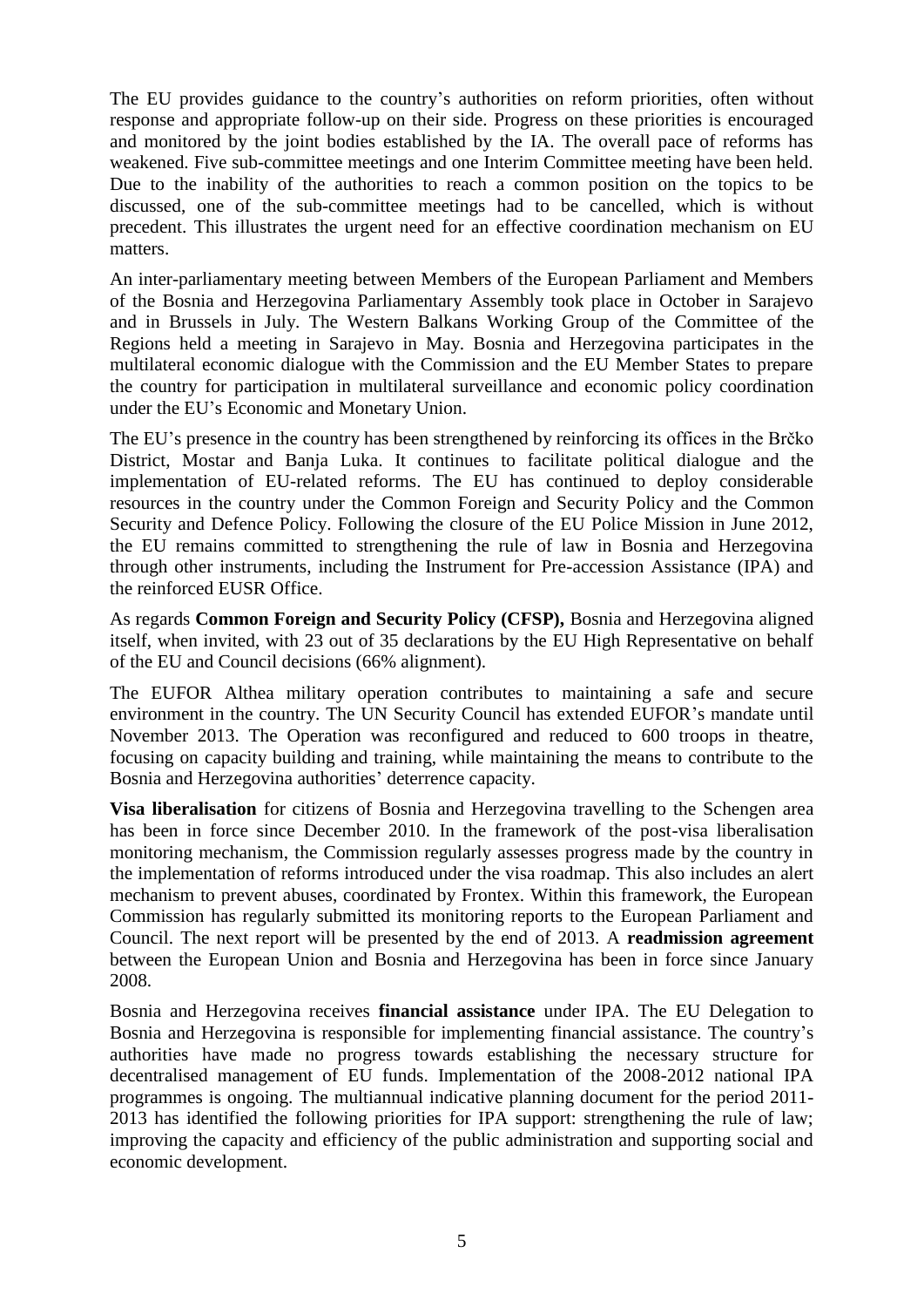The IPA national allocation for 2013 is  $\epsilon$ 103.5 million. It includes the draft IPA 2013 national programme ( $E$ 87 million), which is to cover projects including support for the judiciary, law enforcement, transport, education, refugees and displaced persons, and demining. In the absence of an agreement on a solution to the Sejdic-Finci issue, a procedure for reducing this programme by 54%, i.e.  $\epsilon$ 47 million has been launched recently.

Disputes about the division of competences between the State and the Entities continue to impede the efficiency and effectiveness of EU financial assistance to Bosnia and Herzegovina. On 10 September 2013 the Commission had to cancel two agriculture projects worth €5 million due to the failure of the authorities in Bosnia and Herzegovina to agree on the structures to channel EU agriculture and rural development assistance (IPARD). Implementation of cross-border cooperation programmes 2007-2013 between Bosnia and Herzegovina and Croatia, Montenegro and Serbia is ongoing. The government and the Commission are currently preparing a comprehensive Country Strategy Paper for the period 2014-2020, which will provide a coherent and strategic framework for financial assistance under the new Instrument for Pre-Accession Assistance (IPA II). The IPA II programming will be launched as soon as an effective coordination mechanism on EU matters is in place.

As regards participation in **EU Programmes,** Bosnia and Herzegovina continues to participate as a full member in the Seventh Framework Programme for research, technological development and demonstration activities (FP7) and in the COST and the EUREKA networks, the Culture 2007-2013 programme and the Europe for Citizens Programme. It has started to participate in the MEDIA 2007 programme.

# <span id="page-10-0"></span>**2. POLITICAL CRITERIA**

This section examines the progress Bosnia and Herzegovina has made towards meeting the Copenhagen political criteria, which require stability of institutions guaranteeing democracy, the rule of law, human rights and respect for and protection of minorities. It also monitors regional cooperation, good neighbourly relations with enlargement countries and Member States, and compliance with international obligations, such as cooperation with the International Criminal Tribunal for the former Yugoslavia.

# <span id="page-10-1"></span>**2.1. Democracy and the rule of law**

# *Constitution*

The Dayton/Paris Peace Agreement put an end to the 1992-1995 war and brought peace to Bosnia and Herzegovina. The country's Constitution, which is Annex 4 to the Agreement, established a complex institutional architecture that remains inefficient and is subject to different interpretations.

The complicated decision-making process has continued to have a negative impact on structural reforms and the country's capacity to make progress towards the EU. Efforts led by the Council of Ministers to define an effective coordination mechanism between various levels of government for the transposition, implementation and enforcement of EU laws have not yielded results. Some political representatives have questioned Bosnia and Herzegovina's capacity to function as a country and have called for an Entity-level EU agenda separate from the Bosnia and Herzegovina State.

An expert working group was set up in February with support from the US and the EU and drafted recommendations for reform of the Federation's Constitution. The Group's recommendations were presented to civil society and international community at a conference in May and discussed in June in the Federation House of Representatives. The recommendations also aim to address the costly and complex governance structures with certain overlapping competences between the Federation, the Cantons and the municipalities as currently entailed in the Federation Constitution. On 26 August, the Federation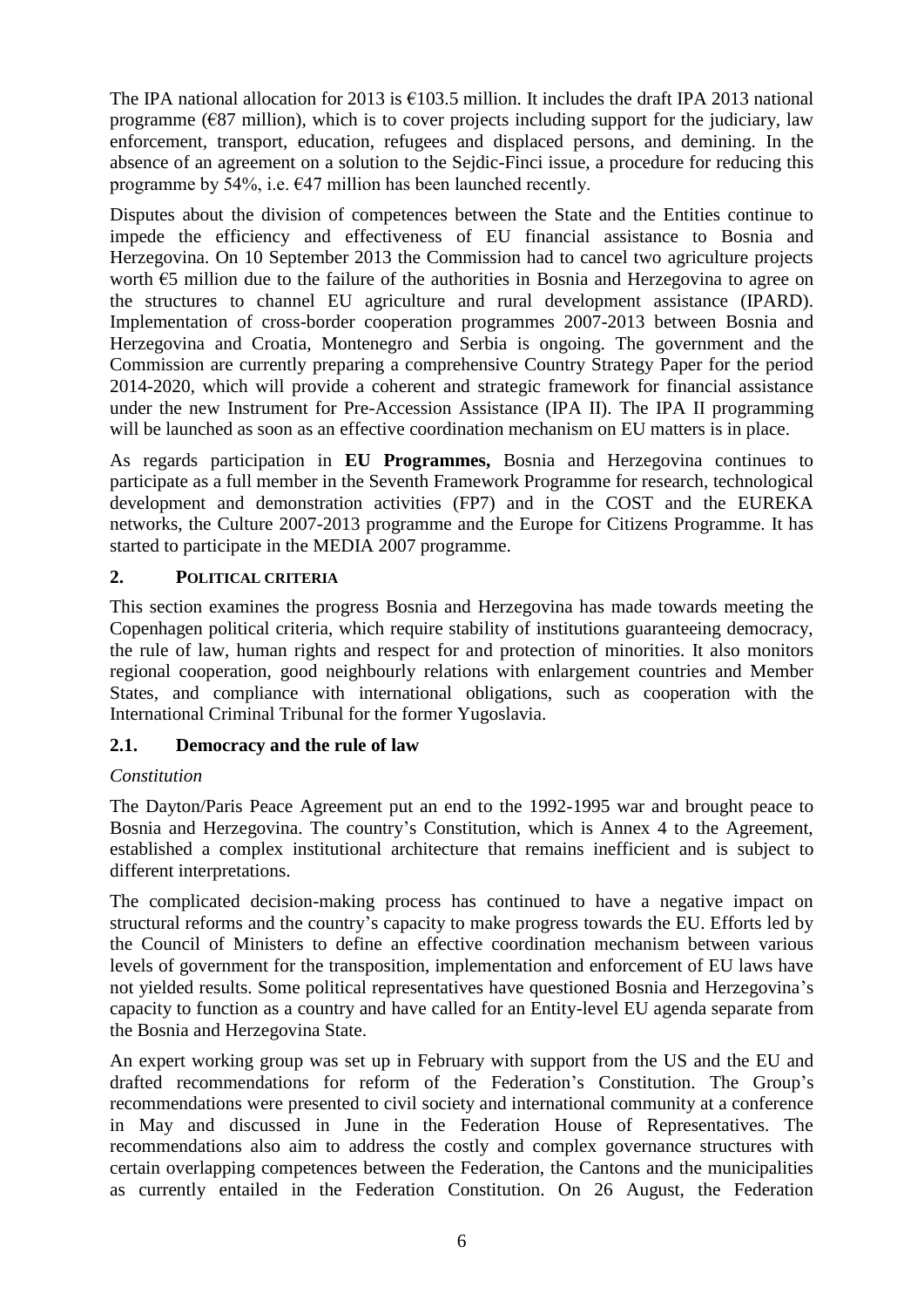Government decided to form a high-level working group dealing with the constitutional reform in cooperation with the experts. No draft amendments have yet been put into the legislative procedure.

The Constitution of Bosnia and Herzegovina prevents citizens who do not declare themselves as belonging to one of the three constituent peoples (Bosniak, Serb and Croat) from standing as candidates for the Presidency or the House of Peoples of the Parliamentary Assembly. This has been declared in breach of the European Convention of Human Rights in the Sejdić-Finci judgement. In February, the EU launched a facilitation process to assist the country's political representatives in reaching a compromise agreement to implement the Sejdic-Finci judgment and to bring the Constitution and the Election Law into compliance with the European Convention on Human Rights.

This facilitation process entailed a number of meetings with representatives of the main political parties, representatives of the country's authorities, civil society and other stakeholders. The EU invested significant efforts and resources into this process, but representatives of political parties were not able to compromise. Due to a lack of a political agreement on addressing the implementation of the judgment, the Commission cancelled the third meeting of the High Level Dialogue originally scheduled for April. Conditions for the entry into force of the SAA and for a credible EU membership application have not been met.

On the basis of the Dayton Agreement, the Office of the High Representative (OHR) continued to maintain a presence in Bosnia and Herzegovina. The High Representative used the Bonn Powers<sup>5</sup> to issue three decisions that lifted earlier bans on individuals. With regard to meeting the outstanding objectives and conditions for closure of the OHR, no progress has been made in implementing a Constitutional Court decision regulating property distribution. To follow up the high-level political agreement on the principles for distributing defence and state property from March 2012, the Council of Ministers of Bosnia and Herzegovina established a working group at ministerial level to define such principles. The working group has met twice, but has failed to address the issue.

*Overall*, there has been no progress in ensuring compliance with the Sejdic-Finci judgment and in establishing functional and sustainable institutions. Establishing an effective coordination mechanism between various levels of government for the transposition, implementation and enforcement of EU laws needs to be addressed as a matter of priority to enable the country to speak to the EU with one voice.

#### *Parliament*

Legislative activities have continued to be hampered by political disagreements. The Parliamentary Assembly of Bosnia and Herzegovina has adopted only two new laws and 23 sets of amendments to existing legislation. It has rejected seven laws and five sets of amendments to existing laws, some of them because of the Entity veto. The Assembly has adopted amendments to the Law on Household and Population Census, delaying the census for six months to October 2013, in line with the International Monitoring Operation's recommendation. The Joint Committee for European Integration has held regular sessions focusing on IPA programming and the implications of Croatia's EU accession.

 $\overline{5}$ 

<sup>5</sup> The Peace Implementation Council Conference in Bonn in December 1997 decided to 'give to the High Representative the power to remove from office public officials not complying with the Dayton Peace Agreement, and to impose laws which he considers necessary if Bosnia and Herzegovina's legislative bodies fail to do so'.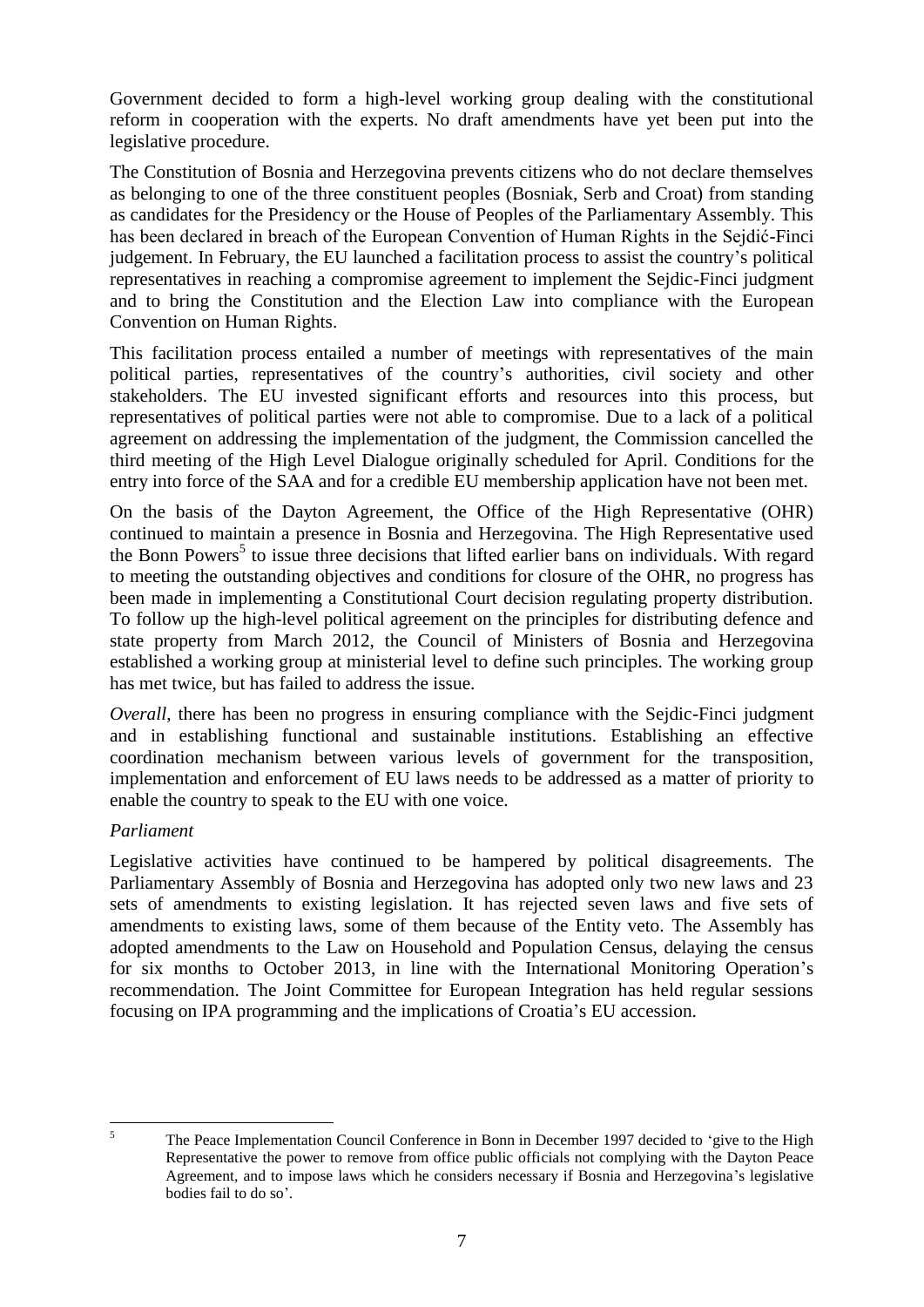The leaders of the SDP and SNSD political parties signed a coalition agreement in October. This was later endorsed by HDZ BiH, HDZ 1990, SDS and SBB BiH, $^6$  providing a basis for a new parliamentary majority at State level. A cooperation agreement between SDP and SNSD envisaged a wide-ranging legislative agenda, including some draft laws that would entail a step backwards. Part of the package went into the legislative process. Cooperation between the Council of Ministers and the Parliamentary Assembly remains insufficient.

The Parliamentary Assembly of Bosnia and Herzegovina failed to adopt amendments to the Law on a Single Reference Number on time, due to political divergences.<sup>7</sup> This has prevented several thousand newborn children from obtaining health and social benefits and travel documents and has led to large demonstrations. The suspension of the work of the Assembly in June due to perceived lack of security further weakened its functioning. The amendments on the Single-Reference Number were eventually adopted by the House of Representatives but not by the House of Peoples where the Bosniak Caucus initiated a motion for the protection of the Vital National Interest. This motion has been forwarded to the Constitutional Court of Bosnia and Herzegovina.

At Entity level, the functioning of the Parliamentary Assembly in the Federation was seriously hampered by an attempted government reshuffle at Federation level leading to a severe political crisis and a temporary standstill of parliamentary activities. The lack of systematic coordination with cantonal assemblies has had a negative impact on approximation with EU-related legislation. The work of parliamentary committees has continued to be affected by a frequent lack of quorum and inadequate premises.

In Republika Srpska, the National Assembly's EU Integration Committee has cooperated closely with the government in assessing the level of compliance of proposed legislation with the *acquis*. The Assembly has developed a strategic plan for administrative services covering the period 2013-2017 and started with its implementation, with the aim of improving the quality of its work and cooperation with other institutions.

There has been some improvement in parliamentary cooperation at committee level between State, Entity and Brčko District parliaments which needs to be formalised to improve countrywide planning. Three joint meetings of the State-level and Entities' parliamentary committees for European integration have taken place without coordination of their respective legislative work in substance

*Overall*, the Parliamentary Assembly of Bosnia and Herzegovina has made only very limited progress in adopting EU-related legislation. Political disagreements have continued to have a negative impact on the functioning of the Assembly, which was further weakened by the suspension of its work after demonstrations in June. The functioning of the Federation's Assembly has been seriously hampered by an attempted government reshuffle.

#### *Government*

The tripartite Presidency of Bosnia and Herzegovina has continued to meet regularly. The formulation of foreign policy has remained subject to divergent positions within the Presidency on some key issues, including on agreements with the EU.

 $\frac{1}{6}$ SDP (Social Democratic Party), SNSD (Alliance of Independent Social Democrats), HDZ BiH (Croat Democratic Union for Bosnia and Herzegovina), HDZ 1990 (Croat Democratic Union 1990), SDS (Serb Democratic Party) and SBB BiH (Union for a Better Future of Bosnia and Herzegovina).

<sup>&</sup>lt;sup>7</sup> The Constitutional Court of Bosnia and Herzegovina ruled in May 2011 that the Law on Single Reference Number was not in compliance with the Constitution due to the use of inaccurate names of some municipalities which were not in line with the Law on Territorial Organisation of Republika Srpska. The Court ordered the Parliamentary Assembly to harmonise the law with the Constitution. The former law expired in February 2013.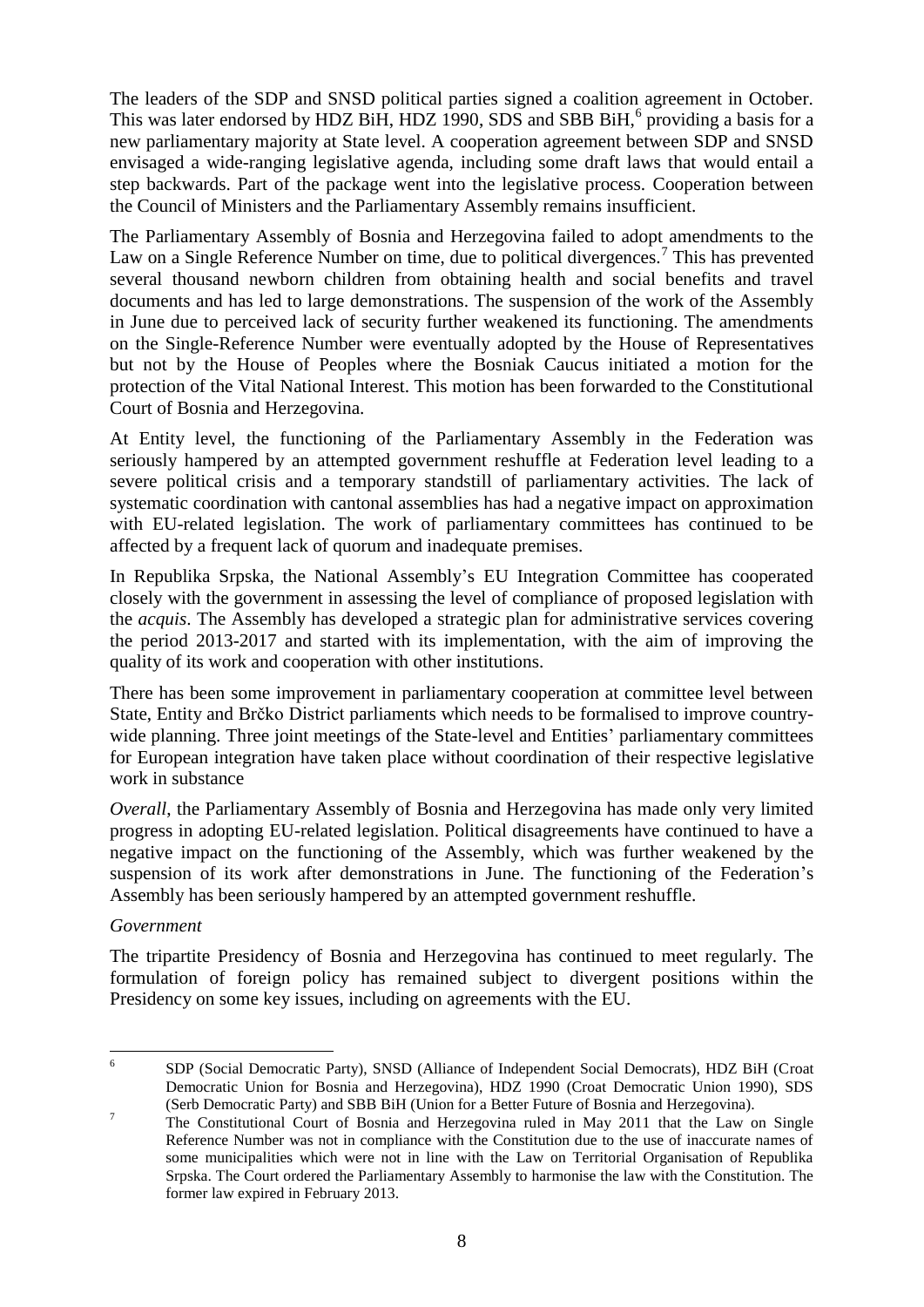In November, the new parliamentary majority at State level endorsed reshuffling of the Council of Ministers by appointing two new ministers and one deputy minister. The Council of Ministers adopted the 2013 State budget and the Global Fiscal Framework 2013-2015. It has met regularly, though not in June, when its work was suspended after big demonstrations in Sarajevo. It has held several thematic sessions on EU-related issues. A number of important pieces of EU-related legislation that had been drafted with substantial EU support have not been put into the legislative process due to a lack of political will. This has substantially reduced the legislative output of the parliament.

Regarding policy planning, the development strategy and the social inclusion strategy at State level and in Republika Srpska have not yet been adopted. Policy planning in Bosnia and Herzegovina continues to be hampered by the lack of up-to-date economic and social data.

The role of the Directorate for European Integration to coordinate EU matters among all levels of authorities needs to be strengthened. The Directorate's capacity to assess compliance with the IA/SAA continues to be weak, notably because its mandate is limited to the State level and does not include amendments introduced during the legislative process. The late submission of discussion papers for the IA/SAA sub-committee meetings on a number of occasions has negatively affected the quality of dialogue on sectoral policy issues.

The Republika Srpska National Assembly accepted the resignation of the Government of Republika Srpska following a request from the Entity's President in February. There was a government reshuffle and a new prime minister and six ministers were appointed in March. The new prime minister has expressed her commitment to the EU integration agenda.

The Government of Republika Srpska has remained engaged in approximation of draft legislation with the *acquis*. Its administrative capacity to monitor EU-related legislation remains satisfactory. There has been little improvement in coordination and cooperation with the State-level Council of Ministers and the Federation Government on harmonising legislation with EU standards.

In the Federation, the new parliamentary majority<sup>8</sup> has still not succeeded in reshuffling the Entity's government after almost a year. This has resulted in a lengthy political stalemate and has hampered the functioning of the Federation Government and other institutions. The new parliamentary majority passed a no-confidence motion in February and adopted conclusions unilaterally restricting the activities of the government to the necessary minimum regarding international obligations.

In May, the Federation's Constitutional Court issued an opinion finding these conclusions not in line with the Constitution. The Bosniak caucus of the House of Peoples invoked the Vital National Interest (VNI) procedure over the vote of no confidence. The result of the noconfidence vote is pending until the Constitutional Court's VNI panel decides on the admissibility and merits of the case. The judges for the quorum of the Court's VNI panel were appointed only in July. This situation has paralysed the functioning of the Federation. The arrest of the President of the Federation for alleged criminal offences of organised crime in connection with abuse of office and acceptance of bribes has further complicated the situation.

The Federation Government has strengthened horizontal coordination of EU-related matters and introduced monthly meetings between EU coordinators in the line ministries. It has appointed a temporary coordinator for EU integration issues, who has limited administrative resources. The government proposed a draft memorandum of understanding on cooperation

 $\mathbf{Q}$ 

<sup>8</sup> HDZ BiH (Croat Democratic Union for Bosnia and Herzegovina), HDZ 1990 (Croat Democratic Union 1990), SDP (Social Democratic Party) and SBB BiH (Union for a Better Future of Bosnia and Herzegovina).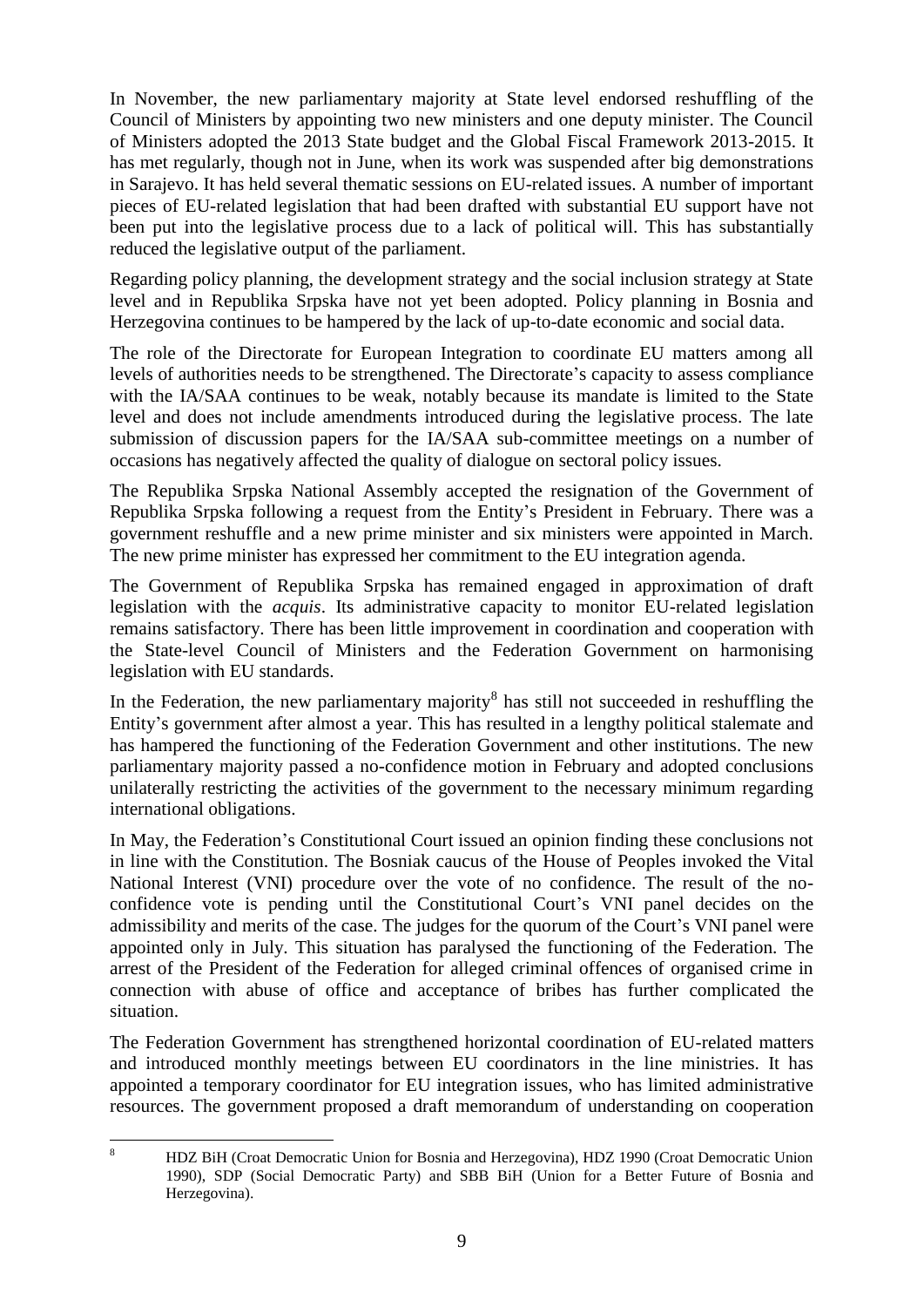on EU integration issues to the Cantons to enhance mutual co-operation in the EU integration process. The text was signed by eight Cantons out of ten.

The Decree on the government's General Secretariat has been adopted; however, the adoption of the new rulebook on the internal organisation of the General Secretariat defining the competencies of the EU integration unit is pending. The legislative offices of the different governments in the Federation have not been cooperating systemically in harmonising legislation or approximating it to the *acquis*.

In the Brčko District, the Office for European Integration remains understaffed. The newly elected government and assembly have consulted the Entities closely on EU-related legislation. The District adopted the 2013 budget in time, but the opposition challenged the adoption procedure and the case is pending in Court

Entity legislation is largely in line with the European Charter on *Local Self-Government*. There is a lack of clarity in the apportionment of powers between the Entities, Cantons and municipalities, with a relatively low level of financial autonomy at municipal level. The Government of Republika Srpska has proposed amendments to the law on local selfgovernment that decrease the power of the municipal councils which have not yet been adopted by the National Assembly. The Cantons have started harmonising their legislation with Federation law on principles of local self-government, but progress is slow.

The municipal elections of October 2012 were found to be in line with international standards overall. The Congress of Local and Regional Authorities of the Council of Europe identified a number of issues concerning the voter registration system that should be addressed. Elections were not held in Mostar City due to the non-implementation of the 2010 Constitutional Court decision on Mostar's statute. OHR efforts to facilitate a comprehensive solution for Mostar City have not brought results.

The formation of the city council in Sarajevo and the election of a new mayor were delayed until the end of March. The results of municipal elections in Srebrenica were resolved only after legal challenges in the courts, following a campaign asking voters to register their residence in Srebrenica even if they were not actually living there. Amendments to the law on residence updating the legal framework were adopted by the House of Representatives, but not the House of Peoples where the Bosniak caucus initiated a motion or the protection of Vital National Interest which is pending with the Constitutional Court of Bosnia and Herzegovina.

*Overall*, Bosnia and Herzegovina has made no progress in improving the functionality and efficiency of all levels of government. The failure to reshuffle the government in the Federation has negatively affected its functionality and contributed to fragmentation of policy-making at all levels. The lack of an EU coordination mechanism between the State, the Entities and Brčko District for the transposition, implementation and enforcement of EU laws prevents the country to speak with one voice and puts the EU's financial assistance (IPA) at risk. The principles of local self-government need to be implemented.

#### *Public administration*

The Public Administration Reform Coordinator's Office has continued to coordinate the work on implementing the revised 2006 action plan under the public administration reform strategy. The issue of financial sustainability of public administration at all levels needs to be addressed.

Administrative capacity for legal harmonisation or implementation of the *acquis* remains weak. The complex division of competencies among administrative structures across various levels of government continues to have a negative impact on the provision of efficient services and the functional division of roles in the EU integration process.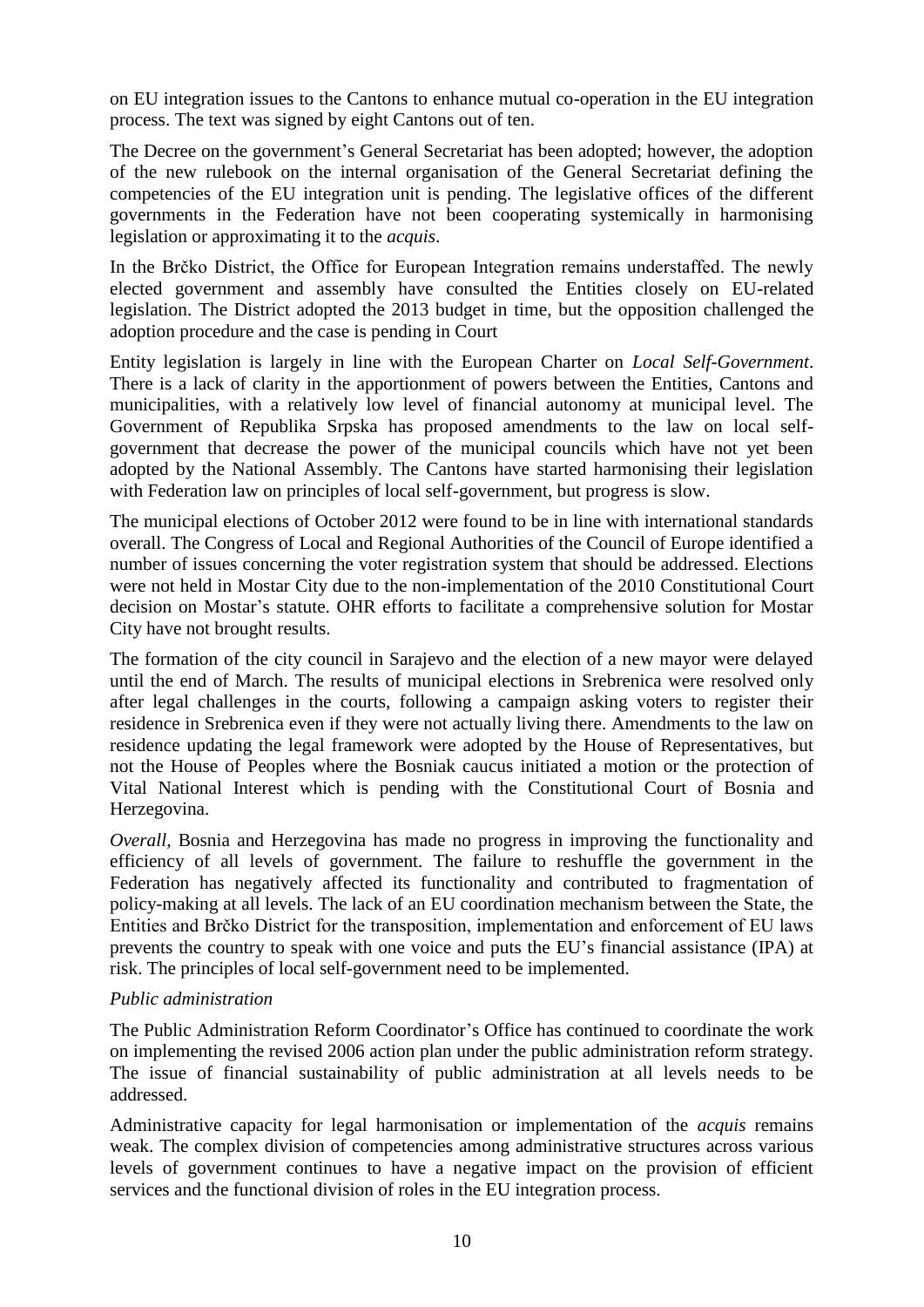There is little communication between the State, the Entities and Brčko District when preparing amendments to their respective legislation to ensure a harmonised and EUcompatible approach. This means that sector reform continues to be fragmented. There have been attempts to politicise the managerial staff of the civil service at State level. Draft amendments to the Law on Civil Servants and Public Employees in the civil service institutions of Federation are in parliamentary procedure. A new Law on Employees in the Bodies of Local Administrations, which intended to bring some harmonisation of the Cantonal legislation, was rejected in the Federation Parliament.

Regarding appointments to State-level bodies, members of the State Aid Council have been appointed, but due to a lack of budget, the Council is only partially operational and its chairman has resigned. Appointments to some other key agencies are pending. This is the case for the Communications Regulatory Agency, the electricity transmission company TRANSCO and the Administrative Board of the Insurance Agency.

Bosnia and Herzegovina has three supreme audit institutions at State and Entity levels. They each have about the same number of staff and cooperate through a Coordination Board with which the audit institution of the Brčko District of Bosnia and Herzegovina is also associated. The board has ceased to meet regularly. In recent years, the institutions have been developing sustainable performance auditing functions with the support of bilateral assistance. The four institutions need to resume their coordination through the Board to carry out actions set out in the Strategic Development Plan, to improve consistency and to ensure development of the audit system and standards in the country. Measures need to be taken at all level of government to ensure an appropriate follow-up to audit reports.

*Overall*, very limited progress has been made in reforming public administration. The process lacks the necessary political support. The issue of financial sustainability of public administration at all levels needs to be addressed. Continued fragmentation and politicisation of the civil service system remain an issue of concern. The development of a professional, accountable, transparent and efficient civil service based on merit and competence requires further attention at all levels of government. The supreme audit institutions should resume cooperation.

#### *Ombudsman*

The Human Rights Ombudsman of Bosnia and Herzegovina, composed of three members, has jurisdiction over the whole country following the merger in 2010 of three separate institutions. It has a wide remit for which the human and financial resources are insufficient. The UN has accredited the institution as a National Human Rights Institution with 'A' status. The Ombudsman has presented an initiative for amendments to the Law on the Ombudsman to the Parliamentary Assembly. The amendments aim to ensure adequate financing and the independence of the institution. Implementation of recommendations by the Ombudsman remains low in the absence of countrywide, cross-partisan political support.

#### *Civil society*

Cooperation with civil society at local level has improved. At the State, Entity and Cantonal levels, cooperation remains weak. Institutional mechanisms for cooperation with civil society are not fully operational at Entity level and are lacking at State level. Transparency in the allocation of funds for civil society organisations needs to improve.

Civil society is becoming increasingly assertive in expressing dissatisfaction with political developments, such as delays in adopting the law on a Single Reference Number (*See section on Parliament*).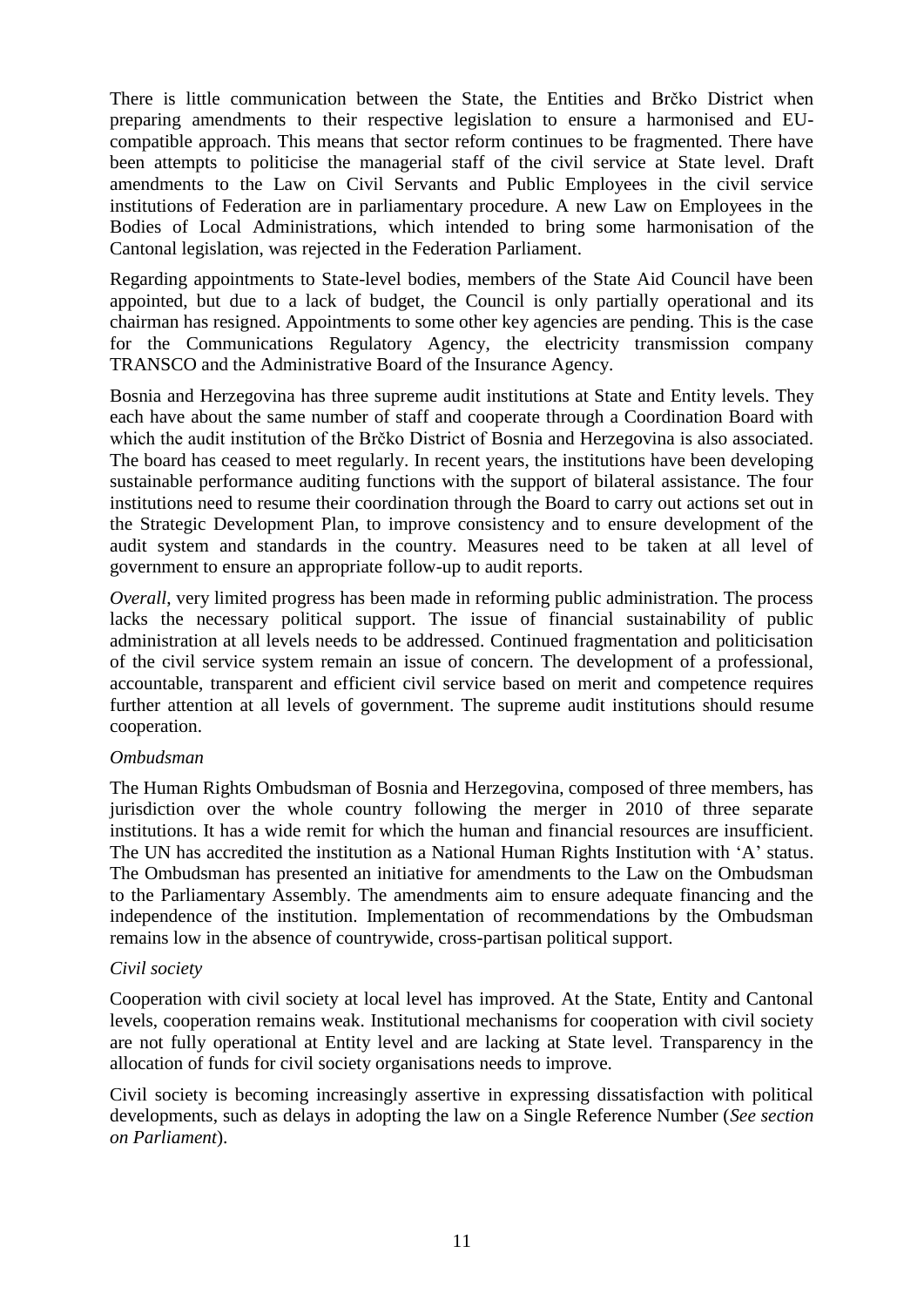#### *Judicial system*

The EU-Bosnia and Herzegovina Structured Dialogue on Justice has delivered concrete results with an increasing number of recommendations being either fully implemented or on the right track. Implementation of the Justice Sector Reform Strategy 2009-2013 remains limited. Overall, political support for the follow-up strategy 2014-2018 and action plan has increased.

Some political parties proposed to increase the role of the executive and legislative branches in appointments of prosecutors, while limiting the role of the High Judicial and Prosecutorial Council (HJPC). This proposal for the politicisation of appointments gives rise to concerns. A draft Law on the Courts of Bosnia and Herzegovina has been prepared and submitted for public consultation by the State-level Ministry of Justice. The text provides for the establishment of a State-level Appellate Court, separated from the court of first instance, in line with the recommendations of the European Commission and the Council of Europe's Venice Commission. Consistency in the application of substantive criminal law at State-level judiciary and other instances throughout the country needs to be improved. Amendments to the Law on Courts of Republika Srpska, ensuring consistency with the prerogatives of the HJPC, based on clarifications in the framework of the Structured Dialogue on Justice, are still pending the final parliamentary adoption.

Shortcomings remain in relation to **independence and impartiality**. Political attacks on the judiciary have continued during the reporting period. Financial restrictions and excessive fragmentation of budgetary responsibilities also continue to undermine independence. The process of streamlining budgetary competences initiated via the Justice Sector Reform Strategy, particularly relevant for the Federation, has not yet produced results. HJPC recommendations have only been partially followed in the process of opening additional courts in the country. The sustainability of this process needs to be ensured.

As regards **accountability**, the number of complaints filed against those holding judicial offices has gone up. Between September 2012 and March 2013, the Office of the Disciplinary Council received 669 complaints and resolved 655. The number of disciplinary procedures initiated by the Office has gone up, but its ability to prosecute cases effectively and apply appropriate sanctions remained limited. The average time needed to resolve a complaint during the reporting period has decreased. It took 240 days during the reporting period, an improvement of 22%, against 306 days on average to close complaints between September 2011 and March 2012. Positions for three judges within the Federation Constitutional Court remain vacant.

As regards **efficiency,** measures introduced by the HJPC and relevant stakeholders have progressively reduced the backlog of cases. Each court has developed a plan to reduce backlogs in line with the judicial quotas adopted. The growing number of cases regarding unpaid utility bills continues to place a significant burden on the judiciary. This now accounts for almost 80% of the backlog throughout the country, 1.8 out of 2.3 million cases.

The judicial information and communication system is fully functional. The case management system in courts and prosecutors' offices includes over 3.4 million registered cases, and now produces automated reports on judicial performances, which contribute to policy and strategic planning decisions. Access to the judicial web portal has substantially increased, as well as access to case information by parties to proceedings or their lawyers. The Judicial Documentation Centre has also registered a significant rise in online visits.

A uniform human resources (HR) management information system for courts and prosecutor offices has been established, enabling greater efficiency in the appointment, management and planning of HR resources. HJPC decisions approving the appointment of regular and reserve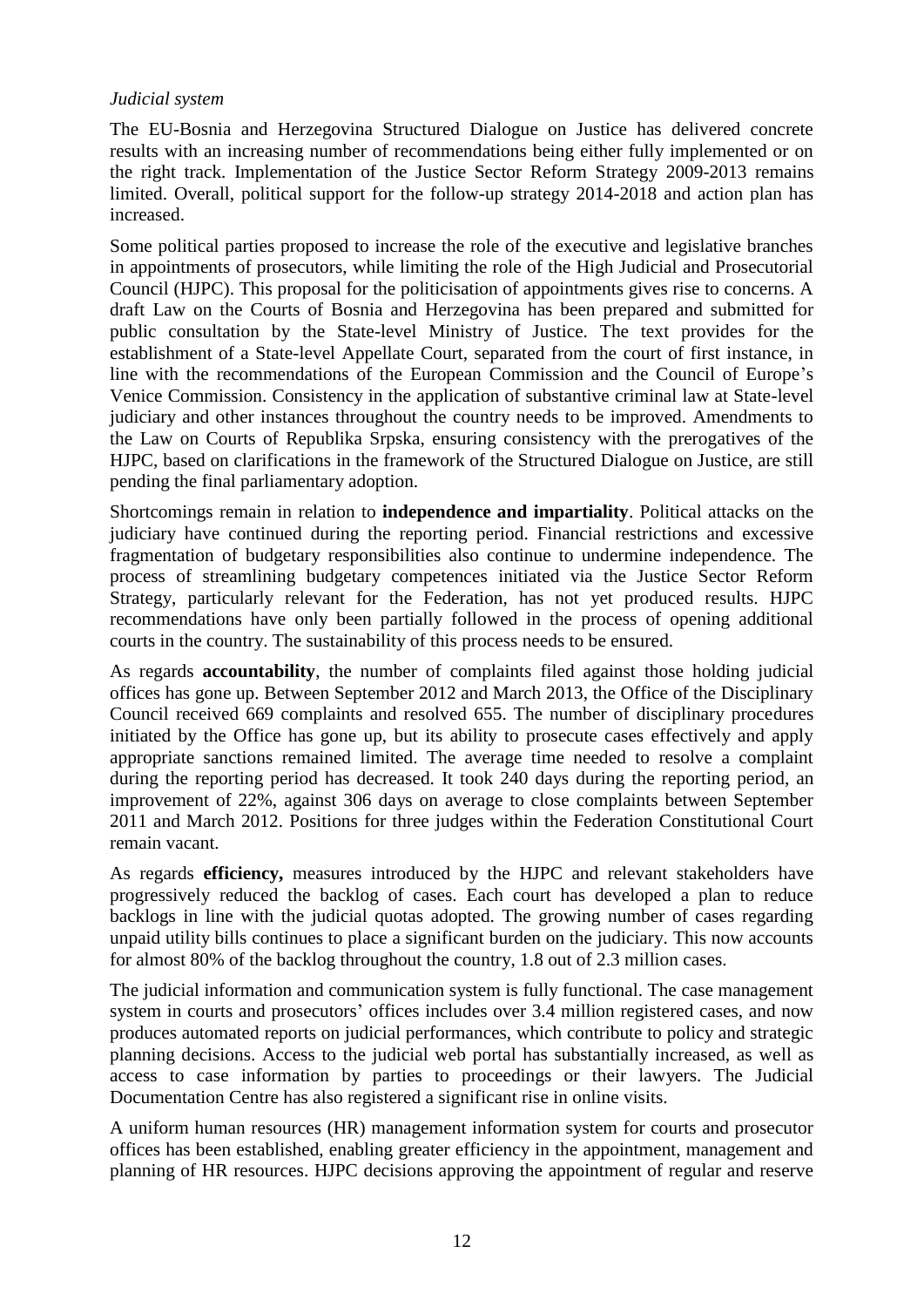judges has not yet been duly followed up by the government due to budgetary restraints. The government however approved 13 additional prosecutors for war crimes in the Prosecutor's Office of Bosnia and Herzegovina. The physical conditions in several court buildings at both State and Entity level have improved, but there is a need for further improvements in infrastructure.

The Judicial and Prosecutorial Training Centres of the two Entities provide training for the judiciary. In an effort to improve and increase capacity building, both centres are introducing distance learning.

Stakeholders are discussing diverging practices on the applicability of different criminal codes between courts at different levels with a view to guaranteeing the equality of citizens before the law, particularly following the ECtHR ruling in the case Maktouf and Damjanović vs. Bosnia and Herzegovina. The ECtHR recognised that, given the type of offences and the seriousness of the crimes, there has been a real possibility that the retroactive application of the 2003 Criminal Code operated to the applicants' disadvantage. The judgement underscores the importance of harmonization of Court practice between various judicial instances, in line with the Structured Dialogue recommendations, as well as the relevant Venice Commission findings, including discussions leading to a Joint panel of the highest judicial instances. Furthermore, the application of different criminal codes in war crimes cases continues to result in uneven sentencing.

The large backlog of **war crimes** cases has been reduced. The implementation of the National War Crimes Strategy has reached a turning point, with Entities and the Brčko District judiciary progressively processing cases referred from the State level. Adequate staffing, financial resources and facilities, particularly in capacities for witness care, support and protection, still need to be addressed to ensure timely and effective processing of cases transferred. Witness protection remains the weak link in securing reliable evidence. There have been efforts to refurbish courtrooms for protected witness testimony, but comprehensive protection before and after proceedings is not in place. The draft State-level Law on Witness Protection Programme was approved by the Council of Ministers of Bosnia and Herzegovina and sent to parliamentary procedure.

The prosecution of war crimes cases involving sexual violence has improved both at the State and Entity level, but efforts to investigate and prosecute these crimes need to be stepped up further. The preparedness of relevant staff and the availability of adequate infrastructure at courts throughout the country remain uneven and need to be urgently addressed. A comprehensive approach to improving the status of victims of rape and sexual violence is still to be achieved. The adoption of a State-level programme for improving the status of victims of war crimes involving sexual violence is pending.

Concerning **access to justice** in civil and administrative trials, wide access to the web-based free legal aid providers' network has been provided. Free legal aid agencies have been set up in three more Cantons of the Federation, bringing the total to seven. The system of free legal aid remains fragmented and unregulated in three Cantons. The adoption of a State-level Law on Free Legal Aid remains pending. Free legal aid in civil cases continues to be provided, mainly by privately-funded NGOs. Free legal aid in administrative cases remains insufficient.

*Overall*, there has been limited progress in reform of the judicial system reform. The Structured Dialogue on Justice has led to a number of concrete positive outcomes. However, some political initiatives to reform judicial institutions outside this framework, such as a proposal for the politicisation of appointments, have caused concern. There has been an agreement to revise the Justice Sector Reform Strategy to strengthen its implementation.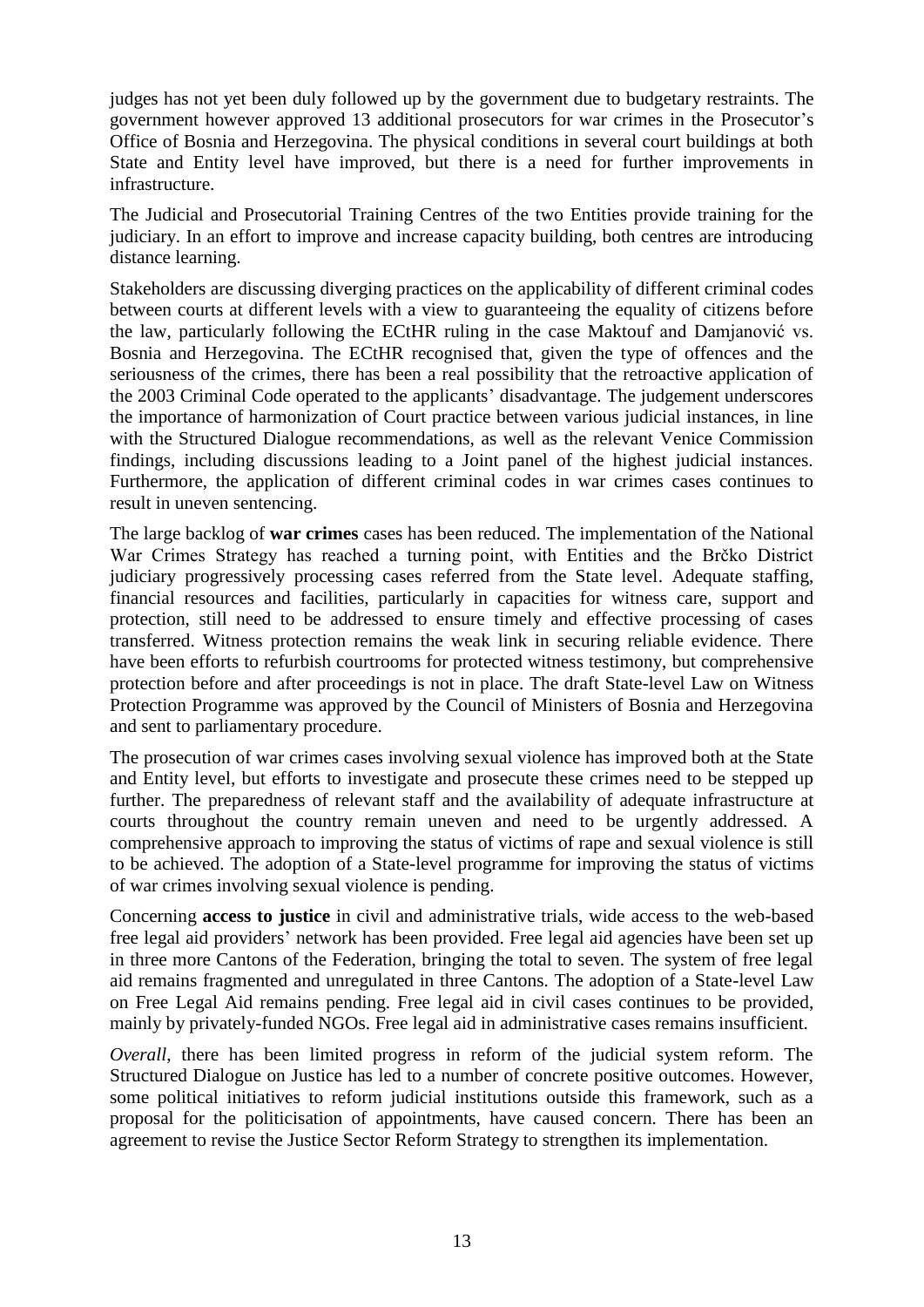Measures to reduce the backlog of cases are now being implemented with success, but the backlog still remains very high. The positive trend in solving the backlog of war crime cases is hampered by the lack of human and financial resources at all levels. Harmonisation of different criminal law jurisprudence and reduction of budgetary fragmentation are still at an early stage. Independence and accountability of the judiciary remain vulnerable due to political parties attempting to exercise influence. The fragmentation of the legal and institutional framework in the area of access to justice needs to be addressed.

#### *Fight against corruption*

Complex connections between political actors, business and the media are putting democratic institutions and procedures at risk and making the detection of corrupt practices more difficult.

The implementation of the State-level anti-corruption strategy and action plan 2009-2014 has been significantly delayed. The Entities and the Brčko District, as well as three Cantons, are implementing strategies and action plans at their levels.

Amendments to the Law on the Agency for prevention of corruption and coordination of the fight against corruption, regulating the status and competences of the parliamentary commission monitoring the agency were adopted and entered into force. The agency has secured its premises and a minimum staffing level: 13 people support the activities of the Director and the two deputies. Effectiveness of the agency depends on more adequate staffing, particularly in policy posts, at the department for Coordination and the department for Prevention. At Entity level, inter-ministerial boards are monitoring the implementation of anti-corruption strategies and plans. The Brčko District's government decided to entrust the Mayor's Office with an anti-corruption coordination function.

Amendments to the Law on Conflict of Interests at the State level and in Republika Srpska entered the legislative procedure. These are designed to place responsibility for the management of conflicts of interest and asset declaration to a commission that includes parliamentarians. These amendments do not guarantee impartiality and effective prevention of conflicts of interest.

A new law on financing political parties has been adopted. Few of the recommendations of the Group of States against Corruption are reflected in the new law, which does not remedy the fragmented structure of the legislation on financing of political parties. It raises the threshold for donations and fails to address the lack of clear, proportionate sanctions. There have been attempts to change the Law on access to information, limiting the scope and purpose of the law. Amendments to the Criminal Procedure Code to improve the legal framework for the use of special investigative measures in the investigation of corruption are pending adoption. There are no adequate provisions to protect whistle blowers in relevant legislations.

Some high profile cases involving public officials are being investigated and prosecuted. Yet the overall level of effective investigation, prosecution and conviction of corruption cases remains low. Joint investigation teams and mechanisms to detect corruption have still to be developed. There is 48% increase of corruption reports filed with the prosecutors' offices throughout Bosnia and Herzegovina, 3 174 reports were filed in 2012 compared to 2142 from the previous year. The number of indictments confirmed is still modest and final verdicts issued remain low. Despite availability of compiled statistical data, there is no analysis of corruption cases. Capacity to investigate economic, financial, public procurement and fraudrelated crimes is weak. There is still no effective criminal justice policy to fight against corruption.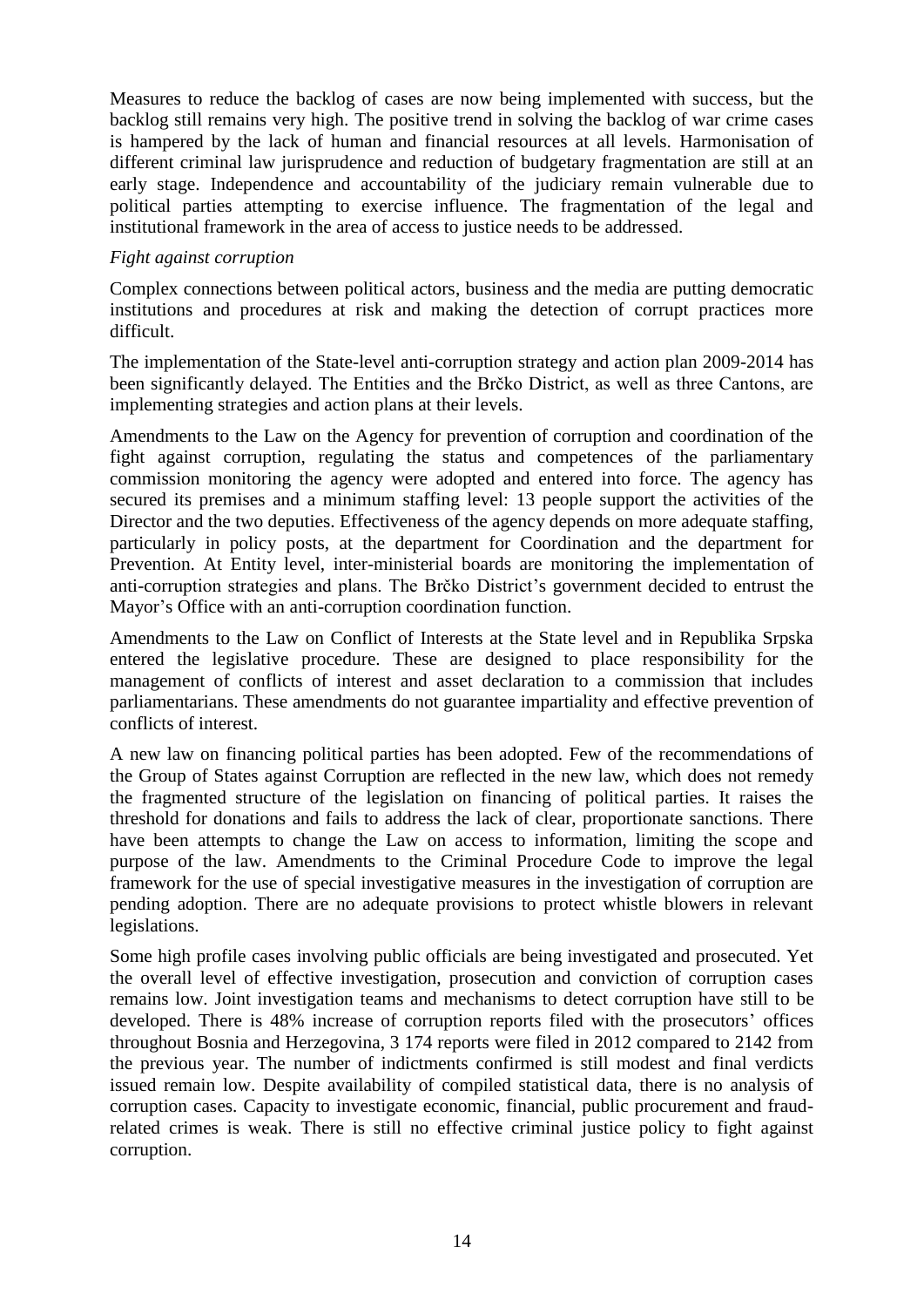Political patronage networks and extensive political parties' control of their members are affecting the integrity of parliamentarians at all levels, throughout the country.

*Overall*, Bosnia and Herzegovina is at an early stage in the fight against corruption. The implementation of the State-level anti-corruption strategy and action plan needs to be stepped up. Key pieces of legislation regarding the financing of political parties, conflicts of interest and access to information have been amended in ways that undermine previous achievements. Corruption remains widespread, with an insufficient track record of investigation and prosecution in high-profile cases that have a negative impact on society and the economy.

#### *Fight against organised crime*

Bosnia and Herzegovina has made limited progress in the fight against organised crime and terrorism. Cooperation among law enforcement agencies continues, but a more systematic exchange of information intelligence remains to be consolidated, and coordination mechanisms need to be set up. A number of successful large-scale joint police operations have taken place, some of them in coordination with the authorities from neighbouring countries. However, at domestic level, cooperation between police and prosecutors' offices requires structural improvements to guarantee more effective judicial follow-up.

The fight against organised crime that is operating within the territory of Bosnia and Herzegovina as well as on transnational networks remains a crucial challenge. Bosnia and Herzegovina is a source of arms and ammunitions for criminal groups operating locally, in the Western Balkans region and in the EU. Illicit drugs trafficking, with Bosnia and Herzegovina acting mostly as a transit country, and trafficking in human beings are also significant problems. The domestic authorities' preparedness to deal with money laundering and economic crimes is still in its early stages, and requires more effort.

For a detailed analysis of developments in the fight against organised crime, *see 4.3 — Justice, Freedom and Security*.

#### <span id="page-19-0"></span>**2.2. Human rights and the protection of minorities**

As regards **international human rights instruments**, Bosnia and Herzegovina has ratified all major UN and international human rights conventions. The principles of the European Convention on Human Rights are entrenched in the Constitution of Bosnia and Herzegovina, which also guarantees the supremacy of this Convention over national legislation.

In a number of cases, decisions of the Constitutional Court of Bosnia and Herzegovina have not been enforced, which has led to cases being lodged before the **European Court of Human Rights**. During the reporting period, the Court delivered judgments on 24 applications finding that Bosnia and Herzegovina had violated rights guaranteed by the Convention. These cases relate inter alia to non-payment for war damage and non-possibility to withdraw foreign-currency savings deposited before the dissolution of former Yugoslavia. A total of 822 new applications have been submitted to the Court since September 2012, bringing the total number of applications pending to 1662. The country has made some progress in implementing the Court's judgments, but the judgment in the Sejdic-Finci case has yet to be addressed.

As regards the **promotion and enforcement of human rights**, there have been a number of activities to promote respect for human rights, such as training courses for judges, prosecutors, prison officers and police officers.

The **death penalty** is prohibited by the Constitution of Bosnia and Herzegovina and by the Constitution of the Federation. Although there is a moratorium, the death penalty provision in the Constitution of Republika Srpska remains in place. The relevant Article 11(2) of the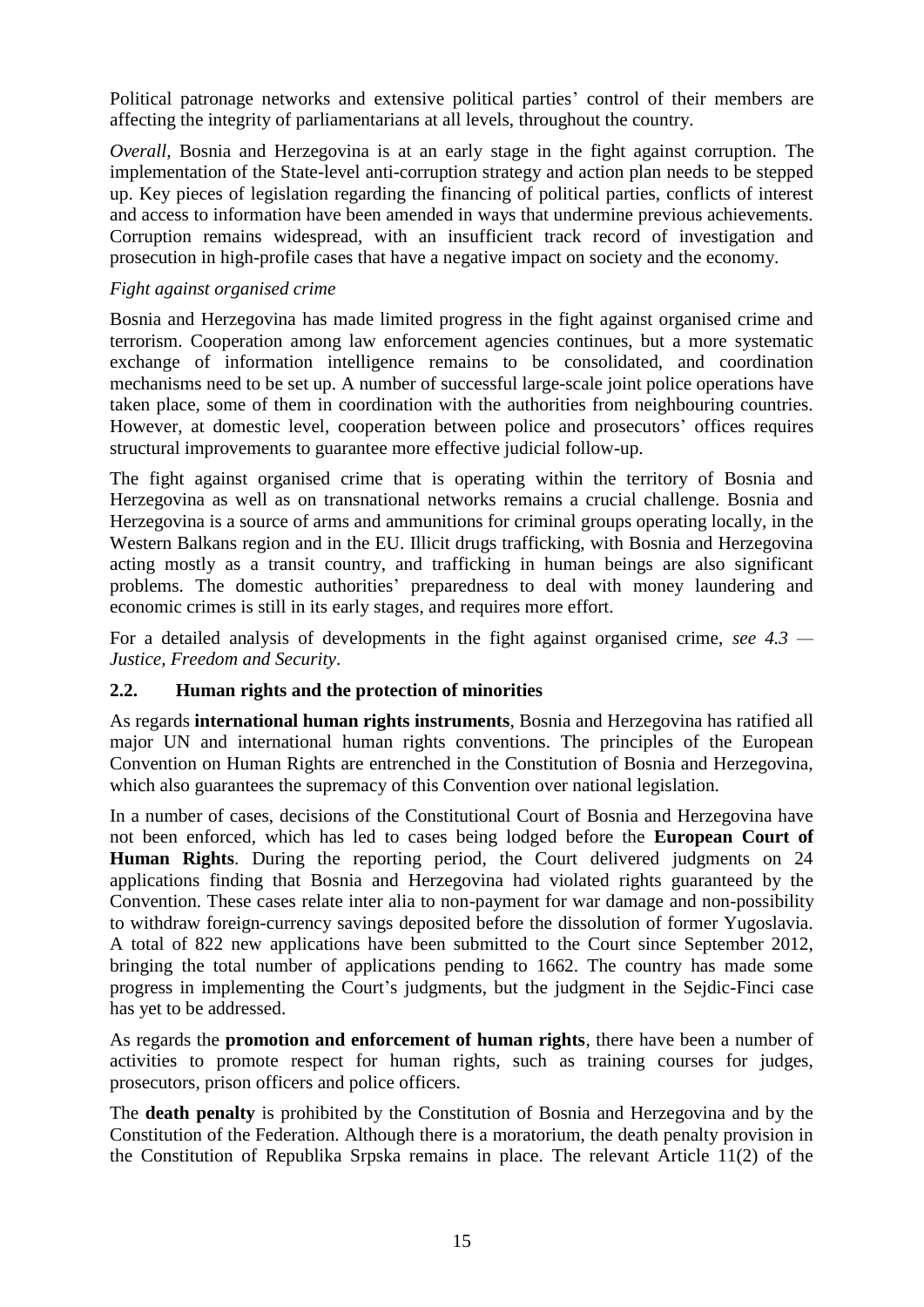Constitution of Republika Srpska has to be repealed in line with key principles of the EU human rights policy.

The legal framework on the **prevention of torture and ill-treatment** and the fight against impunity is in place and is generally respected. Ill-treatment of suspects by police officers, particularly in the Central Police Station in Banja Luka, mainly for the purpose of trying to extort a confession has persisted. Cases of ill-treatment of remand and sentenced prisoners by prison staff occurred in some detention facilities. This is of serious concern.

As regards the **prison system**, a new draft law on execution of criminal sanctions has been adopted in the Federation to ensure harmonisation with State-level law and with international standards. The country has made good efforts to reduce the overcrowding of prisons by investing in infrastructure and promoting alternative sanctions. Delays in the construction of a high-security State prison have persisted, affecting the country's capacity to deal with highsecurity prisoners. The backlog in execution criminal sanctions remains a matter of concern, particularly in the Federation, where there is a lack of prison capacity. The last steps required to render the Sokolac psychiatric hospital fully operational are under way. Prison inspections need to be reinforced. Bosnia and Herzegovina still lacks an effective coordination mechanism among its 15 prison administrations.

Legal provisions guaranteeing **freedom of expression** are in place. Political and financial pressure on the media has increased. A recent decision by the Communication Regulatory Agency (CRA) to limit advertising time of public broadcasters could endanger their financing. Intimidation and threats against journalists and editors and polarisation of the media along political and ethnic lines remain an issue of concern. The political, institutional and financial independence of the Communication Regulatory Agency remains to be secured. The Agency's managing structures still have only a technical mandate, which hampers decisionmaking. The legal provisions regulating the appointment of the Agency's Council have been amended. An ad hoc Committee for selecting members of the Agency's Council launched a selection process. *(See 4.2.6 — Information society and media).*The independence of the three public broadcasters within the country's Public Broadcasting System needs to be ensured. The Federation Parliament has continued attempts to appoint a provisional steering board for the Entity's public service broadcaster, interfering with the independence of the media. In Republika Srpska, legislative amendments were adopted in October 2013, changing the procedure for the selection of the steering board members of the public broadcaster RTRS and introducing a possibility for its co-financing from the RS government budget. This risks undermining the public broadcaster's financial and editorial independence. The statute of the public broadcaster BHRT has not been amended. Its steering board has been appointed, but has yet to deliver results by reforming and strengthening the broadcaster. Public broadcasters that are not a part of the system are financed from municipal and cantonal budgets and remain under political influence.

The Entity laws on public broadcasting services remain to be harmonised with State-level law. The adoption of the Public Broadcasting Corporation's statute is pending. Only limited efforts have been made to finalise the reform of the system and to establish the corporation, which continues to prevent progress in digitalisation throughout the country *(See 4.2.6 — Information society and media).*

The Press Council has continued its cooperation with judicial institutions and journalists' associations to improve the quality of reporting and to raise the public's awareness of legal rights. The implementation of the Freedom of Access of Information Act remains uneven among the public institutions.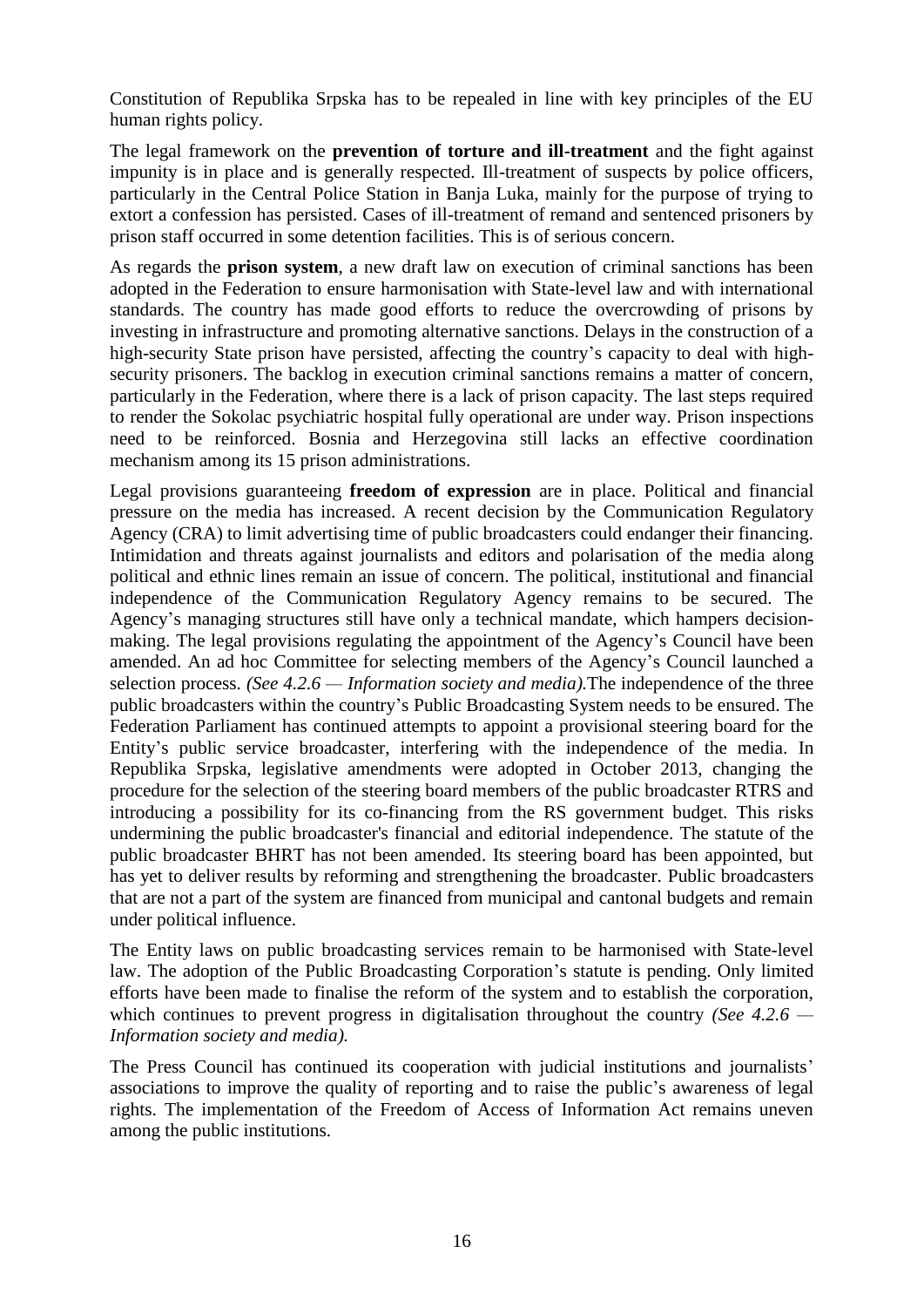With regard to freedom of **assembly and freedom of association**, there have been some cases of intimidation and violence against human rights advocates. Effective investigation and prosecution of such cases needs to be ensured.

The constitutional and legal guarantees of **freedom of thought, conscience and religion** are generally respected**.** Cases of discrimination on religious grounds continue to be reported. Incidents targeting religious symbols, clerics, believers and property continue to be reported and particularly affect religious minorities in certain communities.

Legal provisions guaranteeing **women's rights and gender equality** are in place. There has been an improvement in Republika Srpska, but women's political participation across the country remains low. The resources of the institutional mechanisms for ensuring gender equality and the availability of statistical data remain insufficient. Implementation of the Action Plan on the UN Security Council Resolution 1325 on Women, Peace and Security has continued, but awareness and financial resources for its implementation need to be improved. There is still a low level of participation of women in the workforce. There is still discrimination in employment with regard to maternity rights.

On 27 July, Bosnia and Herzegovina has ratified the Council of Europe Convention on preventing and combatting violence against women and domestic violence. A law on protection against family violence has been adopted in Republika Srpska, as has a strategy for preventing and combating family violence 2013-2017 in the Federation, but their harmonisation has not been ensured. There has been more financing of shelters for victims of domestic violence, but it still remains insufficient.

As regards **children's rights**, a revised State-level strategy to combat violence against children has been adopted. Additional legislation has been adopted in the field of early childhood development, but implementation needs to be improved. Use of foster care for children has slightly increased, but institutionalisation remains the primary response. Child allowances are not based on needs, and continue to vary between the Entities and Cantons. The percentage of children immunised against preventable diseases remains low. Domestic violence against children, trafficking and organised child begging remain issues to be addressed. Bosnia and Herzegovina ratified on 20 October 2012 the Convention of 23 November 2007 on the International Recovery of Child Support and Other Forms of Family Maintenance, which has entered into force on 1 February 2013.

Delays in adopting amendments to the Law on a Single Reference Number, in line with the relevant ruling of the Constitutional Court of Bosnia and Herzegovina, have prevented many newborn children from gaining access to health and social benefits and travel documents for several weeks. The Council of Ministers of Bosnia and Herzegovina adopted a temporary decision on this matter in June, expiring on 6 December. Adoption of the amendments by the parliament remains outstanding. *(See 2.1 Parliament)*

The continuing existence of divided schools ('two schools under one roof') in some Cantons of the Federation and mono-ethnic schools across the country do not foster the development of an inclusive multi-cultural society. *De facto* ethnic-based separation and discrimination in some public schools in the Federation remain a serious concern. In June, the Cantonal Court reversed the first instance decision of the Municipal Court in Mostar<sup>9</sup> against school segregation for purely procedural reasons. It decided that the plaintiff submitted its legal action untimely and reasoned that it did not have active legitimacy to file a suit.

 $\overline{Q}$ 

<sup>9</sup> The Mostar Municipal Court ruled in May 2012 that two schools in the Herzegovina-Neretva Canton breached the anti-discrimination law by dividing children based on their ethnicity. The first-instance ruling obliged the defendants to take specific measures and actions to end discrimination.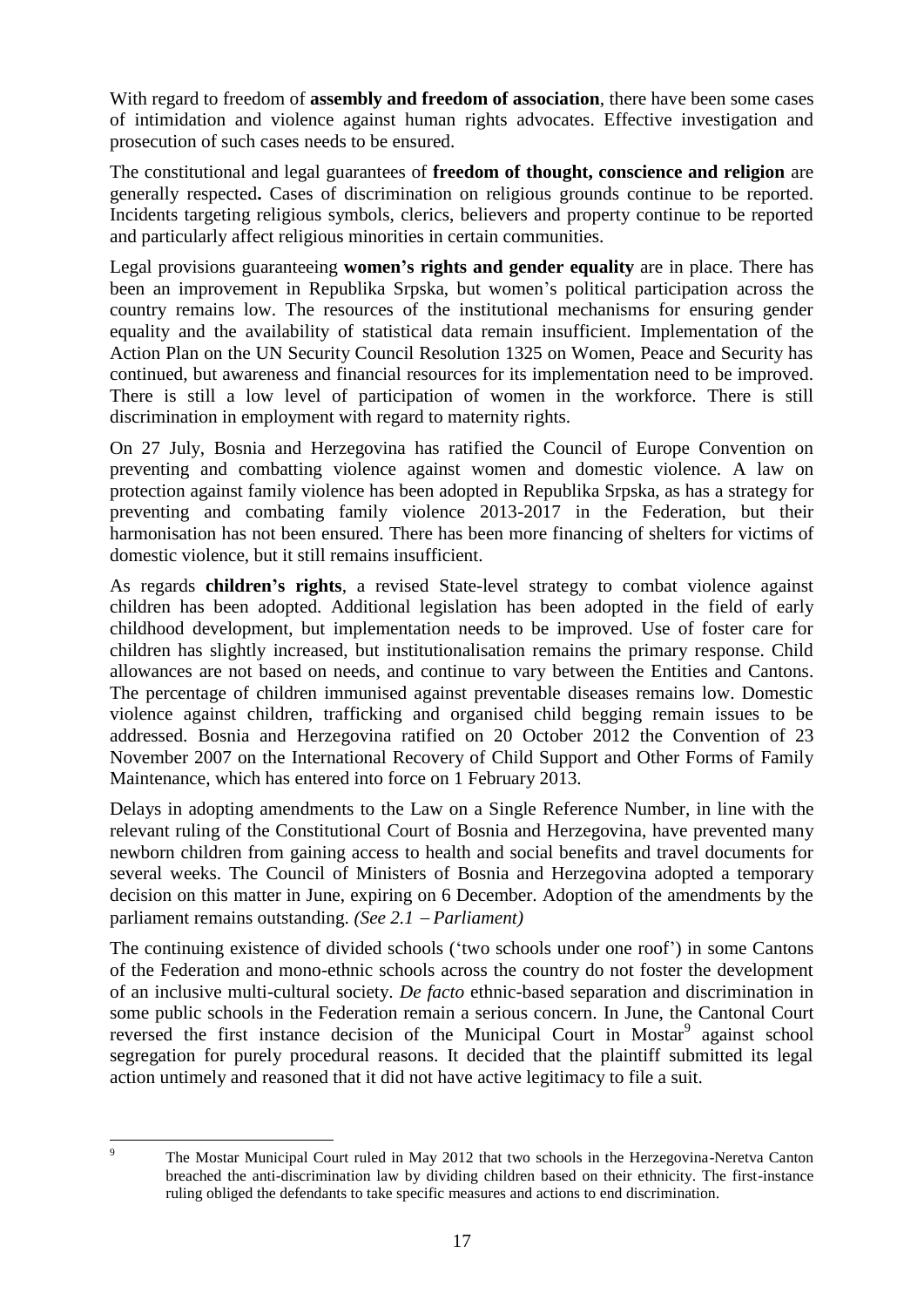In a similar case in October 2012, the Travnik Municipal Court rejected the active legitimacy of the plaintiff. These judgments do not solve the substance of the underlying issue which still needs to be addressed politically. The Conference of Ministers of Education in Bosnia and Herzegovina, established to improve coordination among the 14 ministries of education, convened only twice. There is no efficient coordination mechanism on education between the Cantonal governments in the Federation. The establishment of the Coordination Body of Ministers of Education of the Croat majority Cantons has brought even deeper fragmentation and division of education policy and decision-making along ethnic lines.

Laws on juvenile justice have been adopted in the Brčko District but not yet in the Federation. The revised State-level strategy has not yet been adopted. Enforcement of the juvenile justice law in Republika Srpska remains weak.

As regards the **socially vulnerable and/or people with disabilities**, some limited steps have been taken to harmonise the social protection systems of the Cantons, introducing a social minimum for financial benefits. Entitlement to rights and benefits for the disabled is still based on status, not on needs. As a result, some categories of persons with disabilities do not receive adequate benefits. The implementation of the social protection legislative framework remains weak in both Entities.

An **anti-discrimination** law is in place, but the exclusion of age and disability as categories on the grounds of which there should not be discrimination and the broad range of exceptions have not been addressed. A State-level database of discrimination cases has been set up, but overall, implementation of the law remains weak. This is largely due to low public awareness of legal remedies, and the limited capacities of relevant institutions to implement the law. This includes the Ombudsman of Bosnia and Herzegovina.

There is no comprehensive mechanism for collecting data on hate crimes. Identification, investigation and reporting by the police and cooperation between the police and prosecutors remain insufficient.

Concerning rights of **lesbian, gay, bisexual, transgender and intersex (LGBTI)** persons, the Blood Transfusion Institute of the Federation has amended its blood donation regulations and deleted discriminatory provisions. The law enforcement body in the Sarajevo Canton has shown willingness to appoint a direct contact in every police station for LGBTI persons. Discrimination against LGBTI persons remains widespread. LGBTI activists continue to be subject to threats and harassment. The adoption of amendments to the Federation criminal law including for the first time hate crime, amongst others on the grounds of sexual orientation and gender identity, failed due to the lack of support in the Federation House of Peoples. Hate speech and intolerance remain an issue of concern.

With regard to **labour and trade union rights**, the fragmentation of the legal framework for social benefits and pension rights continues to be of concern. A State-level Economic and Social Council has not been set up. The criteria or legal framework for the recognition of social partners at State level has not yet been established *(see 4.1.8 - Employment and social policies, public health policy)*.

As regards **property rights**, the vast majority of property repossession requests have been resolved. The new members of the Commission for Real Property Claims of Displaced Persons and Refugees were appointed in December, but the Commission has not yet resumed its work. There are still over 110 unresolved cases and approximately 300 cases pending before the Court of Bosnia and Herzegovina in which the Commission is a respondent party in administrative dispute procedures. A database on outstanding claims and property registers has still to be set up.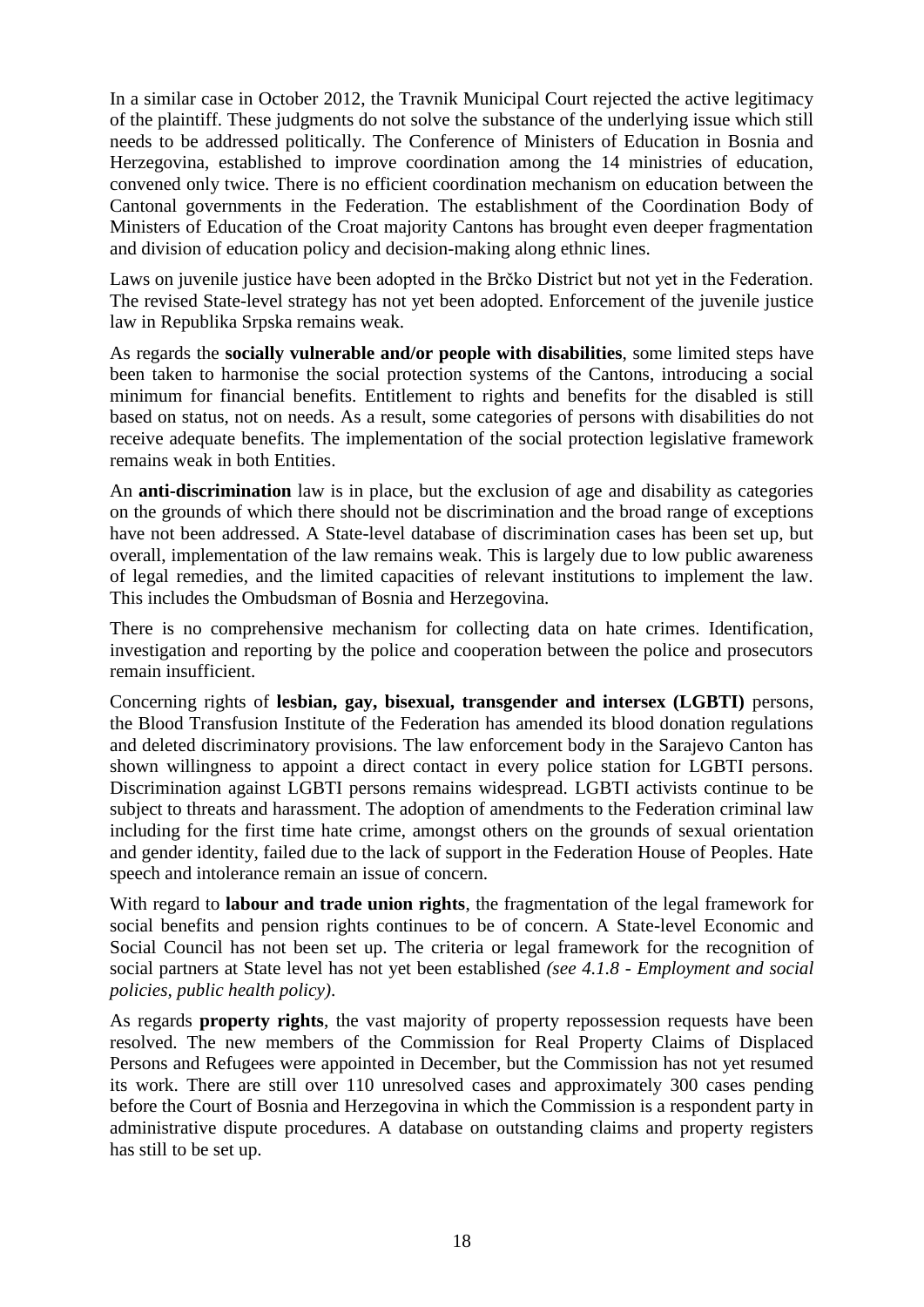*Overall*, the legal and institutional framework for the observance of human rights is in place and the main elements of international human rights laws have been incorporated into the legal system. Fragmentation across the country remains an issue, notably regarding economic and social rights. The implementation of human rights instruments needs to improve. Implementation of the judgment in the Sejdic-Finci case remains essential (*See 2.1 – Constitution)*. Prison conditions have improved, but a comprehensive reform of the prison system is still needed. Appropriate action needs to be taken to prevent ill-treatment of suspects by police officers. Increased political and financial pressure on the media and intimidation and threats against journalists and editors remain of concern. There needs to be more effort to make schools more inclusive and to address the continuing existence of 'two schools under one roof' in the Federation. Implementation of the anti-discrimination law needs to be stepped up, and the institutions responsible need sufficient capacity to implement it. Effective investigation of cases of hate speech and violence against LGBTI persons needs to be ensured. Discrimination against persons with disabilities in the social protection system remains of concern.

#### *Respect for and protection of minorities, cultural rights*

The legal framework for the protection of **minorities** is largely in place, but implementation needs to improve. The influence of the State-level and Entity National Minority Councils over policy-making remains weak. After local elections in 2012, there are now fewer members belonging to national minorities in municipal councils than after the 2008 elections. Cultural rights need to be strengthened, including those relevant to the participation of national minorities in public life.

As the constitutional amendments to comply with the European Court of Human Rights ruling in the Sejdic-Finci case are still pending, minorities continue to be excluded from representation in the House of Peoples and the Presidency of Bosnia and Herzegovina (*see 2.1 — Constitution*). Implementation of the European Charter for Regional or Minority Languages is weak. Representation of minorities in the media remains limited.

Members have been appointed to the advisory **Roma** Board to the State-level Council of Ministers. There are four action plans under the Roma Strategy. Those on health, employment and housing have been revised in line with the recommendations of the Roma Inclusion Seminar of July 2011 but they have not yet been adopted. There has been some progress with regard to implementation of an action plan on housing, partly because additional financial resources have been allocated. On health, employment and education, progress has been very limited. The Roma minority continue to live in very vulnerable conditions.

Coordination among authorities at all levels remains insufficient. Participation by Roma representatives in the decision-making process continues to be very low. Roma women and children continue to be subject to discrimination and domestic violence. The low registration rate of Roma children at birth means they have no health insurance and no possibility of attending school, which remain causes for concern. Dropout rates from primary and secondary schools are high, especially among Roma girls. A number of Roma remain at risk of statelessness.

As regards **refugees and internally displaced persons** (IDPs), there are still 103 449 IDPs, of whom approximately 8 580 live in collective centres, and 6 927 refugees. Efforts to implement the revised Strategy under Annex 7 to the Dayton Agreement mainly focused on the reconstruction of housing units. Recommendations on creating conditions for sustainable return remain largely unaddressed.

The State Commission for Refugees and Displaced Persons has become operational, but its effective functioning is undermined by the lack of financial resources. The country still lacks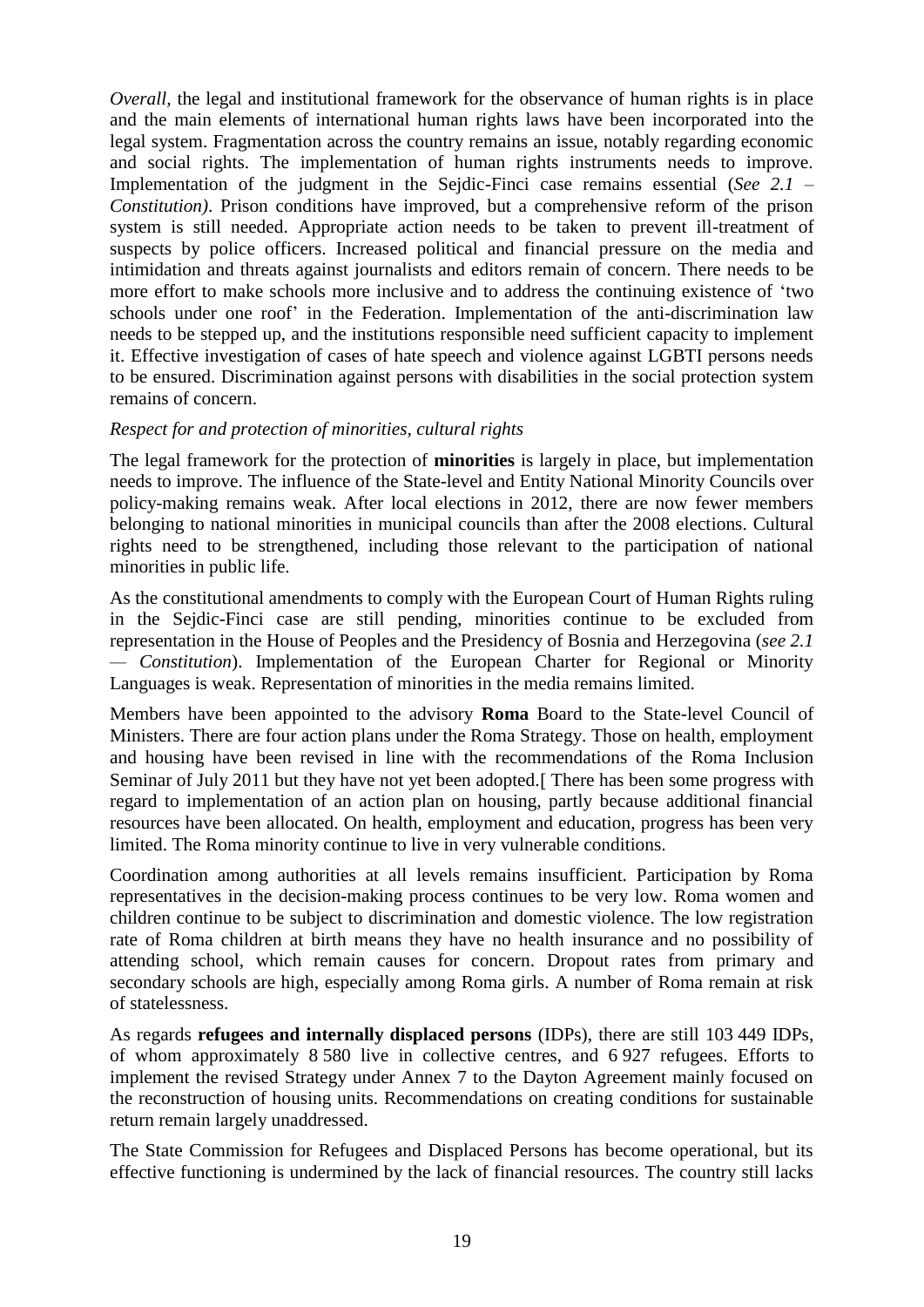a coordinated consultation and policy formulation mechanism to address legislative gaps, which hampers sustainable return and local integration. Access to employment, healthcare and pension rights remains an issue of concern.

With regard to landmines from the 1992-1995 conflict, the implementation of the Mine Action Strategy is behind schedule. Only half the demining targets set for the last three years have been met. Since September 2012, five persons have been killed in landmine accidents. The law on anti-mines actions still needs to be adopted. To meet the goal of clearing the country of mines by 2019, fundraising responsibilities, administrative and management capacity and coordination of demining measures need to be addressed.

*Overall*, the implementation of the Roma action plan on housing has brought some results, but in health, employment and education, progress has been very limited. The Roma continue to be the most vulnerable minority in the country. Actions at legislative and institutional level need to be taken to address the low registration rate of Roma children at birth. Improving access to employment, healthcare and pension rights of refugees and internally displaced persons is essential for sustainable return and local integration.

# <span id="page-24-0"></span>**2.3. Regional issues and international obligations**

The Parliamentary Assembly of the Council of Europe continues to monitor Bosnia and Herzegovina's progress in fulfilling its obligations and commitments as a member. The country has appointed its judge to the European Court for Human Rights. It has yet to appoint the Chair of its Delegation to the Parliamentary Assembly and representatives to a number of advisory bodies. Implementation of the requirements stemming from the Council of Europe's Conventions remains uneven.

Implementation of the **Dayton/Paris Peace Agreement** continued. Under the Agreement on Special Parallel Relations, a joint session of the Governments of Republika Srpska and Serbia and a session of the Cooperation Council have been held.

Cooperation with the **International Criminal Tribunal for the former Yugoslavia (ICTY)**  is assessed as satisfactory in most areas. Efforts are still necessary to guarantee successful handling of all Category II war crimes cases<sup>10</sup> that the Tribunal transferred to Bosnia and Herzegovina. Access to the Tribunal's databases and collection of information and evidence by prosecutors throughout the country has been unevenly used.

The 2003 bilateral immunity agreement between Bosnia and Herzegovina and the United States, granting exemptions from the jurisdiction of the **International Criminal Court,** is still in force. This agreement does not comply with the EU Common Positions on the integrity of the Rome Statute or related EU guiding principles on bilateral immunity agreements. Bosnia and Herzegovina needs to align itself with the EU position.

Progress has been made as regards the **Sarajevo Declaration Process**, which brings together Bosnia and Herzegovina, Croatia, Montenegro and Serbia and aims at finding sustainable solutions for the refugees and displaced persons as a result of the armed conflicts in ex-Yugoslavia during the 1990s. The implementation of the Regional Housing Programme, which aims at providing housing solutions for the most vulnerable refugees and displaced persons in the four countries and is extensively supported with EU financial assistance, has started with the approval of the first round projects by the international donors in April. Joint regional information campaigns on the programme have been carried out throughout the region. However, the implementing capacities of the partner countries need to be further improved and a series of documents and procedures need to be finalised in order for the

 $10<sup>10</sup>$ <sup>10</sup> Cases for which evidence was collected during the investigations by the Tribunal's Office of Prosecutor, later transferred for further investigation and possible prosecution to the prosecutor's offices in the countries of former Yugoslavia.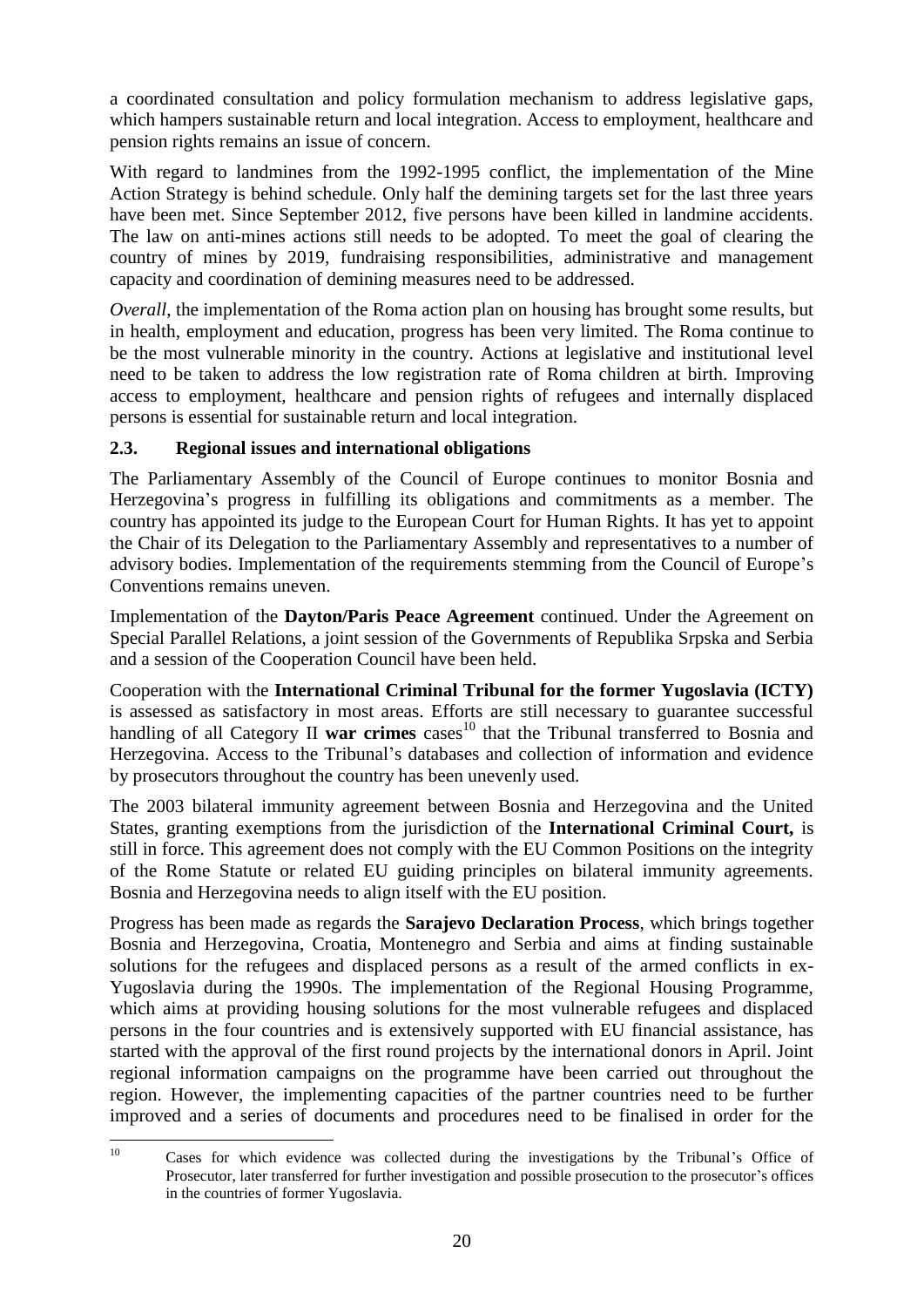approved country projects to start. Efficient project implementation units and rigorous beneficiary selection procedures as well as beneficiary data cross checking remain to be established. The good cooperation overall between the partner countries on the process and the housing programme needs to continue.

The unresolved fate of **missing persons** from the conflicts in the 1990s is still an issue of humanitarian concern in the Western Balkans. As of July 2013, a total of 11 859 persons were still missing as a result of the conflicts in the region, according to International Committee of the Red Cross (ICRC) figures. Of these, 7 886 cases relate to the conflict in Bosnia and Herzegovina, 2 246 to the conflict in Croatia and 1 727 to the conflict in Kosovo.

Since the State Prosecutor's Office took over responsibility from local prosecutors for conducting exhumations of mass graves, efficiency in the excavation process has improved significantly, and there has been a decrease in the backlog of cases. In all, 283 exhumations took place over the reporting period, resulting in a recovery of 179 cases. Approximately 3 270 sets of unidentified remains are being stored in identification facilities throughout Bosnia and Herzegovina and need to be inspected by the Prosecutor's Office.

Adequate funds have been allocated to support the work of the Missing Persons Institute, but political pressure and attempts to undermine the Institute's work have persisted. Implementation of the Law on Missing Persons remains insufficient. Access to economic and social benefits and the creation of a financial support fund for families of missing persons need to be addressed.

**Regional cooperation and good neighbourly relations** form an essential part of Bosnia and Herzegovina's process of moving towards the EU. The country has continued its active involvement in regional initiatives, including the South East European Cooperation Process, the Regional Cooperation Council, the Central European Free Trade Agreement (CEFTA), the Energy Community Treaty and the European Common Aviation Area Agreement. In January, Bosnia and Herzegovina took over the Presidency of CEFTA. Bosnia and Herzegovina continues to actively support the Igman initiative on reconciliation and the RECOM initiative.

Bosnia and Herzegovina has further developed its **bilateral relations with other enlargement countries and neighbouring EU Member States**. In April, the Chairman of the Council of Ministers of Bosnia and Herzegovina and the Prime Ministers of Croatia, Montenegro and Serbia confirmed commitment to enhanced cooperation at their meeting in Mostar. In May, the Presidents of Bosnia and Herzegovina, Serbia and Turkey, met in Ankara and adopted a Declaration committing them to mutual support on the road to EU membership. The Ministers of Economy and Trade of the three countries signed a Declaration on economic and trade cooperation. Bosnia and Herzegovina, Albania, Montenegro and Croatia signed a memorandum of understanding for support and cooperation in both the Trans Adriatic Pipeline and Ionian Adriatic Pipeline projects.

A Protocol on cooperation between the Ministries of Justice of Bosnia and Herzegovina and *Albania* has been signed, enabling better exchange of information related to legal issues and enforcement of legal reforms.

An Agreement amending the existing Treaty on extradition with *the former Yugoslav Republic of Macedonia* was signed. Agreements on double taxation and on cooperation in the field of health and medical sciences were also signed. A Treaty on extradition with *Montenegro* was ratified in March. Border demarcation remains pending. Negotiations to finalise a border agreement have continued.

Relations with *Serbia* have improved. In April, the Serbian President publicly asked for forgiveness for crimes that had been committed by any individual in the name of Serbia and the Serbian people, including in Srebrenica. A key development was the signing of a Protocol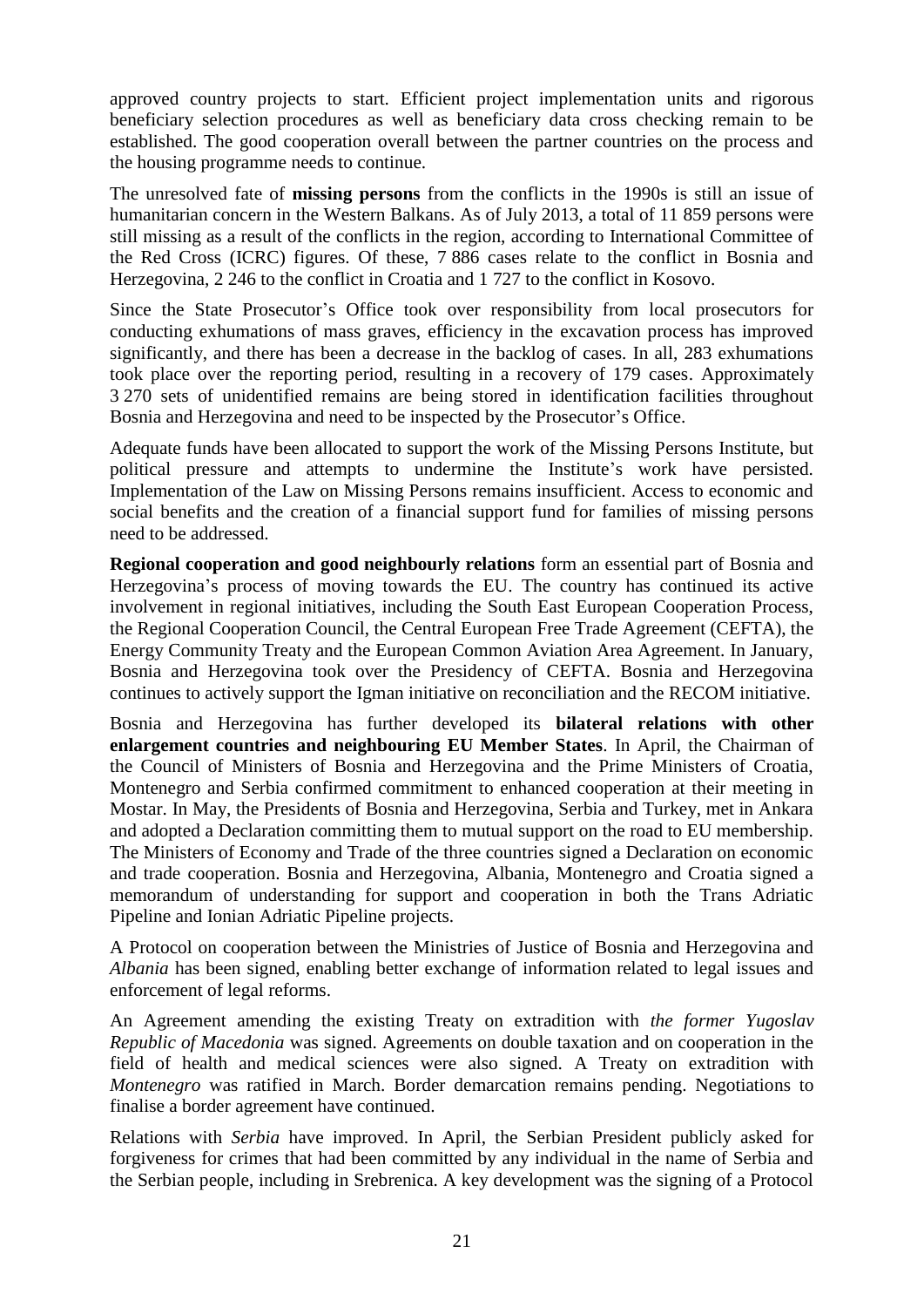on cooperation in prosecution of perpetrators of war crimes, crimes against humanity and genocide. An Agreement on extradition has been signed. An agreement on readmission with shortened procedure and several implementing protocols were signed between Bosnia and Herzegovina and Serbia, replacing the existing one. There were many high level reciprocal visits, a Joint Commission for Economic Cooperation was inaugurated and a memorandum of understanding for cooperation in the EU integration process was signed in December. Border demarcation remains to be addressed.

There are no official relations with *Kosovo* , as Bosnia and Herzegovina has not recognised Kosovo as an independent state. The Ministry of Foreign Affairs of Bosnia and Herzegovina is issuing individual short-term visas to citizens of Kosovo. Agreements on cooperation in the defence industry and on military training have been signed with *Turkey*.

Relations with *Croatia* have intensified. An important development has been the signature of the Protocol on cooperation in the prosecution of perpetrators of war crimes, crimes against humanity and genocide. A Treaty with the Republic of Croatia on extradition and an Agreement on cooperation in the field of defence has been ratified. Several meetings at ministerial and technical level have taken place to address the implications of Croatia's accession *(See also chapter 1.3. Relations between the EU and Bosnia and Herzegovina).*

Bilateral agreements on local border traffic and border crossing points have been concluded, bringing previous agreements into line with the *acquis*. A joint interpretative note has been signed on transit through the Neum corridor and the use of the Croat Port of Ploce for the export of agricultural goods of animal origin from Bosnia and Herzegovina, for which the EU granted related derogations*.* Limited progress has been made in resolving outstanding bilateral issues, including property issues and border demarcation.

*Overall*, there has been very good progress in the field of judicial cooperation with the other countries of the region. Bosnia and Herzegovina has continued to participate actively in regional cooperation and to maintain good neighbourly relations. As regards cooperation with the International Criminal Tribunal for the former Yugoslavia, handling of Category II cases needs more efforts. Good cooperation between partner countries in the framework of the Sarajevo Process on refugees and internally displaced persons needs to continue. Political support for the work of the Missing Persons Institute needs to be ensured and the implementation of the Law on Missing Persons stepped up. Remaining border and property issues with neighbouring countries and legal obstacles to extradition with regard to war crimes need to be addressed.

# <span id="page-26-0"></span>**3. ECONOMIC CRITERIA**

In examining the economic developments in Bosnia and Herzegovina, the Commission's approach was guided by the conclusions of the European Council in Copenhagen in June 1993, which stated that membership of the Union requires the existence of a functioning market economy and the capacity to cope with competitive pressure and market forces within the Union.

#### <span id="page-26-1"></span>**3.1. The existence of a functioning market economy**

#### *Economic policy essentials*

1

The consensus between the authorities at different government levels on the economic policy essentials has somewhat strengthened following the agreement on a medium-term countrywide fiscal framework. The performance under the International Monetary Fund (IMF) Stand-By Arrangement remained broadly satisfactory until June 2013 when the IMF

This designation is without prejudice to positions on status, and is in line with UNSCR 1244/99 and the ICJ Opinion on the Kosovo declaration of independence.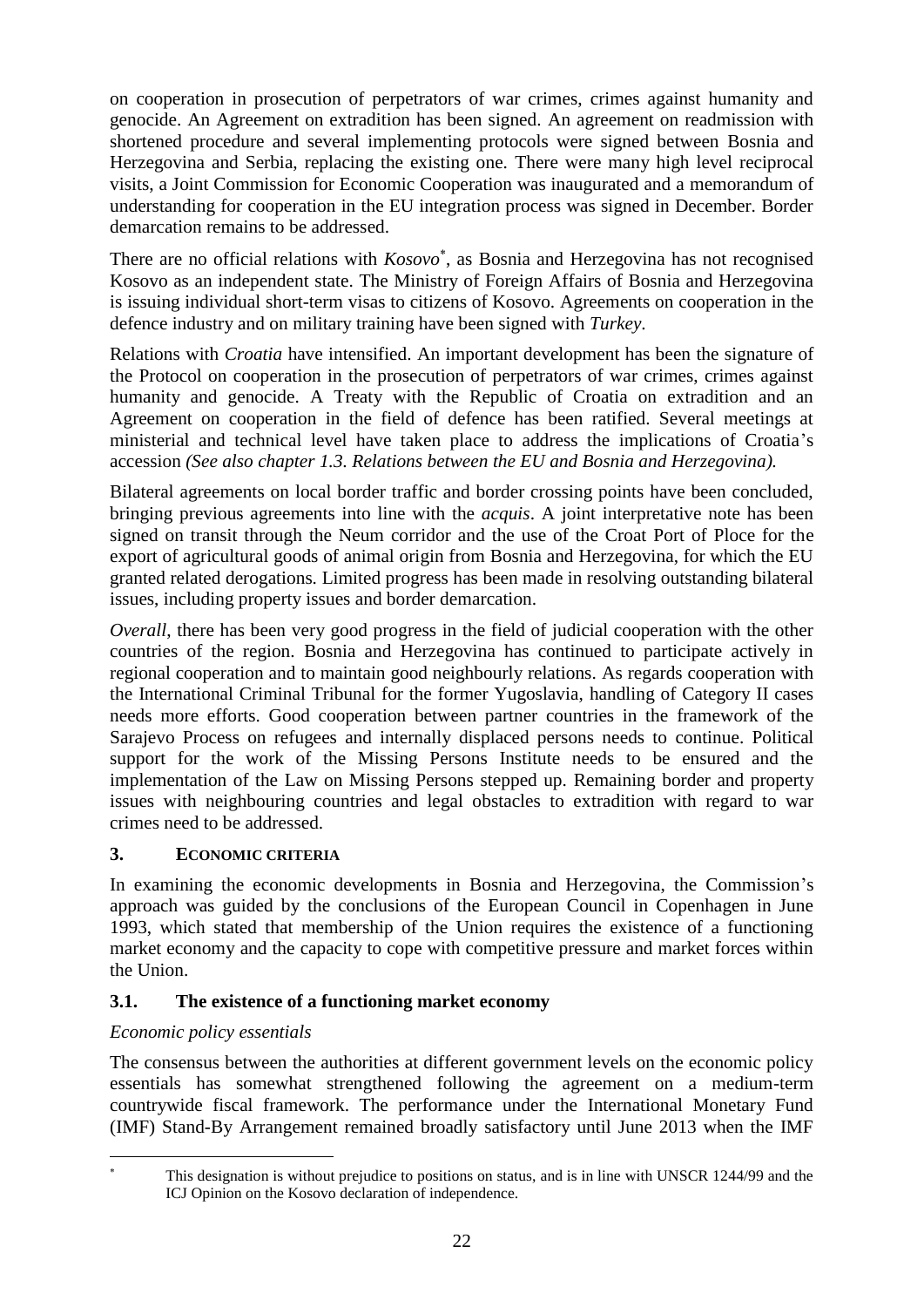Board approved the third review. The scope of the budgetary support operation planned by the World Bank has been narrowed due to the slow implementation and lack of tangible outcomes of legislated reforms in the area of cash transfers. A loan totalling  $\epsilon$ 100 million under the EU macro-financial assistance instrument has been disbursed in two equal tranches in February and September, respectively, after a delay of one year and following a satisfactory compliance with the attached economic policy conditions. In January 2013, the authorities submitted their seventh Economic and Fiscal Programme, covering the period 2013-2015, which foresees gradual economic recovery and simultaneous fiscal consolidation. Its macroeconomic scenario appears optimistic, while the fiscal and structural reform strategies remain fragmented and do not present a coherent nation-wide formulation of economic and fiscal policies. *Overall*, despite some slight improvement, the consensus on economic and fiscal policy essentials remains weak.

#### *Macroeconomic stability*

In 2012, the economy contracted by an estimated 1.1%, following a mild recovery in the previous two years. The deterioration was due to negative developments in both domestic and external demand. Private consumption fell in 2012 due to falling real wages and employment and decelerating growth of retail lending. At the same time, the worsened external environment resulted in falling exports, which combined with stagnating imports led to a negative contribution of net exports to growth. Industrial production fell by 5.3% in 2012, compared with 5.9% expansion in the previous year. A mild economic recovery started in early 2013. Industrial output growth in the first seven months of 2013 averaged 6.8% year-onyear and merchandise exports rebounded markedly by close to 8.5%, reflecting stronger economic activity, but also base effects. Per capita income, measured in purchasing power standards (PPS), decreased in year on year comparison at 28% of the EU-27 average in 2012 from 30% in 2011. *Overall*, following a slight contraction in 2012, the economy started to recover in early-2013.

After a significant deterioration in 2011, the current account deficit grew only marginally by 0.9% year on year, reaching 9.5% of GDP in 2012. The trade deficit increased by 1.2% and reached 32.7% of GDP, as exports fell by 1.9%, while imports stagnated. The surplus in services fell slightly for a second consecutive year, thus contributing once again to a higher current account deficit. At the same time, the surpluses in the net current transfers and income accounts increased by 2.3% and 8.1%, respectively, thus partially offsetting the negative developments in the goods and services balances. In the first half of 2013, rather favourable trade developments supported a further narrowing of the current account balance.

The current account deficit in 2012 was financed mainly by external borrowing and, to a lesser extent, by foreign direct investment (FDI). As a share of GDP, net FDI increased to 3.5% in 2012, but remained well below pre-crisis levels. In the first six months of 2013 net FDI almost tripled compared to the same period a year before. Following a significant decline in the first half of 2012, the net foreign exchange reserves recovered in the second half of the year, positively influenced also by the drawing of two tranches under the Stand-By Arrangement with the International Monetary Fund. The stock of official foreign exchange reserves increased slightly by 0.6% in 2012 and rose further by 6.6% year on year in the first seven months of 2013, covering around six months of imports. Bosnia and Herzegovina's external public debt increased by 7.4% to 27.5% of GDP in 2012, while external private debt fell slightly over the year and reached 32.2% of GDP. In the first half of 2013, the external public debt rose further by 5.8% year on year. The World Bank group remains the largest creditor, while public international creditors account for over 90% of the country's external public debt. A large part of the debt is contracted on concessional terms with the average interest rate of all debt being at only 1.44%. *Overall*, despite some improvements in 2012 and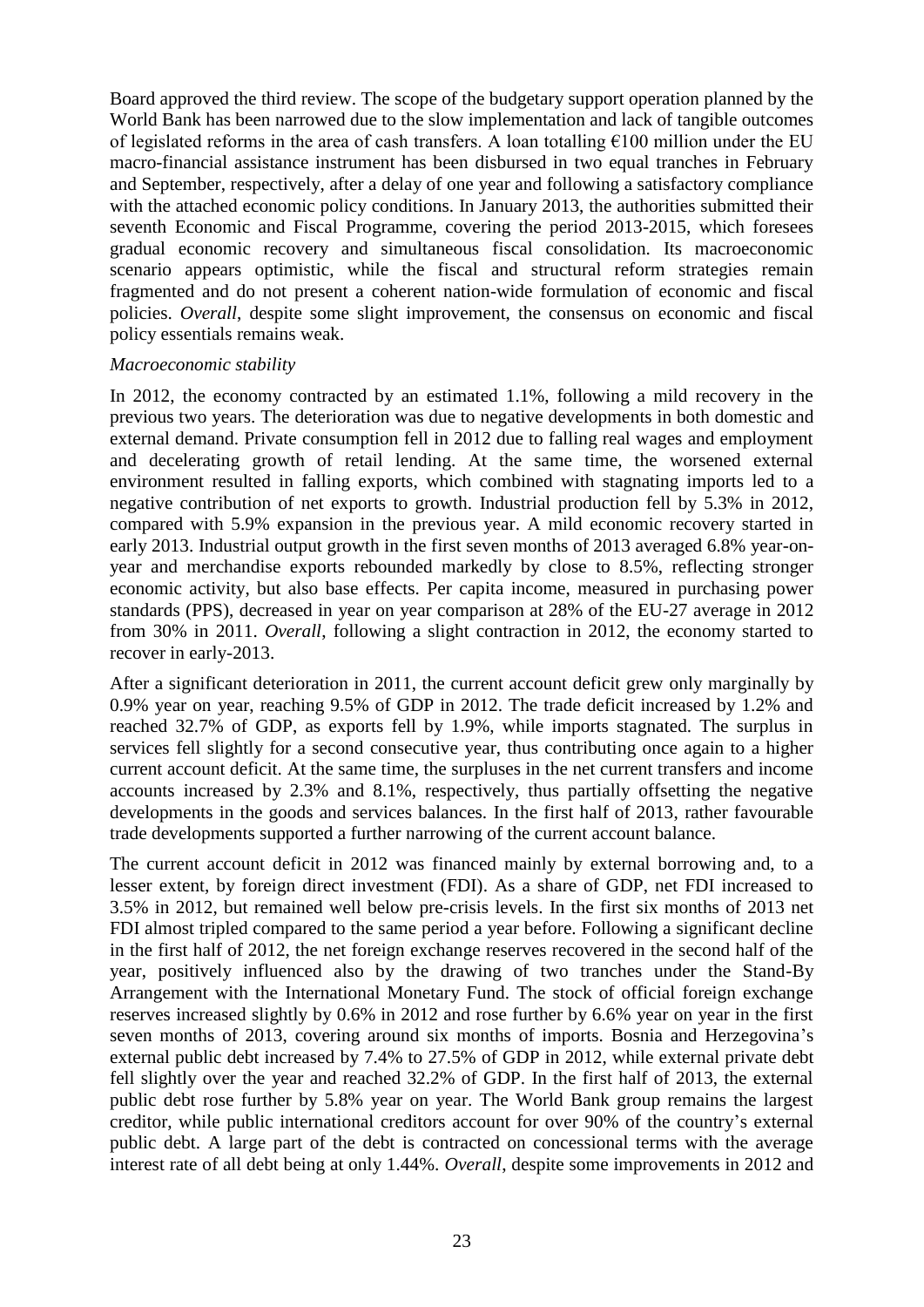the first half of 2013, external imbalances still remain elevated. The financing of the deficit increasingly relied on foreign loans, leading to an increase in public gross external debt.

Unemployment remains very high and reached 28.6% in 2012 from 28% a year earlier. Total employment levels stagnated through 2012 and marginally decreased (- 0.6%) year on year in the first half of 2013. Some employment gains in services and in the public sector could not compensate for continued labour shedding in large parts of the private sector, in particular in construction, mining and agriculture. The number of employees in the public administration continued to rise throughout 2012 and the first half of 2013, thus further increasing the size of the already large public sector. . Unemployment was particularly high among the young population (63.1% for people aged between 15 and 24). The very high unemployment rate and the sizeable difference between the registered and survey-based labour figures suggest the existence of a fairly large informal labour market and significant structural rigidities, such as high rates of social security contributions, high labour taxes, and poorly targeted right-based benefits. Adjusted for inflation, the average gross wage fell by 0.5% in 2012 and dropped further by 1.7% in the first half of 2013. *Overall*, labour market conditions have remained difficult and structural rigidities have continued to hamper job creation.

Inflation pressure eased in 2012 and early-2013. Average annual consumer inflation moderated to 2.1% in 2012, as compared with 3.7% in 2011. The main factors behind the lower inflation were the decelerating food and transport prices, reflecting international price developments. The disinflationary trend continued in 2013, with annual inflation reaching 0.5% in July, mainly driven by price moderation in food, housing and transport. Price decreases were recorded in clothing and footwear and health, while on the other hand, the new hike of excises on tobacco, effective from the beginning of 2013, resulted in an 8.2% rise in tobacco prices. The monetary policy of the central bank continued to be conducted under a currency board arrangement -with the euro as the anchor currency- enjoying a high level of confidence and credibility. Monetary policy settings have remained unchanged. The growth of money supply moderated in the course of 2012 and monetary aggregate M2 increased by 3.4% at end of the year, as compared with a 5.8% rise in 2011. *Overall*, the currency board has continued to function well and monetary and financial stability have been preserved while inflation has moderated.

Following several consecutive years of fiscal consolidation, fiscal imbalances have grown again in 2012 and 2013, in parallel with the worsened external environment and the downturn in economic activity. The consolidated budget deficit increased to 2.1% of GDP -as compared with 1.3% in 2011-, due to higher expenditure growth (2.4%) which outstripped the rise of total revenue (0.9%). The share of general government in GDP remained relatively high, with government expenditure at approximately 45% of GDP and revenue at about 44% of GDP. Social security contributions – accounting for over  $1/3$  of the overall revenues – stagnated in year on year comparison. In the meantime, all main expenditure categories increased during the year indicating some loosening of the fiscal policy. Purchases of goods and services grew by 3.2%, while expenditures on social benefits increased by 1.5% and on wages declined by 0.4%, thus marginally decreasing their very high shares in overall expenditure. The composition of public spending remained highly unfavourable as current expenditure represented a very high 95% of total expenditures, while capital spending remained extremely low despite a 22% nominal increase over the previous year. Fiscal imbalances widened in the first quarter of 2013 mainly on the back of lower than budgeted revenues from indirect taxes, largely due to unexpectedly high VAT refunds. Lower revenues were partly compensated for by lower current spending (e.g. on wages) and by delays in the implementation of some public investment projects. The rebound of economic activity was felt in the public finances in the second quarter of 2013. On the other hand, the highway and road funds of both entities increased capital spending. The general government balance in the first six months of 2013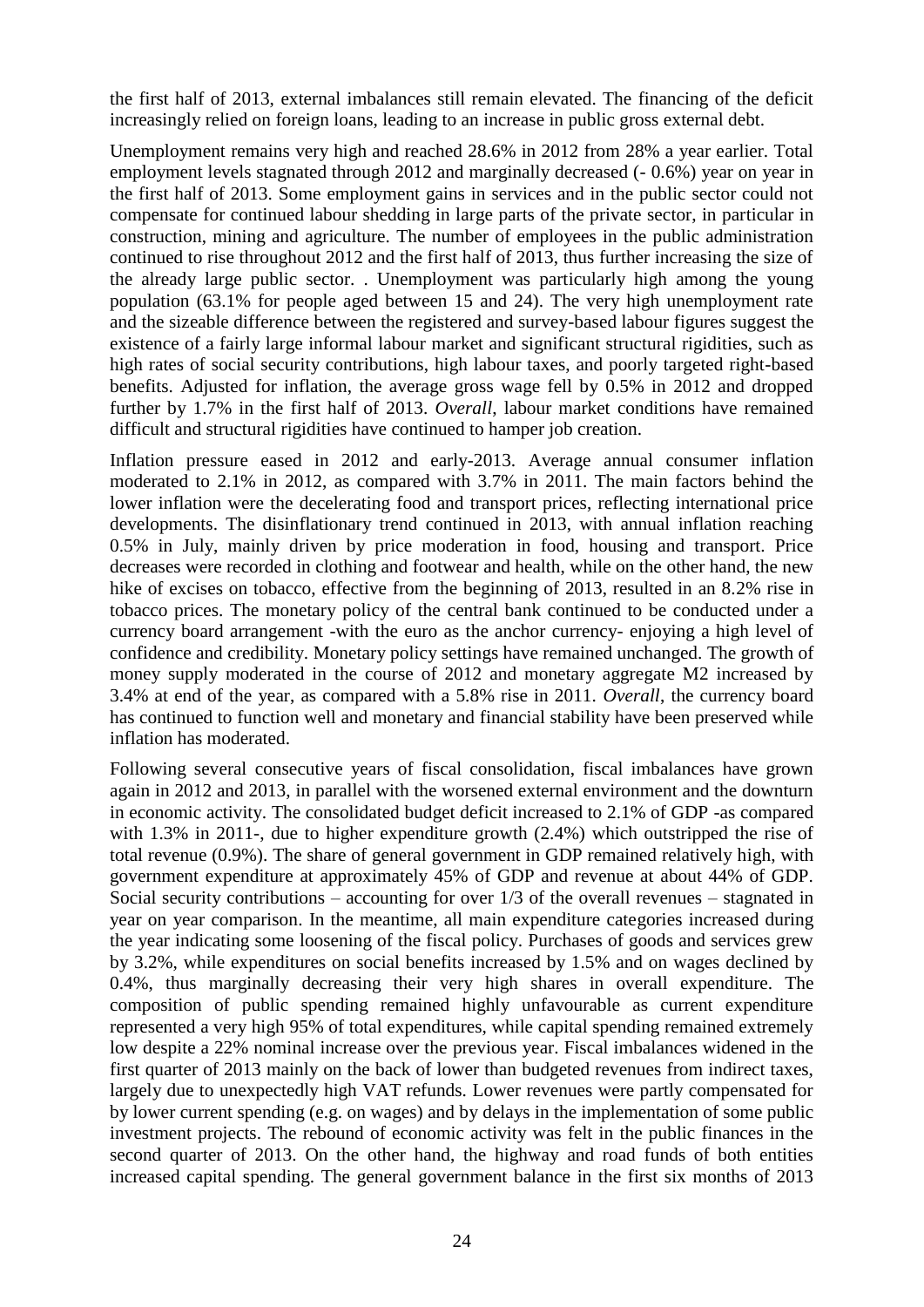turned positive and amounted to 0.4% of annual GDP. *Overall,* the fiscal situation worsened in 2012 but improved slightly in the first half of 2013, amid a persistently low quality of public finances. The composition of public spending remains a concern. Public finance management has been somewhat strengthened and important long-delayed reforms have been initiated. The adoption of the Global Frameworks for Fiscal Policies 2013-2015 and 2014- 2016 and despite a certain delay of the approval of the latter -after the lack of a medium-term fiscal programme at country level for a couple of years- improved fiscal coordination. The State and the Entities adopted their 2013 budgets before the expiration of the previous budget year. This was a welcome improvement compared with previous practices of late budget laws endorsement and temporary fiscal arrangements, which weakened the reliability of public finances and the planning and decision-making of economic agents. Some steps have been taken towards strengthening the sustainability of public finances in the Federation of Bosnia and Herzegovina. The Entity government has adopted in June 2013 a new organic budget law, introducing fiscal rules and providing for the establishment of a fiscal coordination body. The Federation Parliament endorsed in April 2013 a new law on privileged pensions providing for a comprehensive system that is financially sustainable and socially fair. Aiming to improve the long-term sustainability of the Entity's public finances, the Federation government has endorsed in September 2013 a strategy for contributory pension system reform. However, the quality of fiscal reporting remains low, thus impeding proper analysis and policy design. *Overall*, the sustainability and credibility of fiscal policy in Bosnia and Herzegovina have been somewhat strengthened but significant further efforts are still needed.

General government debt, albeit still at a relatively moderate level, kept on growing. After rising for a fourth consecutive year already, it exceeded 44% of GDP at end-2012 as compared with 40.9% of GDP a year ago. This was entirely due to external public debt, expanding by 7.4% to a total of 27.9% of GDP, while domestic debt fell slightly in the course of 2012. Both Republika Srpska and the Federation continued issuing short-term treasury bills and long-term government bonds to finance budget deficits and debt repayment obligations. In most occasions, the offers have met relatively high demand and secured relatively favourable conditions. Public debt servicing soared over twofold in recent years and reached over 3% of GDP in 2012. *Overall*, even though the debt-to-GDP ratio is still relatively moderate, its upward trend needs to be monitored carefully.

*Overall*, financial and monetary stability have been preserved as the low inflation environment was maintained and the currency board arrangement continued to enjoy a high level of confidence and credibility. However, rising fiscal deficit, substantial external imbalances as well as very high unemployment continue challenging the overall macroeconomic stability.

#### *Interplay of market forces*

The private sector's share in GDP is estimated to have remained broadly unchanged at around 60% of GDP in 2012. There has been no further progress with the privatisation agenda for a fifth consecutive year. In Republika Srpska, about 2/3 of the enterprises intended for privatisation have been sold already prior to the crisis, while some of the companies that were previously offered for sale and were not privatised were forced to declare bankruptcy. In the Federation, slightly over 40% of the initial stock of state-owned capital intended for privatisation had been sold by May 2013, unchanged from a year earlier. Most prices are liberalised, even though a number of regulated prices remain (e.g. for utilities). *Overall*, the privatisation process which has stalled during the crisis period has not advanced in 2013.

#### *Market entry and exit*

Companies are still required to register in both Entities before they can do business in the whole country. In Republika Srpska an ambitious reform -embracing amendments to 20 legal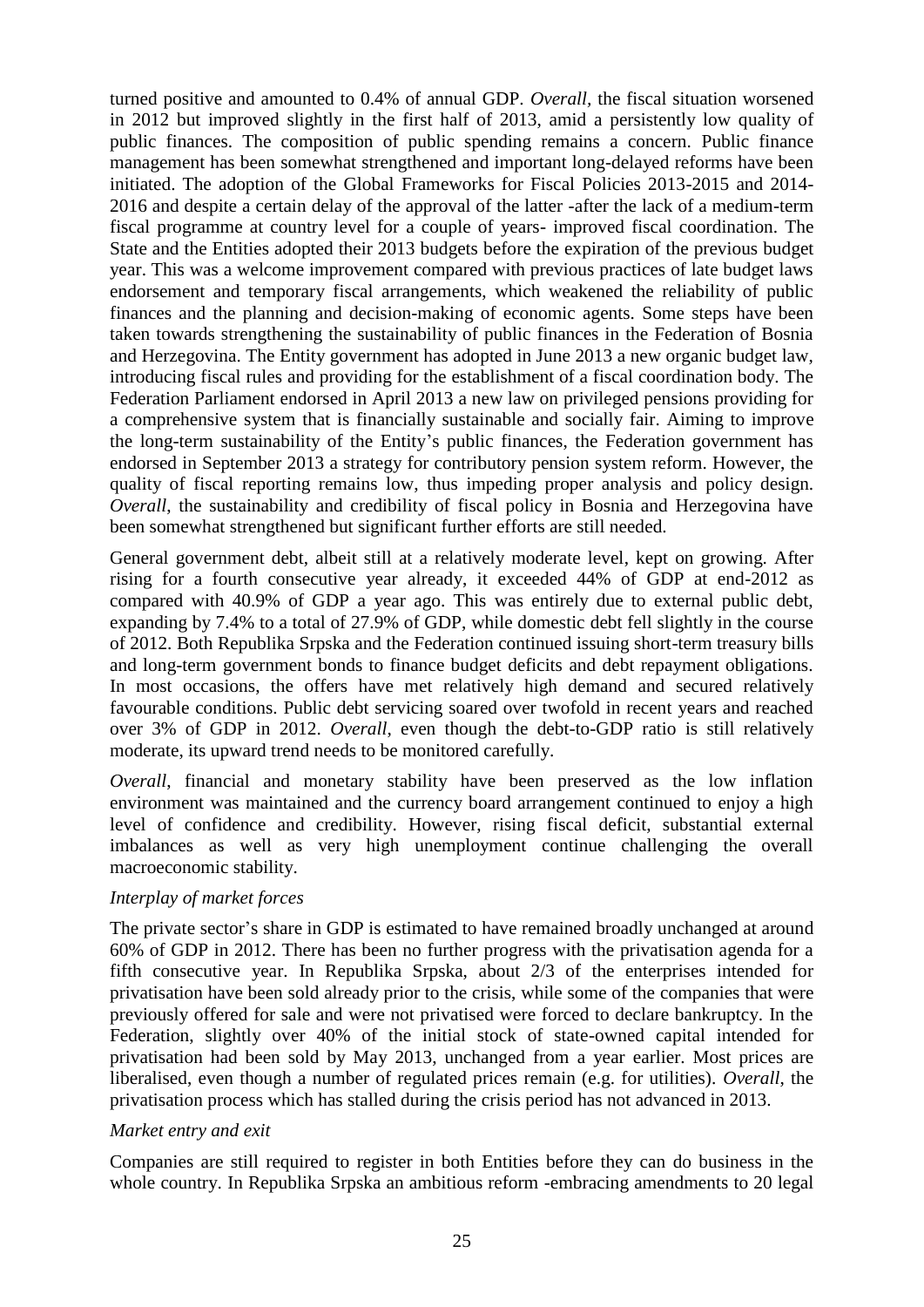acts in the entity- introducing a one-stop-shop business registration system has been launched targeting significant reduction of registration time (from 23 to 3 days), number of required procedures (from 11 to 5) and business start-up costs (from  $\epsilon$ 500-750 to  $\epsilon$ 200). In the Federation, a new Law on Companies -enabling simplification and improvement of the business registration process in terms of reduction of time and streamlined processes and lowering the level of establishing capital- has been adopted in September 2013. In the first half of 2013, alongside the improved external environment and increased economic activity, the number of newly registered companies increased by 3.7% year-on-year. Slow contract enforcement, limited access to financing, and political instability are considered to be among the most problematic factors for doing business in the country. No progress has been made in the field of market exit. *Overall*, business registration system has been somewhat simplified but significant administrative barriers remain for private-sector development.

#### *The legal system*

No substantial improvements can be reported as regards the legal system in Bosnia and Herzegovina, which remains complex and challenging. The standard of legislation is relatively high in some areas; nevertheless the practical implementation of laws is often poor due to the weak enforcement capacity of key institutions. The judicial system often does not function efficiently and does not cover commercial activities adequately. Enforcement of commercial contracts remains a lengthy process, which involves 37 procedures and takes an average of 595 days, unchanged from the previous year. *Overall*, a weak rule of law, corruption, and unreliable contract enforcement continue to hamper the business environment.

#### *Financial sector development*

The financial system of Bosnia and Herzegovina remained dominated by the banking sector holding about 84% of total assets in 2012. The share of claims on the private sector in relation to GDP decreased marginally year on year to about 56% in July 2013. Twenty-eight banks are operating in the country in 2013, compared with twenty-nine a year ago, as one bank's license was revoked in early-2013. There is one majority State-owned bank, while the rest are privately owned. Nineteen banks are under foreign ownership, accounting for slightly below 90% of the total banking system assets in 2012. Banking sector assets rose by 2.8% (July 2013 compared with July 2012), accounting for approximately 88% of GDP.

The financial position of domestic banks has improved. The total net revenues of the banking sector surged to  $\epsilon$ 91.8 million in 2012. However, banking profitability remained broadly unchanged in the first half of 2013 with the return on average equity and the return on average assets staying at 4.2% and 0.5%, respectively as of end-June 2013. The quality of the loan portfolio deteriorated further reaching alarmingly high levels. The share of non-performing loans soared by 1.6 percentage points year on year to 14.3% in the second quarter of 2013. The capital adequacy ratio increased to 17.7% in the second quarter of 2013 up from 16.7% a year earlier, comfortably above the legal minimum of 12%. Liquidity indicators deteriorated during the same period with the ratios of liquid to total assets falling from 24.8% to 24.1% and of liquid assets to short-term financial liabilities from 43.5% to 42.2%. Twenty-six banks are participating in the deposit guarantee scheme. Its coverage level remained unchanged at around €18 000. *Overall*, despite the elevated and further rising non-performing loan ratio, financial stability was safeguarded.

The financial sector has not been very supportive to growth in 2012 and early-2013. Annual total credit growth moderated from 5.6% in 2011 to 4.9% at the end of 2012 and went further down to 2.5% year on year in July 2013, with total loans accounting for about 63% of GDP. Corporate lending has been stagnating throughout 2012 but there were signs of recovery in early-2013 as it grew by 2% year on year in July 2013. Retail lending has been moderating throughout the whole period and posted only a marginal growth of 1.8% in July 2013. Private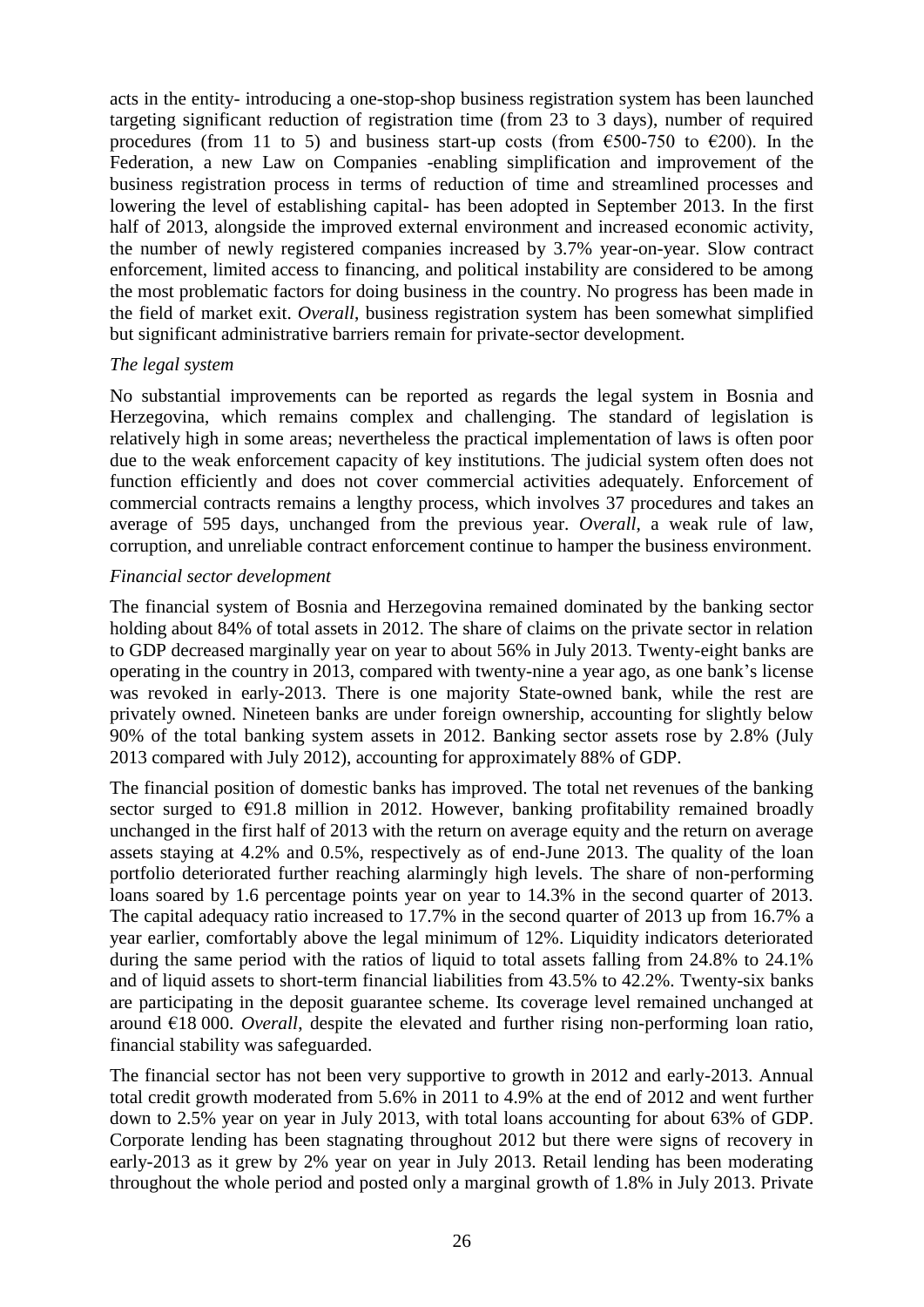sector credit may have been negatively affected by the high financing needs of the government, even if the magnitude of the potential crowding out is likely to be rather limited, given the relatively low share of government sector in total credits. The recovery of deposits continued though at further moderating rates. Total banking deposits reached 53.1% of GDP in July 2013. Households remained the main contributors to this development, increasing their savings by 8.3% year on year. The total loans-to-deposits ratio slightly moderated to 118.4% in July 2013. *Overall*, the financial sector has not been very supportive to growth, partially due to some crowding out.

The downward correction on the two stock markets in Bosnia and Herzegovina continued. The combined turnover of the bourses soared over twofold year-on-year, mainly influenced by the placed T-bills issues of both entity governments. The combined market capitalisation inched up to approximately 33% of GDP from around 30% a year ago. The insurance sector remained small, accounting for approximately 2.1% of GDP in 2012. The annual growth of premiums accelerated slightly to 3.5% in 2012 from a 3.4% annual rise in 2011. The market was dominated by the non-life insurance segment, which accounted for 84.9% of the total. Twenty-six companies were operating on the market in 2012, up from twenty-five in the previous year. *Overall*, financial intermediation by the non-banking sector remained shallow.

#### <span id="page-31-0"></span>**3.2. The capacity to cope with competitive pressure and market forces within the Union**

#### *Existence of a functioning market economy*

The quality of public finances remains low, even though public finance management has been somewhat strengthened and some steps have been taken to improve public finances sustainability, in particular in the Federation. Unemployment remains very high. The stalled privatisation process, along with the prevailing obstacles to private-sector development and the unfavourable composition of budgetary expenditures continue to undermine a more growth-oriented allocation of resources. No progress has been made towards creating a single economic space within the country. *Overall*, the functioning of market mechanisms remains hampered by the large government sector, characterised by low spending efficiency and sizeable interference in the economy.

#### *Human and physical capital*

Information and statistics on human capital remains scattered and scarce, thus preventing effective policy-making. Although enrolment rates in higher education increased slightly in the 2012-2013 academic year, progress in the field of education has been very limited. The new coordination format for education reform, which had been agreed in 2012, is not effective as the Conference of the education ministers in Bosnia and Herzegovina, foreseen to be held every second month, met twice since March 2012. No progress has been made with regard to one of the major bottlenecks of the education system, namely the mismatch between the qualifications needed on the labour market and the profile of graduates coming out of the education and vocational training systems. Participation in the labour market is still very low, with an activity rate of 43.6% in 2013, as compared with 44% in the previous year. *Overall*, the proper functioning of the labour market continues to be hampered by structural rigidities and the weak performance of the education and training system.

The investment-to-GDP ratio remained at relatively low level of about 20.3% in 2012, slightly increasing in year on year comparison. Net FDI flows surged by 70.6% – albeit from a very low level –, reaching 3.5% of GDP. The structure of FDI inflows improved slightly with rising green-field investments in tradables (manufacturing industry, in particular) at the expense of the financial sector. Some progress, however slow, can be reported in the improvement of the road and rail infrastructure on the Pan-European corridor Vc. A number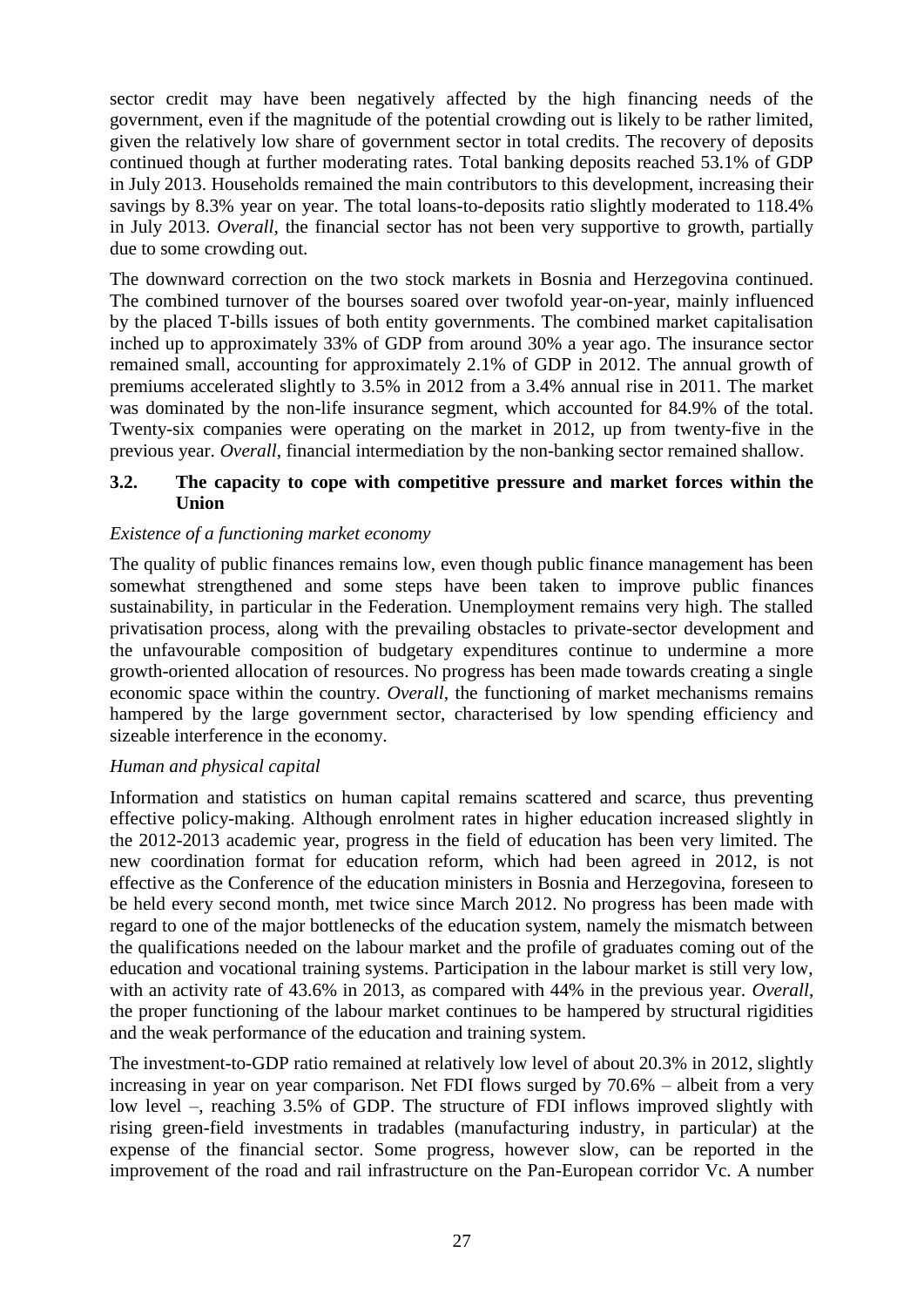of projects of rehabilitation of road and railway infrastructure are being implemented. Maintenance and upgrading of roads continued, but progress was slow. *Overall*, despite the difficult external environment the country seems to have gained some attractiveness towards foreign investors. Infrastructure improved slightly, but still requires repairs and modernisation.

#### *Sector and enterprise structure*

Market liberalisation remains insufficient in many sectors as most utility providers still do not apply market prices. No progress has been made on unbundling electricity networks. There was some slight progress towards a competitive telecommunications market. New licences were granted for internet services and network operators. The level of broadband internet access has increased marginally remaining at relatively low level of 11.2%. *Overall*, limited progress was achieved on liberalisation of network industries.

There were no major shifts in the sectoral structure of the economy in 2012. Services accounted for 71.2% of gross value added (*up* from 68.4% in 2011), industry for 20.1% (21.8%) and agriculture for 7.7% (8.4%). The share of construction fell for a fourth consecutive year reaching 4.9%. The traditionally high share of public administration, education and health increased slightly to 23.3%. The large informal sector which is fuelled by weaknesses in tax and expenditure policies and in law enforcement, including the fight against corruption, remains an important challenge. *Overall*, there have been no major changes in the structure of the economy. The informal sector is an important challenge.

#### *State influence on competitiveness*

No progress has been made in reducing the state's influence in the economy. Direct budget subsidies to industry and agriculture increased to 1.6% of GDP in 2012, *up* from 1.5% in the previous year. In the first quarter of 2013, they decreased 21.3% year on year. Despite the establishment of a state aid authority and the appointment of a secretariat, both are not fully operational as implementing legislation and budget remains to be adopted. Transparency of all state aid granted in Bosnia and Herzegovina is not yet ensured as the country fails to provide comprehensive state aid inventory consolidated at the country level. *Overall*, state aid remained high and the state continued to influence the economy through state-owned monopolies.

#### *Economic integration with the EU*

Bosnia and Herzegovina remains an open economy, in spite of some slight decline of trade openness in 2012. Total trade (the sum of the volume of exports and imports of goods and services) fell to 84.9% of GDP in 2012, as compared with 87% in 2011. The EU continues to be the country's largest trading partner. Its share in total exports has decreased marginally to 59.8%, while the share in imports has grown to 47.3%. The shares of the other main trading partner -the CEFTA block- fell slightly to 28.7% of total exports and 22.2% of total imports. In 2012, the real effective exchange rate based on the country's 20 largest trading partners appreciated slightly by 0.4% indicating some marginal price competitiveness losses. The share of FDI stocks from the EU to total FDI remained broadly unchanged and stood at 44.1% in 2012. *Overall*, the already high level of trade integration with the EU increased further.

#### <span id="page-32-0"></span>**4. EUROPEAN STANDARDS**

This section examines Bosnia and Herzegovina's capacity gradually to approximate its legislation and policies with the *acquis* in the areas of the internal market, sectoral policies and justice, freedom and security, in line with the Stabilisation and Association Agreement (SAA). It also analyses Bosnia and Herzegovina's administrative capacity. In each sector, the Commission's assessment covers progress achieved during the reporting period, and summarises the country's overall level of preparation.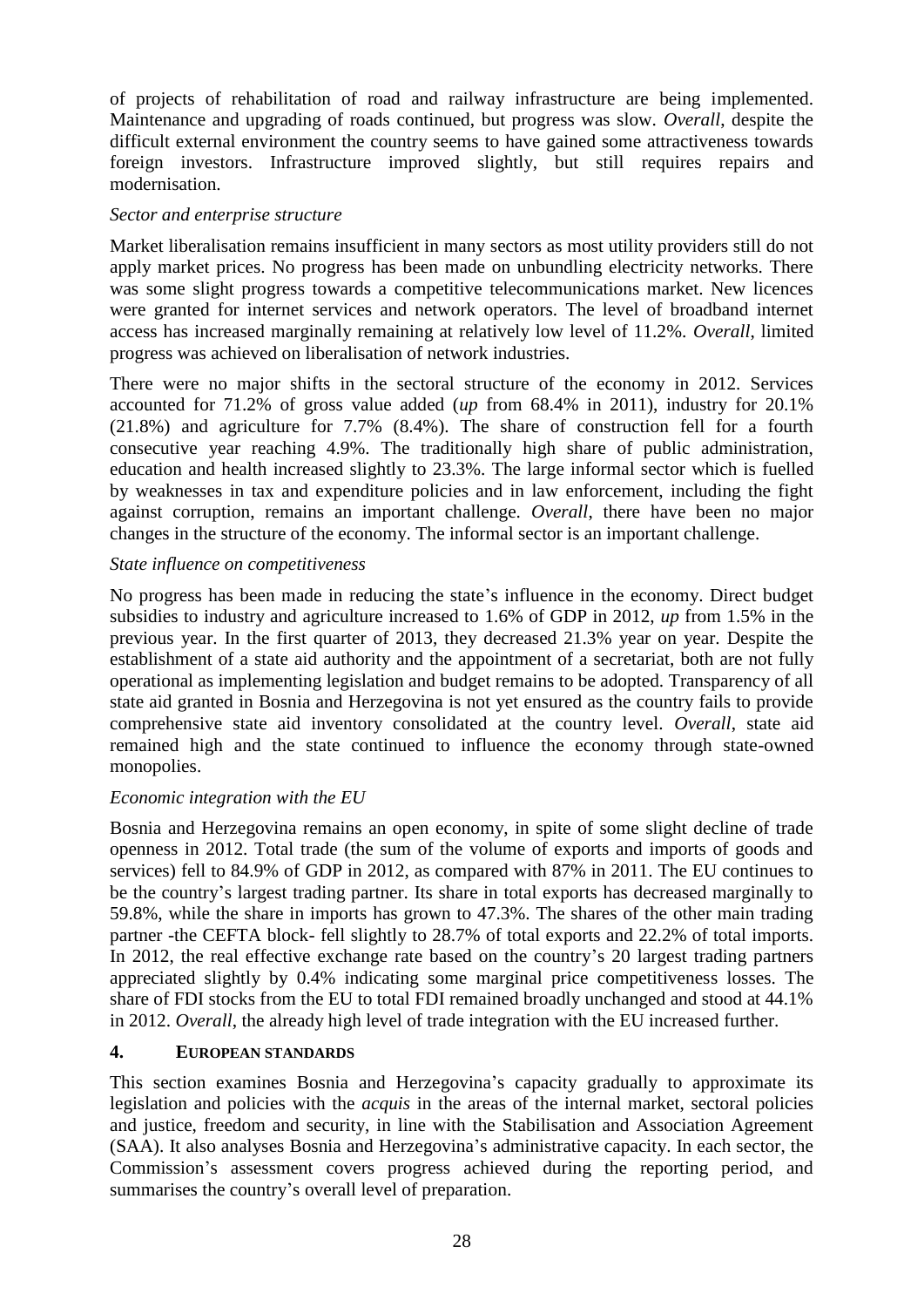#### <span id="page-33-0"></span>**4.1. Internal market**

#### <span id="page-33-1"></span>*4.1.1. Free movement of goods*

A development strategy for the quality infrastructure as a whole and a horizontal coordination mechanism are still not in place. A public-private dialogue on the industrial market needs to be established.

In the field of **standardisation**, the Institute for Standardisation of Bosnia and Herzegovina (BAS) has adopted 77% of the European standards (ENs) required for membership of the European Committee for Standardisation (CEN) and the European Committee for Electrotechnical Standardisation (CENELEC). The BAS adopted 2 806 European standards (ENs) as national standards, bringing the total to 16 467 ENs. The Enquiry and Notification system (ENP system) and Standards Management and Information System are established and fully operational. The technical competence of BAS personnel on standardisation and standardisation information systems has significantly improved. BAS performed the third annual supervisory check on its quality management system. BAS continues to work on raising public awareness about the importance of standardisation. No conflicting ex-Yugoslav mandatory standards were withdrawn.

There were no developments on **conformity assessment**.

In the field of **accreditation**, the Institute for Accreditation of Bosnia and Herzegovina (BATA) signed the European co-operation for Accreditation Bilateral Agreement (EA) for testing and calibration laboratories and inspection bodies. BATA became a full member of International Laboratory Accreditation Co-operation (ILAC). Following the signature of an EA Bilateral Agreement, BATA joined the ILAC Mutual Recognition Arrangement in the fields of calibration, testing, and inspection bodies.

BATA developed credible and internationally recognisable schemes in the area of accreditation of medical laboratories, product certification bodies, bodies certifying quality and environment management systems and bodies certifying persons. However, still no request for accreditation has been submitted. BATA personnel were trained in the abovementioned fields. BATA accredited a total of 57 conformity assessment bodies. The Law on Accreditation still needs to be amended to bring it in line with the *acquis*. The role of accreditation in authorising conformity assessment bodies at both State and Entity levels still needs to be ensured.

In the field of **metrology**, the Institute of Metrology of Bosnia and Herzegovina (IMBiH) became a member of the European Metrology Research Programme and associate member of the Euro-Asian Co-operation of National Metrology Institutions (COOMET). IMBiH representatives participated in the work of European technical committees on metrology (EURAMET, WELMEC, BIPM, and IOML). The IMBiH also participated in four intercomparisons. Its laboratory capacity was increased and its areas of measurement were extended to volume, pressure, electrical quantities, time and frequency. The IMBiH performed the third annual supervisory check on its quality management system. An external audit of the quality of the Laboratory for Mass and Related Quantities related to the technical evaluation of laboratory activities in the field of pressure was performed.

Intensive training for staff continued. IMBIH personnel upgraded their expertise by participating in European development programmes and co-operating with EU Metrology Institutes. The Institute published the first edition of the Official Gazette of the Institute and continued to raise awareness of the importance of metrology. A development strategy for the metrology system, the new Law on Metrology, merging the existing legislative framework and laying the foundation for implementation of the *acquis* and various by-laws, has yet to be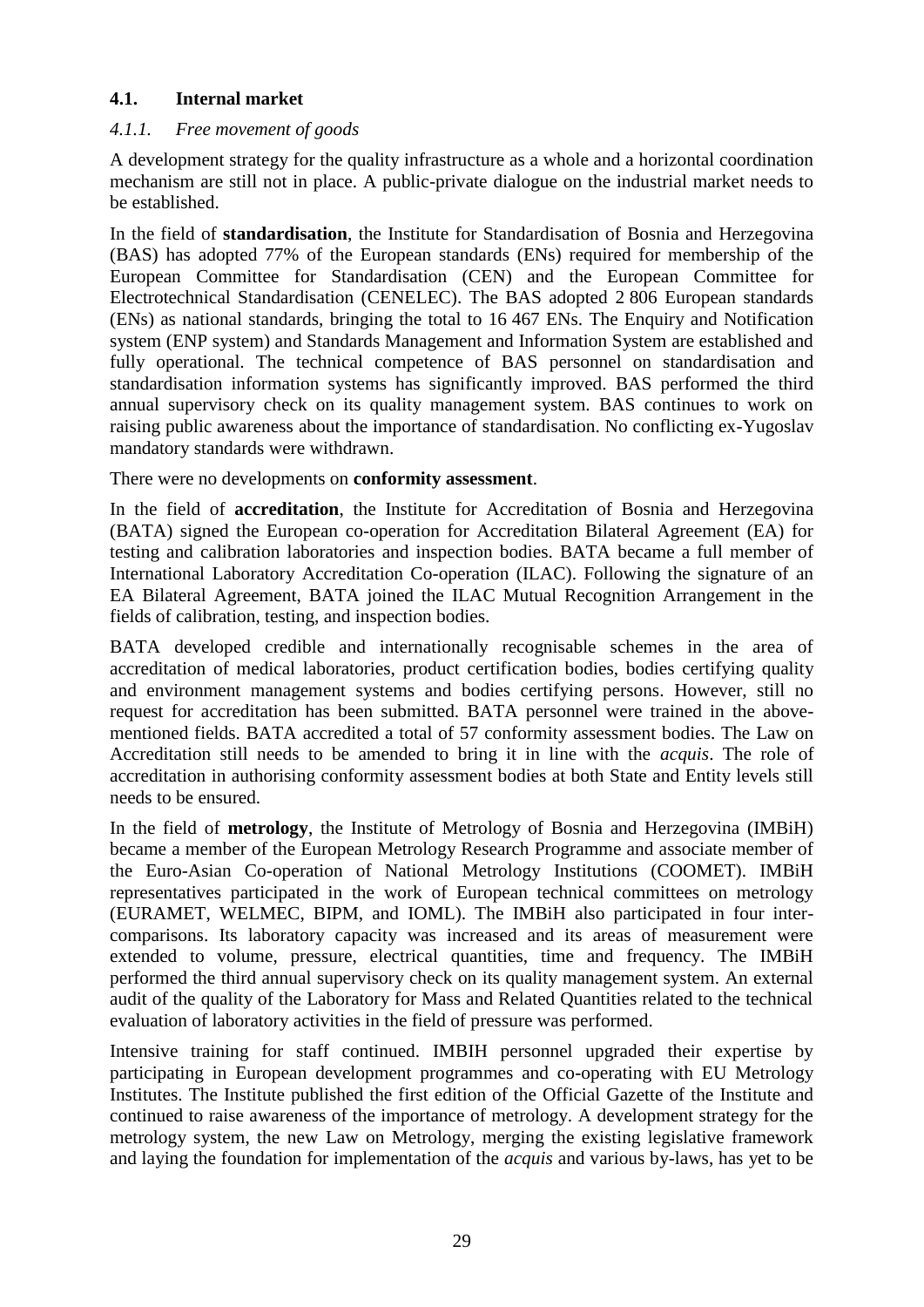adopted. Co-operation and co-ordination between the IMBiH and the metrology institutes of the Entities need further improvement.

The Market Surveillance Agency and inspection bodies of the Entities and of the Brčko District of Bosnia and Herzegovina has initiated, implemented and coordinated the activities of proactive and reactive **market surveillance** and projects. As part of proactive surveillance, 15 projects were carried out. In reactive surveillance, 42 cases were fully completed. The Agency undertook 236 inspection controls, after which 9 494 unsafe products were withdrawn from the market and 4 447 destroyed.

Businesses have brought 1 218 products into compliance with safety requirements by order of inspections and 15 unsafe products were recalled from consumers. The Agency carried out 10 training sessions for inspectors of the Entities and the Brčko District. Co-ordination and cooperation between the Agency and Inspections of the Entities and the Brčko District continued through the regular work of the Coordination Board.

To inform the public about unsafe products on the market, the Agency published 74 internet notifications with a description of the risk and instructions for consumers. It also issued two bulletins about unsafe products found on the market and translated and published 39 weekly RAPEX notifications about dangerous products found on the EU market. It has participated in the work of the General Assembly of Product Safety Enforcement Forum of Europe (PROSAFE) as a full member. In the role of observer, it took part in joint actions of surveillance of products for children, carried out by EU Member State market surveillance bodies.

Representatives of the Agency attended seven Administrative Co-operation Working Group meetings as observers. The Agency has signed a memorandum of understanding on market surveillance and consumer protection with Hungary's administration for consumer protection. Full alignment of the Law on market surveillance with the *acquis* remains to be achieved.

There were no developments as regards the 'New and Global Approach' and the 'Old Approach' product legislation.

On **consumer protection**, the technical capacity of the relevant State-level and Entity institutions and their public information activities both grew. Relations between the government and non-governmental organisations improved. The report on the execution of the 2012 State-level annual consumer protection programme was adopted. The 2013 Statelevel annual consumer protection programme as well as a new draft State-level Consumer Protection Law aligned with the *acquis* have yet to be adopted.

The Ombudsman's Office for Consumer Protection is fully staffed. In 2012, the Ombudsman handled 317 cases, of which 295 were resolved. The Ombudsman delivered 10 expert opinions, provided 664 pieces of legal advice and answered 1050 requests for information. The Ombudsman issued recommendations and guidelines in the telecommunications sector, heating and water supply.

*Overall*, there has been some progress in the area of free movement of goods and consumer protection. Further efforts are needed to adopt a legislative framework harmonised with the horizontal *acquis* and to continue aligning with the product-specific *acquis*. It remains essential to strengthen institutional capacity and coordination between relevant institutions. Prioritisation of legal alignment and related capacity-building still remains to be carried out in accordance with market needs. Major steps need to be taken to achieve a fully-functioning single economic area. Preparations in this field are moderately advanced.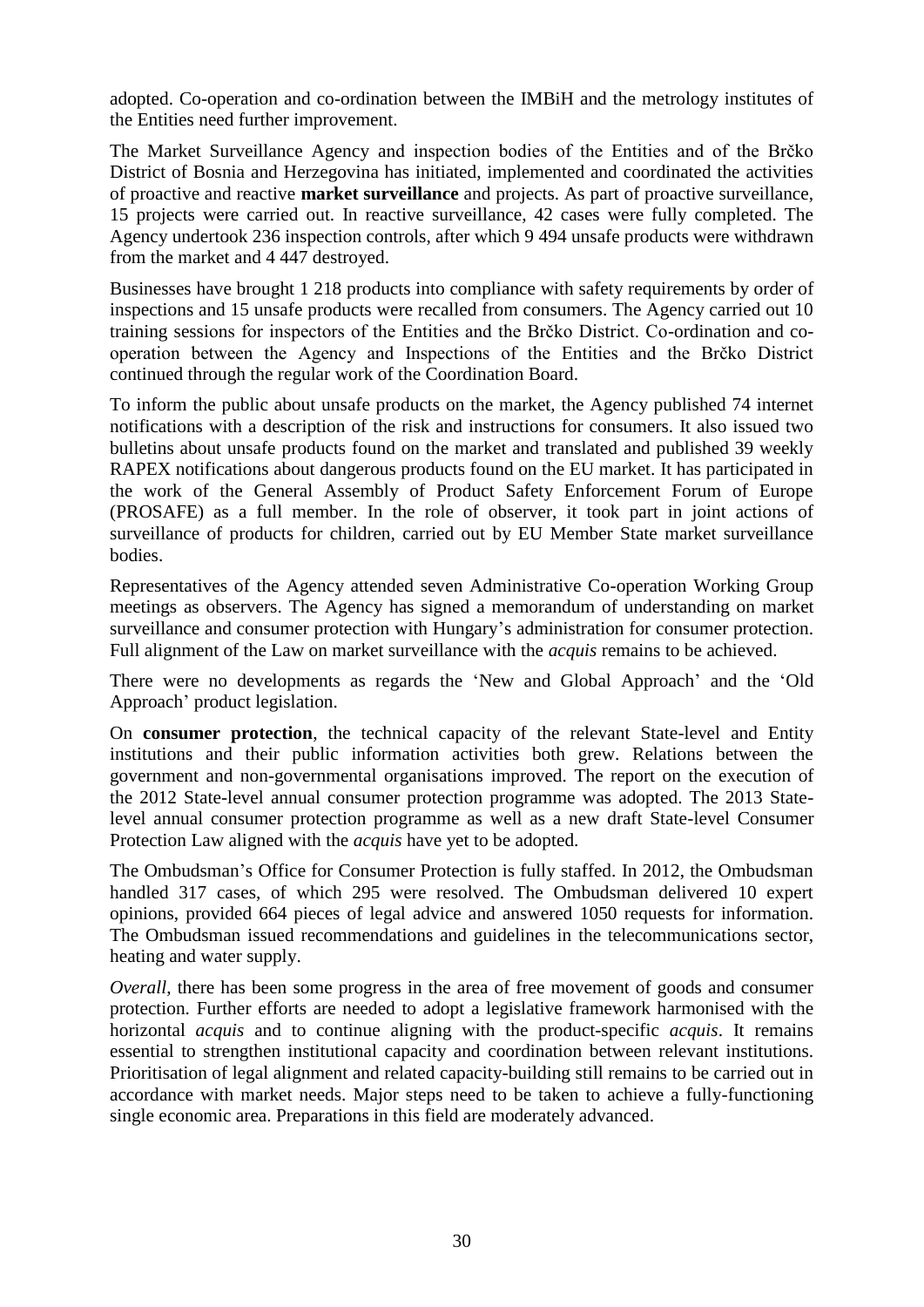#### <span id="page-35-0"></span>*4.1.2. Movement of persons, services and right of establishment*

As regards the **movement of persons**, Bosnia and Herzegovina concluded an agreement on employment of its citizens in Slovenia. An agreement was also reached on the exercise of rights to unemployment benefits between the Federation Employment Institute, the Republika Srpska Employment Institute and the Brčko District Employment Institute. This could be a first step towards coordination of social security within Bosnia and Herzegovina. There are still considerable differences in labour legislation and social security systems between different levels of governments that remain an obstacle to the movement of workers within the country. Alignment with the EU standards remains at a very early stage.

There were no developments on the **right of establishment** and on the **freedom to provide cross-border services.** Preparations for aligning with the Services Directive have not yet started. There is no distinction between the treatment of EU operators providing cross-border services and those providing services through being permanently established in the country.

In the field of **postal services**, the Agency for Postal Traffic issued one more licence for private courier services, bringing the total number to 13. A postal strategy at State-level does not exist. The new State-level Law on Postal Services aiming to achieve further harmonisation with the *acquis* was not adopted. The universal service obligation is still set above the minimum requirement laid down in the postal *acquis*. The situation is the same with the scope of the reserved area, which is broad in comparison with the postal *acquis*. The lack of harmonisation between the Entities and the State-level regarding the scope of universal services and reserved services raises serious transparency issues and continues to undermine legal certainty. Administrative capacity at the State-level Ministry of Transport and Communications regarding postal services remains weak.

On **financial services**, the Federation has amended and the Republika Srpska has adopted a new Law on the Banking Agency to align them with the international regulatory framework on the exchange of information and protection of confidentiality. Both Entities have adopted implementing regulations defining content and deadlines for reporting by banks, leasing companies and micro-credit organisations. Reporting between the Entities is harmonised. The coordination of banking supervision between the Entities remained satisfactory. The Entities' banking supervisory agencies extended temporary measures on loan repayments until the end of 2013. Stress tests are being carried out continuously. Capitalisation of banks remains adequate. Guidelines for establishing a list of systemically important banks were adopted.

Basel II recommendations on banking laws and Basel Banking Supervision Committee standards are yet to be fully implemented in both Entities. The revised Strategy for the introduction of the International Convergence of Capital Measurement and Capital Standards — Basel II was adopted by both Entities in February. The Federation amended the laws on banks and leasing in order to align it with the State-level anti-money laundering law. Republika Srpska adopted amendments to a number of decisions to align them with the same law and at the same time amended its Law on Banks in the section regulating interim management.

The Law on the Protection of Consumers of Financial Services in the Federation has been drafted, but is yet to be adopted after completion of the public consultation procedure. Despite the existing legal framework, the Ombudsman for financial services is not yet operational in the Federation. Memoranda of understanding with supervisors of foreign banks present in the country are yet to be signed. Further alignment with the *acquis* is required.

Both Entities adopted implementing legislation on *insurance services*, on the conditions for establishment and operation of brokerage firms' branch offices in another Entity and on marginal solvency. The Federation also adopted a decision on temporary funding of the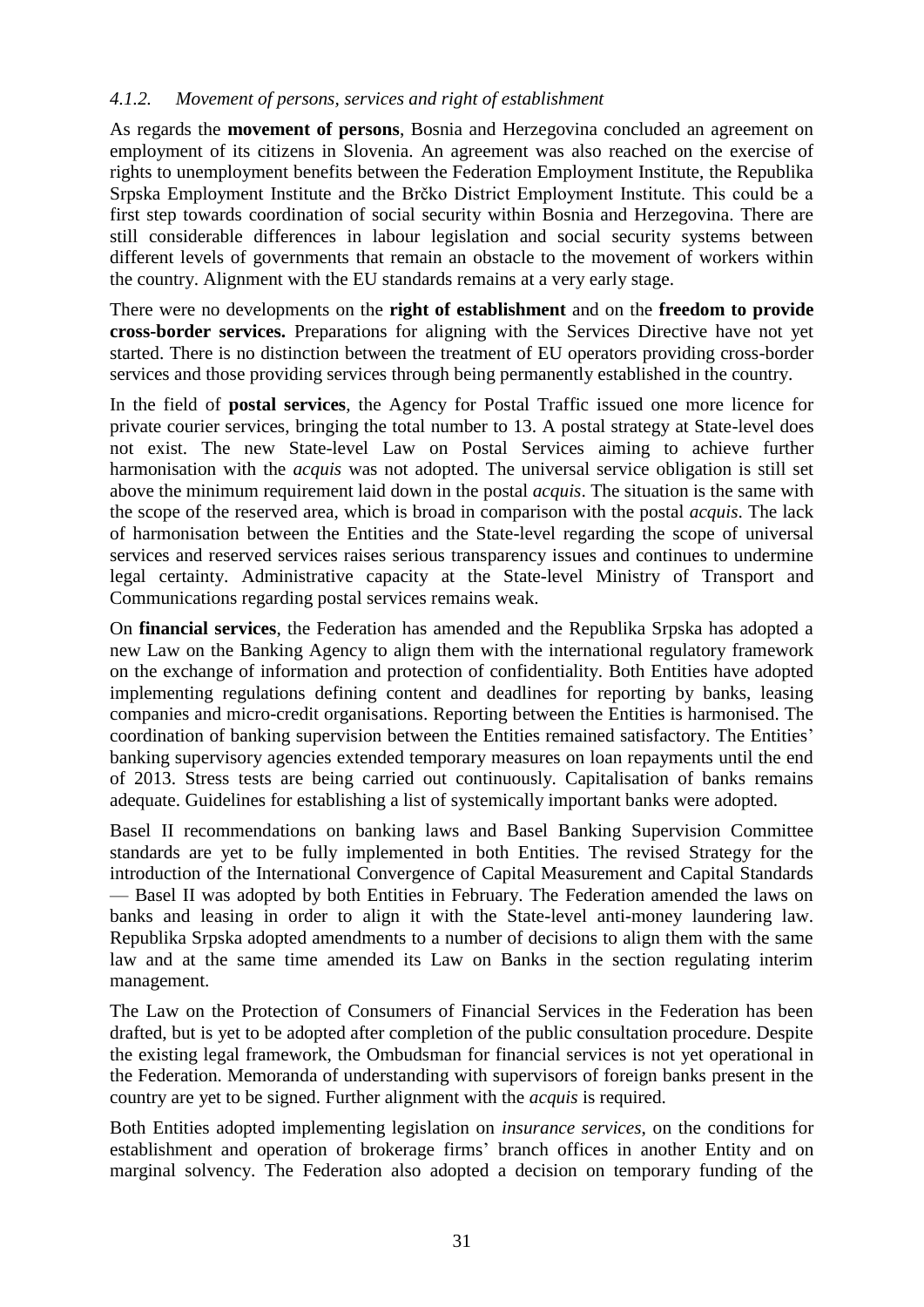protection fund and Republika Srpska adopted a rulebook on the calculation of the minimum capital of brokerage firms and implementing guidelines on prevention of money laundering and financing of terrorism. A controversial draft Federation Law on compulsory traffic insurance was introduced into parliamentary approval procedures on the proposal of the Federation Ministry of Justice, despite serious objections provided by the Insurance Agencies at State and Federation level on its *acquis* incompliance.

The legislation remains partially harmonised with the *acquis*. The Law on the Insurance Agency of Bosnia and Herzegovina and the Entities' legislation on insurance and insurance supervision have yet to be fully aligned with the Solvency II Directive. There are still differences between the Entities' legislation, including the penalties imposed in case of serious offences. The Administrative Board of the Insurance Agency of Bosnia and Herzegovina has not been re-appointed by the Council of Ministers since June 2012. This has led to the inability of the Administrative Board to perform its role under the law, blocking legislative progress. The regulatory and enforcement powers of the Insurance Agency of Bosnia and Herzegovina remain to be reinforced and clarified. The Insurance Agency published in august the annual statistics on the insurance market in Bosnia and Herzegovina with improved indicators on the situation in the insurance sector. However, the statistics, reporting and data exchange between the Entity agencies and the Insurance Agency of Bosnia and Herzegovina remain insufficiently developed. The Federation and State-level have not yet established arbitration capacities.

On *capital markets*, the Federation amended its Law on the Securities Market to mandate prior approval by the Securities and Exchange Commission for the increase or reduction of the equity share of natural and legal persons within a trading agent. It also amended several rulebooks regulating participation on the market, reporting requirements and deadlines, and requirements for the auditing of investment funds' financial statements.

The Entities' legislative frameworks are not fully aligned with the *acquis* nor fully harmonised with each other. Republika Srpska has amended its Law on takeover of joint stock companies while the same laws are yet to be adopted by the Federation and the Brčko District. The Brčko District has not yet adopted the new Law on the securities market. Regulation and oversight over the securities market remain fragmented and participants in the securities market with their head office in one Entity still need to obtain an additional licence to operate in the other.

The Federation initiated the drafting of new **company law** that would enable simplification of the business registration process. The Republika Srpska company law has been amended in order to decrease the initial capital for establishing a limited liability company to at least BAM 1 and to create legal precondition for transforming of the tax debt into the share of the company's ownership. Republika Srpska adopted a new Law on business registration to streamline and simplify the registration procedure and to prepare the environment for the introduction of a one-stop-shop system for business registration. The new Law will be applied as of  $1<sup>st</sup>$  December 2013.

The legislation on *corporate accounting* and *auditing* is broadly aligned with the *acquis* and almost fully harmonised between the Entities. The Entities apply International Financial Reporting Standards (IFRS) to all companies, irrespective of their size. In Republika Srpska, IFRS may be used by small and medium-sized companies if they so provide in their accounting policies. Companies with public responsibility and those listed at the stock exchange are obliged to fully apply IFRS.

The Federation Ministry of Finance adopted a rulebook on licensing of auditors and auditing companies that conditions the issuance of licences by payment of a fee for membership in the Chamber of Auditors, ensuring adequate funding of the Chamber's operations. The Federation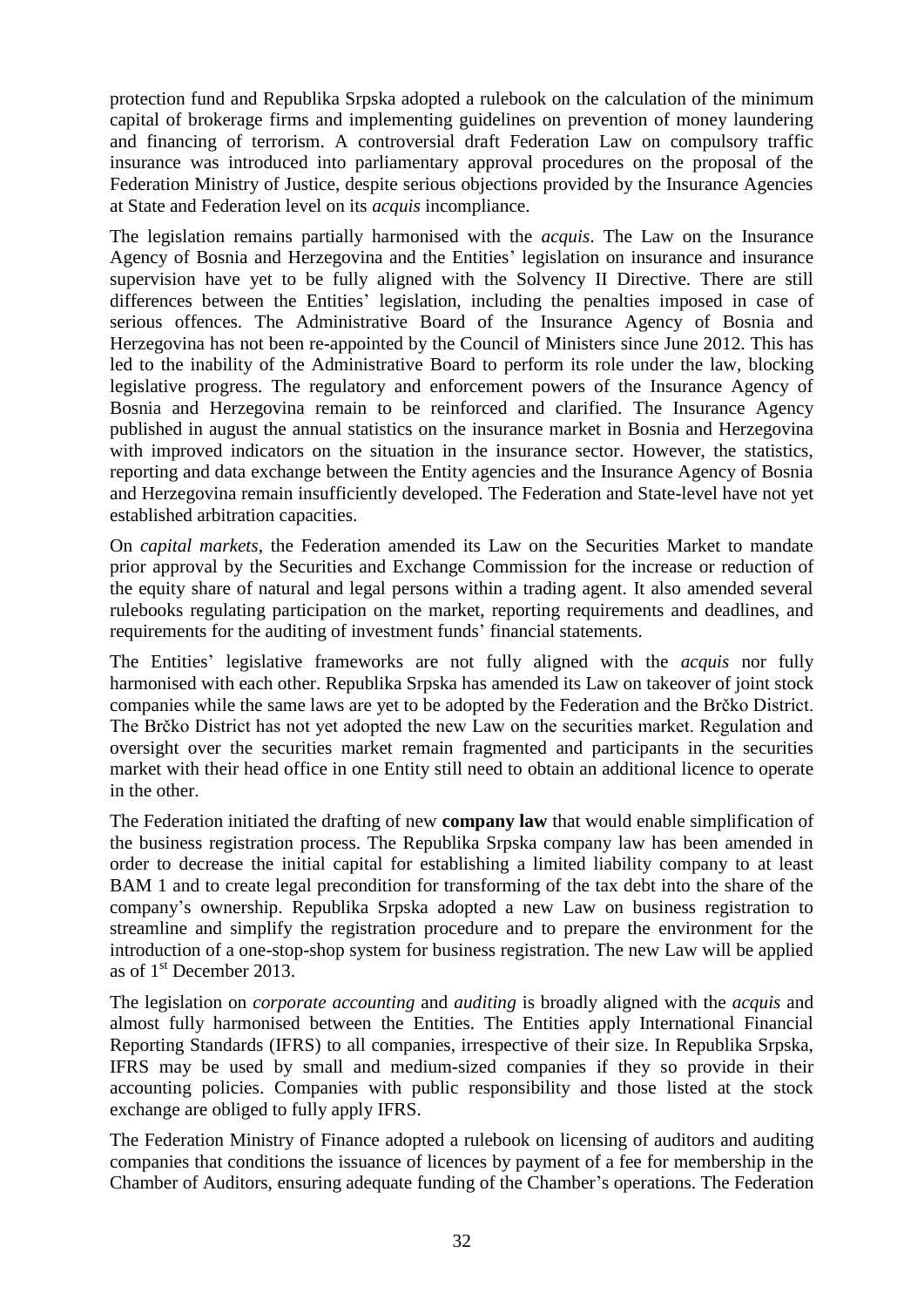Chamber of Auditors recruited a full-time quality assurance supervisor and the Management Board of the Chamber appointed members of the Committee for Audit Standards and Ethics. The rulebooks on supervision and methodology of quality are under preparation but remain to be adopted. In Republika Srpska, the Association of Certified Auditors and Accountants continued to implement quality assurance reviews. The Ministry of Finance performs the independent oversight of audits.

Further alignment with the *acquis* is needed on cross-border mergers for Republika Srpska and on take-over bids for both Entities. There is no system for sharing data between different company registers. The Federation Government has not yet appointed members to the independent Federation's Public Oversight Board.

*Overall*, the country made very limited progress on the movement of persons, services and right of establishment. Some progress was made on company law, accounting and auditing. There was limited progress in aligning financial services legislation. No progress has been made in establishing a legal framework for providing universal postal services across the country. Preparations are still at an early stage.

#### <span id="page-37-0"></span>*4.1.3. Free movement of capital*

On free **movement of capital**, Bosnia and Herzegovina continues to apply relatively liberal rules on inward capital flows. The legal framework is not harmonised. In both Entities, the legislation limits the amount that non-residents may transfer without bureaucratic burdens.

Regarding foreign investment, there is a lack of coordination throughout the country for designing and implementing legal reforms. Capital markets are not fully functional. Creation of a single economic space would be the key to attracting more foreign investment. Overall, foreign direct investment inflows increased in 2012 and reached 3.8% of the country's GDP, though still lower than before the global crisis. Investment increased mainly in non-financial sectors, most notably in the manufacturing of base metals and wholesale trade. Restrictions on foreign direct investment continue to apply in the media, where a 49% limit has been imposed on foreign capital.

Within the central bank, Bosnia and Herzegovina has a modern **payment system** for giro clearing and real-time gross settlement operations. In 2012, the value of transactions in these two categories increased by 6.4% compared to 2011. Within the commercial banking system, intra-bank transactions made up 66% of the total number and 52% of the value of transactions.

*Overall*, there was no progress regarding free movement of capital. Preparations in the area of free movement of capital remain moderately advanced, and there needs to be further alignment with the *acquis*, ensuring countrywide harmonisation and creating a single economic space.

#### <span id="page-37-1"></span>*4.1.4. Customs and taxation*

The **customs** tariff was updated in line with the 2013 version of the EU Combined Nomenclature. In line with the Interim Agreement, Bosnia and Herzegovina reduced all customs duties to 0% for all industrial products. Rules of origin continue to be used in accordance with the Interim Agreement. Bosnia and Herzegovina signed the Regional Convention on Pan-Euro-Med preferential rules of origin but still needs to ratify it. Intellectual property rights (IPR) enforcement laws were adopted. Operational capacity on customs IPR enforcement should be improved. The draft Customs policy law has to be adopted and its implementing regulation needs to be finalised and adopted.

The Indirect Taxation Authority (ITA) has implemented simplified customs procedures to speed up the clearance procedure on entry and exit of goods. The ITA introduced local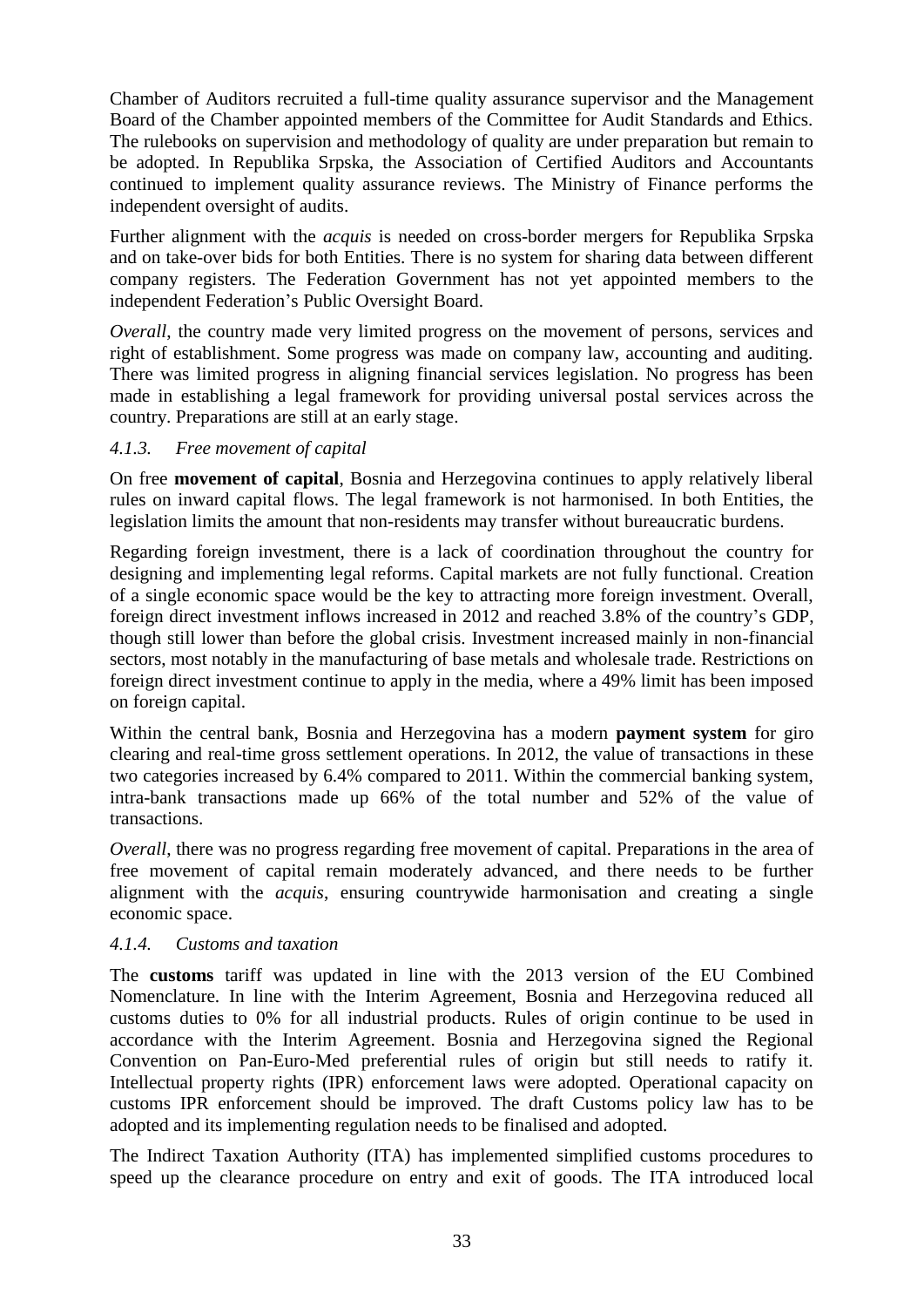clearance at import and the status of authorised consignor and authorised consignee in the customs transit procedure, accelerating customs clearance procedures and reducing expenses linked to the import and export of goods. ITA is drafting secondary legislation for the implementation of Authorised Economic Operator (AEO) status to further improve relations between customs and trade. This will enable the country's economic operators to be recognised as reliable partners in the global supply chain.

The operational capacity of customs to apply simplified procedures and security measures needs to be improved with a focus on audit principles, risk analyses and by introducing the concept of AEO. A unit for risk analysis has yet to become operational. The lack of a fullydeveloped risk analysis results in frequent and poorly targeted and therefore inefficient customs controls. The capacity of the customs laboratory needs to be strengthened.

Bosnia and Herzegovina made limited progress in preparing for accession to the Common Transit Convention. The implementation of a new customs declaration processing system has not yet started, although a decision for the relevant system (Asycuda) has been made. A module for cross-checking financial data of taxpayers was added to the VAT system and improved targeted audits. The eVAT module for electronic submission of return sheets was developed, but has not yet been implemented, pending secondary legislation. Also, business processes should be designed for all types of tax.

In the area of indirect **taxation**, the Law on value added tax (VAT) and Law on Excise and legislation on free zones have yet to be aligned with the *acquis.* In the area of direct taxation, the Federation Tax Administration Law has been amended to change the sequence of tax collection, whereby the basic debt is paid first and then the compulsory collection charge, penalties and interest rate. Regarding the income of persons from dependent activities, the Federation Income Tax Law has been amended to exceptionally define as tax residents of the Federation residents of Republika Srpska and of the Brčko District, if their employer is a resident of the Federation. Amendments to the Federation Law on a Unified System for Registration, Control and Collection of Contributions have abolished the obligation to submit an annual registration of contributions data.

Republika Srpska has adopted a new Contributions Law, which provides for redistribution of contribution rates, whereas the cumulative contributions rate has remained unchanged. The new Republika Srpska Law on Games of Chance was adopted to improve the monitoring system, prevent money laundering and financing of terrorist activities. Republika Srpska has also adopted a law that provides for special methods to settle tax debts of companies that suffered from the economic and financial crisis, such as by postponing the payments due up to one year. The rulebook on the enforcement of the Profit Tax Law has been amended to align it with amendments to the Republika Srpska Profit Tax Law. The Brčko District Profit Tax Law has been amended to align it with relevant Entity legislation and to regulate additional benefits for legal persons in transition from a cash to an accrual basis, when assessing the tax base and incentives for investment and export. Fiscal cash registries are still to be introduced in the Brčko District.

The exchange of tax information between the Entities has improved. Rules and procedures on direct taxation should be further harmonised. The enforcement of legislation at all levels remains a priority. There is at present no cross-checking of data between tax institutions, nor joint audits.

Regarding ITA's operational and administrative capacity, its Governing Board adopted a new rulebook on the authority's internal organisation. The rulebook needs to be amended to address the re-design of jobs. In the tax administration, operational jobs should be replaced by enforcement, audit and service jobs.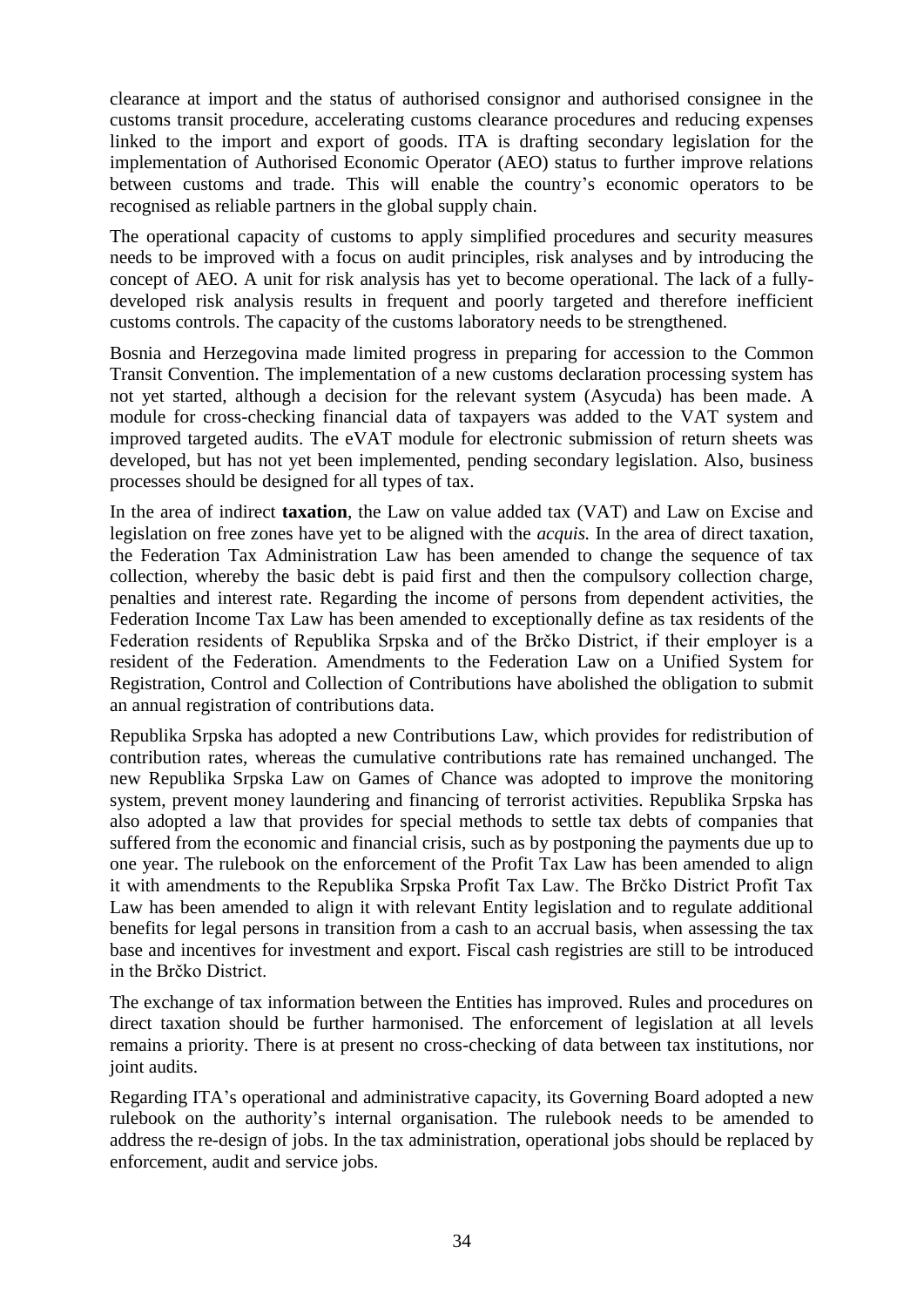*Overall*, progress was made in the area of customs and taxation. There were positive developments implementing simplified procedures, modernising IT systems and enhancing the legislative framework for the collection of direct taxes. Substantial efforts are required to align legislation with the *acquis* to ensure proper implementation of the Interim Agreement, to re-design jobs and to provide services for businesses and taxpayers. Preparations in this area are at an early stage.

### <span id="page-39-0"></span>*4.1.5. Competition*

Regarding the area of **anti-trust and mergers**, Competition Law has yet to be fully aligned with the *acquis*. The Competition Council's (CC) activities focused on mergers and abuses of dominant market positions. The CC adopted eight antitrust decisions and 16 merger decisions and issued 25 expert opinions. Eight mergers were prohibited, the other eight were authorised unconditionally. The CC imposed fines totalling about  $E1.8$  million on companies that infringed competition rules. The Court of Bosnia and Herzegovina rendered six rulings initiated by the parties, confirming the final decision of the CC. The CC's staff requires further training to improve the authority's investigative capacity.

Amendments were adopted regarding the Entities' Laws on Public Undertakings enabling the application of the EU's competition principles to public undertakings and undertakings to which special and exclusive rights were granted.

The **State Aid** Council was established and held its first sessions. The Chairman of the Council resigned in April since the Council and its Secretariat were not operational due to a lack of financial resources. The financing of the authority at the State-level and by the Entities has been secured in the meantime. The appointment of a new chairman is required to avoid blocking of operations by the Council. Rules of procedures and a rulebook on the internal organisation of the Secretariat were adopted. The Secretariat is still not fully operational. A by-law on the procedures and the sample forms for the submission of notifications and for the monitoring of state aid was adopted. A by-law establishing the criteria for granting state aid which is not fully in compliance with the *acquis* is in the process of being adopted. The inventory of aid schemes instituted before the establishment of the State Aid Council has been completed. The aid schemes have not yet been aligned with the Union's competition rules. Transparency of all state aid granted in the country has not yet been ensured.

*Overall*, some progress was made in the area of competition. Further efforts have to be made to improve the current anti-trust legislation and to improve the administrative capacity of the Competition Council. To comply with the Interim Agreement, the country must fully implement state aid legislation and set up the institutional framework for effective control of all state aid granted in the country. Preparations in this area remain at an early stage.

#### <span id="page-39-1"></span>*4.1.6. Public procurement*

Legislative alignment in the public procurement area has not advanced and remains to be addressed, particularly as regards alignment with EU Directives 2004/17 and 2004/18.

The regulation of the concessions system is still fragmented due to different legislation at the State, Entity, Cantonal and District levels. This contributed to legal uncertainty, high transaction costs and fragmented national economic space. The Public Procurement Agency (PPA) recruited two new employees and the Procurement Review Body (PRB) is awaiting new appointments or renewals of its members' mandates. While administrative capacity remained low, given the highest number of cases in the region, the rate of resolved appeals was satisfactory. The online publication of PRB decisions has not resumed. The PPA has been active in organising training and upgrading its IT system.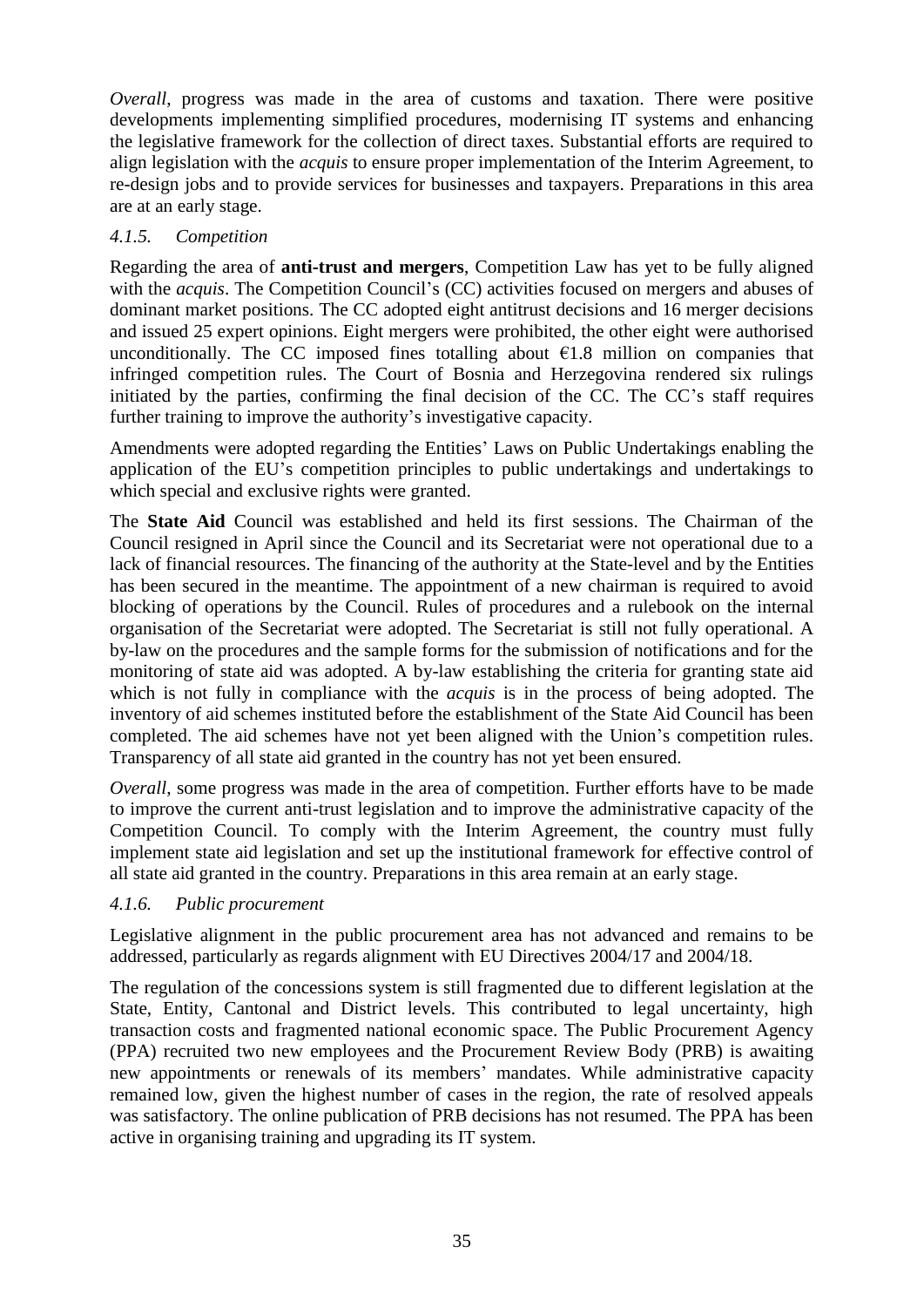*Overall*, preparations in the area of public procurement are at an early stage. The quality, integrity and transparency of internal operations of PPA and PRB need to improve substantially across the country.

### <span id="page-40-0"></span>*4.1.7. Intellectual property law*

The functioning of the Institute for Intellectual Property improved further. Training and awareness-raising efforts on the importance of intellectual property rights continued.

With regard to the **copyright and neighbouring rights**, the Institute received a total of five applications for a licence for collective management of copyright and related rights and processed five of them. It revoked the authorisations that had been granted to four collective management societies after the entry into force of the new copyright law. For the time being, the system of collective management works well enough but there is room for improvement. A total of 32 copyright works and related rights entered the Institute's records and certificates of deposit and registration were issued.

Regarding **industrial property rights**, the Nairobi Treaty on the Protection of the Olympic Symbol has been ratified, as well as the Lisbon Agreement for the Protection of Appellations of Origin and their International Registration and the Madrid Agreement for the Repression of False or Deceptive Indications of Source on Goods. The International Convention for the Protection of New Varieties of Plants (UPOV Convention) has yet to be ratified. The Institute for Intellectual Property received 60 (national) and 263 (extension) patent applications and processed 245, including some from previous years. The Institute has started issuing patent specifications at the request of the patent holder, as well as supplementary protection certificates for medicinal products intended for humans or animals or for plant protection products. As for trademarks, the Institute received 730 applications and processed 1 057, including many from previous years. The Institute received 26 industrial design applications and issued 23 decisions granting industrial designs. There were no applications for protection of geographical indications. The Board of Appeal of the Institute received 23 new applications and completed five appeal proceedings. IT equipment was improved.

Concerning **enforcement**, the holders of intellectual property rights filed 39 requests for customs measures on the basis of protected trademarks. Decisions were issued on 35 requests whereby customs measures were approved in accordance with the provisions of the Trademark Law, and four requests were rejected. A total of 17 decisions were issued on temporary confiscation and seizure of goods. Training continues to be conducted for the Indirect Taxation Authority (ITA) staff. A database of rights holders and trademarks designed for customs protection measures has been published on the ITA intranet. ITA seized counterfeit goods valued at about  $\epsilon$ 14 000. In two out of eight cases, the goods were destroyed, while in six cases, a lawsuit was filed and is awaiting a court verdict. The State Investigation and Protection Agency (SIPA) and Entity Inspectorates intensified their work in the field on intellectual property rights. SIPA seized counterfeit goods valued at about €180 000. It submitted 24 reports on criminal activities to the relevant Prosecutor's Office. The Republika Srpska and the Federation Inspectorates conducted a media campaign to raise awareness about the importance of intellectual property rights protection and informed business entities about new legislation and inspection activities.

Republika Srpska market inspectors conducted 95 inspections on the protection of intellectual property. Irregularities were detected in 21 cases and the business entities were issued with 15 decisions to remedy irregularities. Goods were seized in one case and four banning measures were imposed. Three minor offence warrants were issued, worth a total of  $\epsilon$ 5 000, and two minor offence reports were filed. The Federation market inspectors conducted 593 inspections related to the protection of copyrights and related rights (software licences). Irregularities were detected in 180 cases. In all, 24 offence warrants were issued, worth a total of  $\epsilon$ 22 250.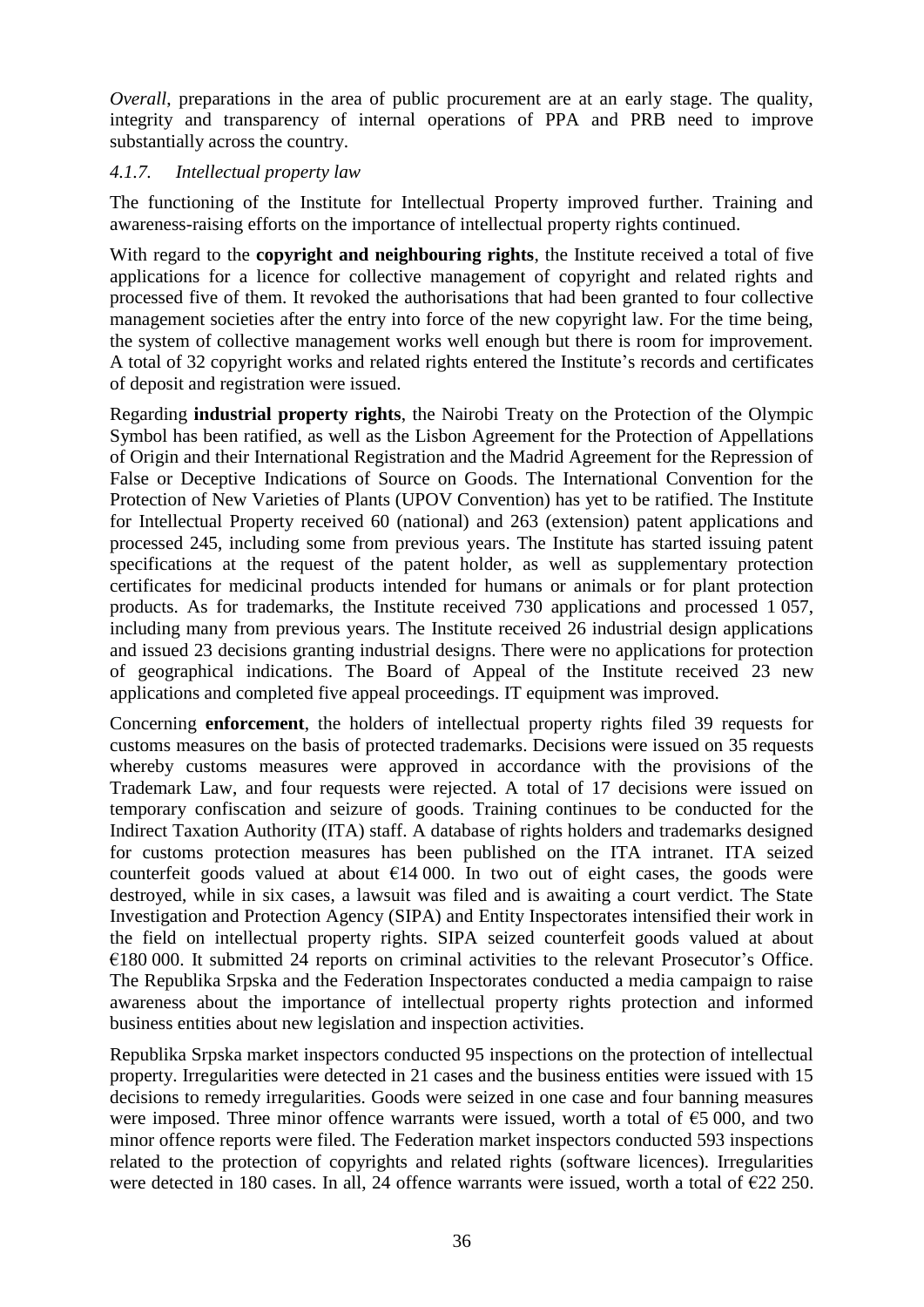A reliable system for collecting, analysing and exchanging data among the various institutions involved is still lacking. An enforcement strategy is still not in place and enforcement as well as coordination among enforcement bodies at various levels need to be improved.

*Overall*, preparations in the area of intellectual, industrial and commercial property rights are well advanced. Further efforts are required to improve enforcement and coordination.

# <span id="page-41-0"></span>*4.1.8. Employment and social policies, public health policy*

Regarding **employment policy**, neither the Federation nor the Brčko District adopted operational plans to implement Bosnia and Herzegovina's Employment Strategy 2010-2014. The Republika Srpska government adopted an operational plan for 2013. Employment stagnated through 2012. Participation in the labour market continued to decline (53.9% in 2012) as did the employment rate (down to 38.5% in 2012). Unemployment rose slightly further to 28.6% in 2012. About 80% of those unemployed are long-term unemployed. Youth unemployment remains at alarming levels (at 63.1% in 2012).

The three Institutes for Employment in Bosnia and Herzegovina (RS, FBiH and BD) signed an agreement on the right of monetary compensation for unemployed persons. The agreement regulates between them the conditions and harmonised procedures for obtaining rights on monetary compensations.

Labour market challenges remain considerable and are becoming more serious. The Entity governments lack the capacity to implement active labour market measures. The labour offices at municipal level remain overloaded with the administration of health insurance for the unemployed. This prevents them from performing other tasks to support job seekers (e.g. job counselling). The lack of coordination among labour institutions in the country remains a concern.

Concerning **social policies**, there was no significant development regarding *labour law* and *health and safety at work*. Labour inspectorates remain understaffed and unable to perform their tasks.

in the field of *social dialogue,* the Government and Assembly of the Brčko District signed a co-operation agreement with the Association of Employers, the Chamber of Commerce and the Trade Union, with the aim of improving the business and employment environment in the District. Social dialogues at Entity level ran smoothly. The Economic and Social Council has not been established at State-level because of the unresolved issue of representation of one of the social partners.

On *social inclusion and protection*, vulnerable groups (children, Roma and returnees) are not adequately protected, whether at State or Entity level, or in the Brčko District. Republika Srpska adopted a revised legislative framework to improve the overall social protection system. The Brčko District is preparing a revised legislative framework. The Federation is revising legislation with the aim of introducing a minimum level for social benefits. Social inclusion strategies remain to be adopted in Republika Srpska and at State-level.

Social protection remains largely inefficient, despite a relatively high level of public expenditure. Pension systems are facing financial difficulties, as they are coping with privileged pensions. In May, the Federation adopted a Law on the reform of privileged pensions, allowing reform to start.

Regarding **public health policy**, the reform of the payment system in secondary healthcare was further developed. Republika Srpska started implementing a new payment system based on the model of Diagnostic Related Groups, improving the efficiency and quality of secondary healthcare. The Federation is preparing for the implementation of the new payment system. However, activities to improve transferability of health funds have yet to be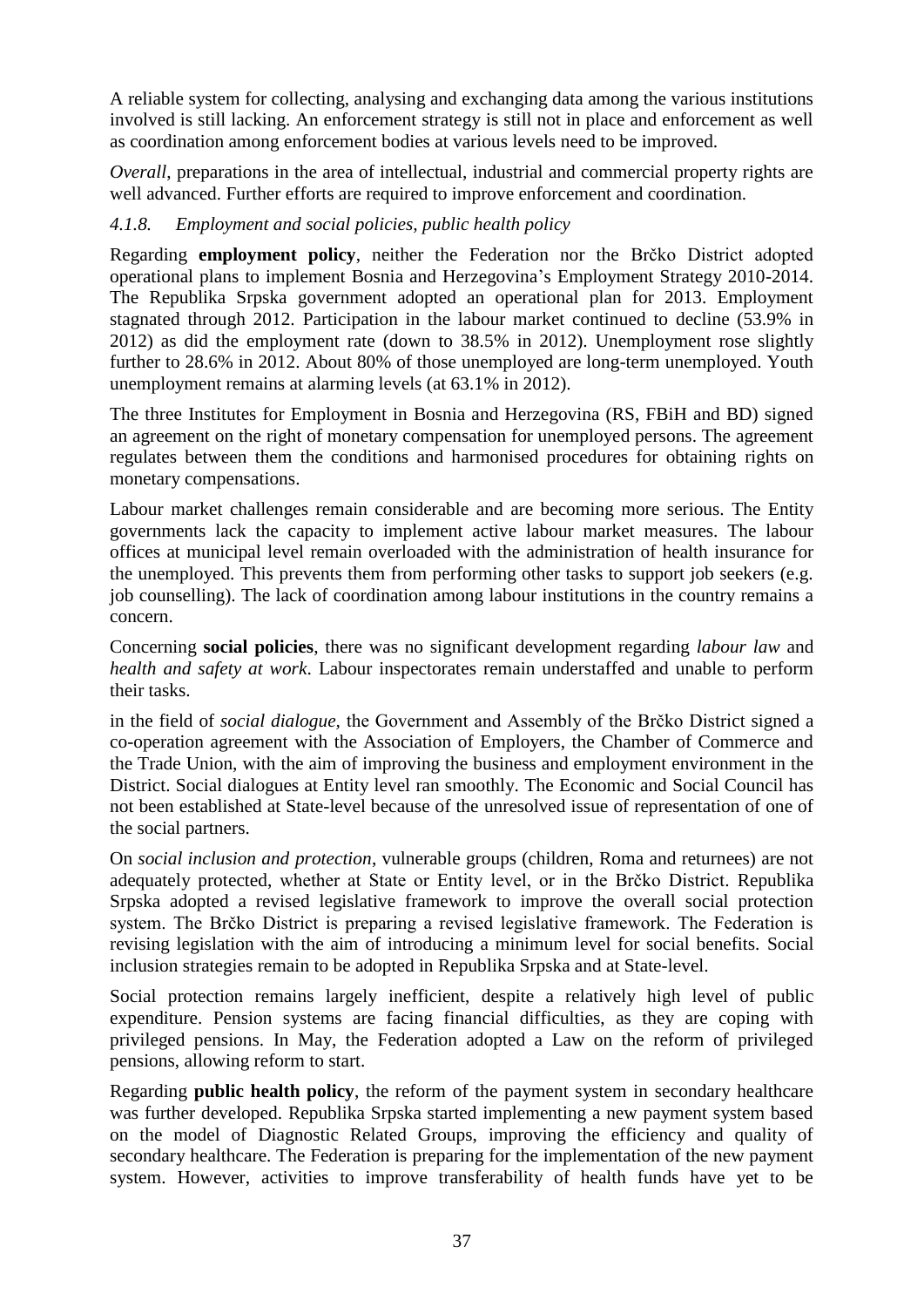undertaken. There was some progress in developing a reporting system on National Health Accounts in line with WHO and EUROSTAT requirements. There were no steps to reduce fragmentation of the entire health system and to harmonise reforms. The implementation of Entity health strategies is slow. Regarding eHealth, a system for electronic health records and electronic prescriptions for medicines was established in Republika Srpska.

In the field of *tobacco control*, a report on the global tobacco epidemic in 2013 was submitted to the WHO. The results of the Global Youth Tobacco Survey will inform policy makers on tobacco consumption among young people in the country.

In the field of *communicable diseases*, the Council of Ministers adopted the 2011-2016 Action Plan for implementation of an HIV and AIDS Response Strategy in Bosnia and Herzegovina. There were some developments in setting up an early warning system. A surveillance and control system for tuberculosis (TB) was introduced at State, Entity and Cantonal/regional level. A more efficient system of management for TB, including monitoring and evaluation, was introduced, as well as monitoring of medicines. An Action Plan for Preservation of the Status of a Country without Poliomyelitis 2012-2015 was adopted by the Council of Ministers of Bosnia and Herzegovina. A State-level Commission for Verification and Control of Measles and Rubella was established.

Regarding *blood, tissues, cells and organs,* a set of implementing legislation regulating the fields of organ transplantation, tissue banks and stem cells was adopted at Entity-level. Initiatives to propose legislation at State-level continue to be blocked undermining efforts to put in place a much-needed legislative framework to regulate transplantation activities.

In the field of *mental health*, Bosnia and Herzegovina established a network of community services, and is now making efforts to develop staff competencies.

In the field of *drug abuse prevention*, the Federation adopted a Plan of Action against drug abuse 2012-2013. In the field of *nutrition*, a policy to improve the nutrition of children under five was adopted in Republika Srpska. In the field of *cancer screenings*, further steps are needed to improve reporting on cancer and implementation of EU cancer screening guidelines. As for *rare diseases*, in Republika Srpska, access to financing for treatment of rare diseases was approved.

*Overall*, there was very little progress on employment and social policies. The same applies to social protection. Little progress was made in public health regarding implementation of the new payment system and the development of the reporting system on National Health Accounts. In several areas, public health legislation and action plans still need to be implemented, and further efforts need to be made on social inclusion and protection and on employment policy. Legislative approximation still needs to be strengthened.

#### <span id="page-42-0"></span>*4.1.9. Education and research*

The Conference of Ministers of **Education,** foreseen to be held every second month, met twice since March 2012. Coordination of ministers in the Federation was not effective, since there are two coordination bodies acting in parallel, with the Federation Coordination of Ministers of Education only coordinating ministries in six Cantons. There was *de facto* coordination among the ministers of the Cantons implementing curricula in the Croat language. An inter-sectoral commission for the preparation of the Action Plan for the implementation of the Baseline Qualifications Framework in Bosnia and Herzegovina was established with a mandate for only one year.

In Republika Srpska, two higher education institutions were accredited, and another six are awaiting accreditation. In the Federation, the Tuzla Canton amended its Higher Education Law to prepare for accreditation.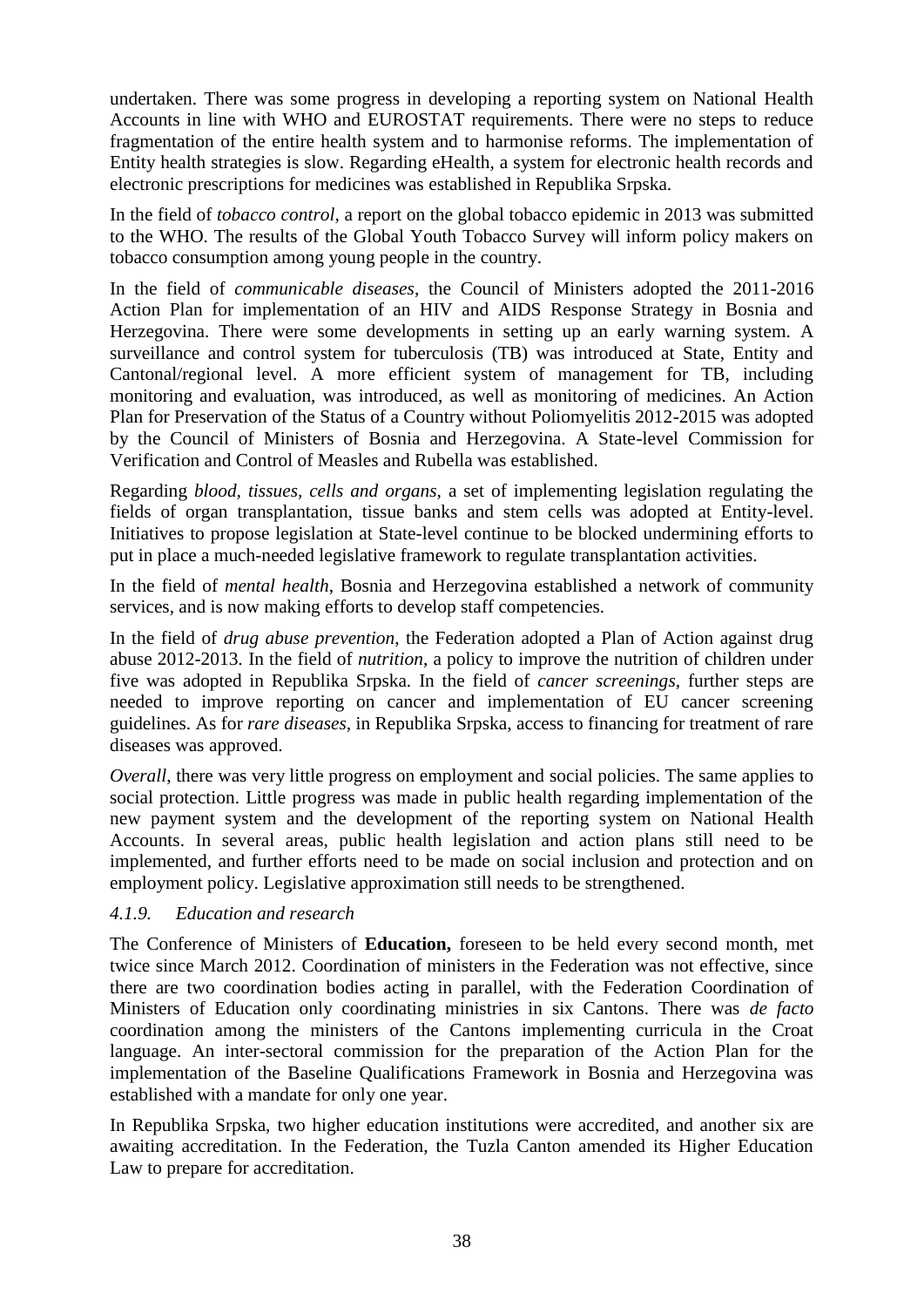The Centre for Information and Recognition of Higher Education Qualifications issued new guidelines on criteria for validation and recognition of international higher education qualifications. There are still different practices across the country. Following the adoption of the Bosnia and Herzegovina Framework Law on Higher Education, all Cantons have completed the process of harmonisation. No progress was made regarding harmonisation of legislation for pre-school education and vocational education and training. The legislation for Vocational Education and Training has yet to be adopted by four Cantons and harmonisation of pre-school education legislation has yet to be adopted by three Cantons.

The Federation government adopted two strategic documents, 'Strategic Directions for the Development of Higher Education' and 'Measures for Prevention of Corruption in Higher Education'. Implementation has not yet started.

The proportion of children attending early childhood education has continued to increase and reached 13% in 2012, while the participation of Roma children stood at 2%. As for primary and secondary education, 69% of Roma children were attending primary school and 23% were attending secondary school.

There has been some progress in the area of **culture**. In July 2013 Bosnia and Herzegovina signed a memorandum of understanding establishing its full participation, as from the budget year 2013, in the MEDIA 2007 Programme. Very little progress was made in the area of **research and innovation**. Participation in the Union research programme has slightly improved but too little actions were taken to strengthen the capacity on research and innovation at national level. In particular the level of investment in research continues to stagnate at a very low level of GDP.

With respect to participation in the framework programme (FP7), efforts to promote cooperation under FP7 were stepped up with support from the Austrian Development Agency. This resulted in a higher number of submissions and selected projects but overall the success rate (about 13%) is still very low. The administrative capacity is very weak and there is a serious lack of coordination between the different Entities involved in research and other stakeholders and Ministries (economy, social development and education). Staffing at all levels of the institutions of Bosnia and Herzegovina as well as the public bodies is very weak. Participation in COST and EUREKA was good. Preparations for participation in the next EU research and innovation programme Horizon 2020 started.

With respect to integration into the European Research Area, very few actions were taken. The increase in the level of investment in research was minimal and partial. In addition, reliable statistics to establish expenditure on research from both the public and private sectors are still missing. The research infrastructure is very weak. Some actions on mobility of researchers to address the diaspora were taken. With respect to the Innovation Union, some work on good practices and instruments for innovation started.

*Overall*, alignment with the European standards in education is at an early stage. The development of education in the Federation is hampered by the fact that there has been little coordination at ministerial level. With respect to research and innovation some actions in line with EU policy were taken but too little in particular in view of co-operation under Horizon 2020.

#### <span id="page-43-0"></span>*4.1.10. WTO issues*

Bosnia and Herzegovina has made major progress in the negotiations for its accession to the World Trade Organisation (WTO), so that the process could possibly be completed by the WTO Ministerial Conference in December 2013. The multilateral negotiations have almost been completed. The updated Legislative Action Plan was submitted to the Working Party Members in July. Bosnia and Herzegovina is seeking to complete the remaining bilateral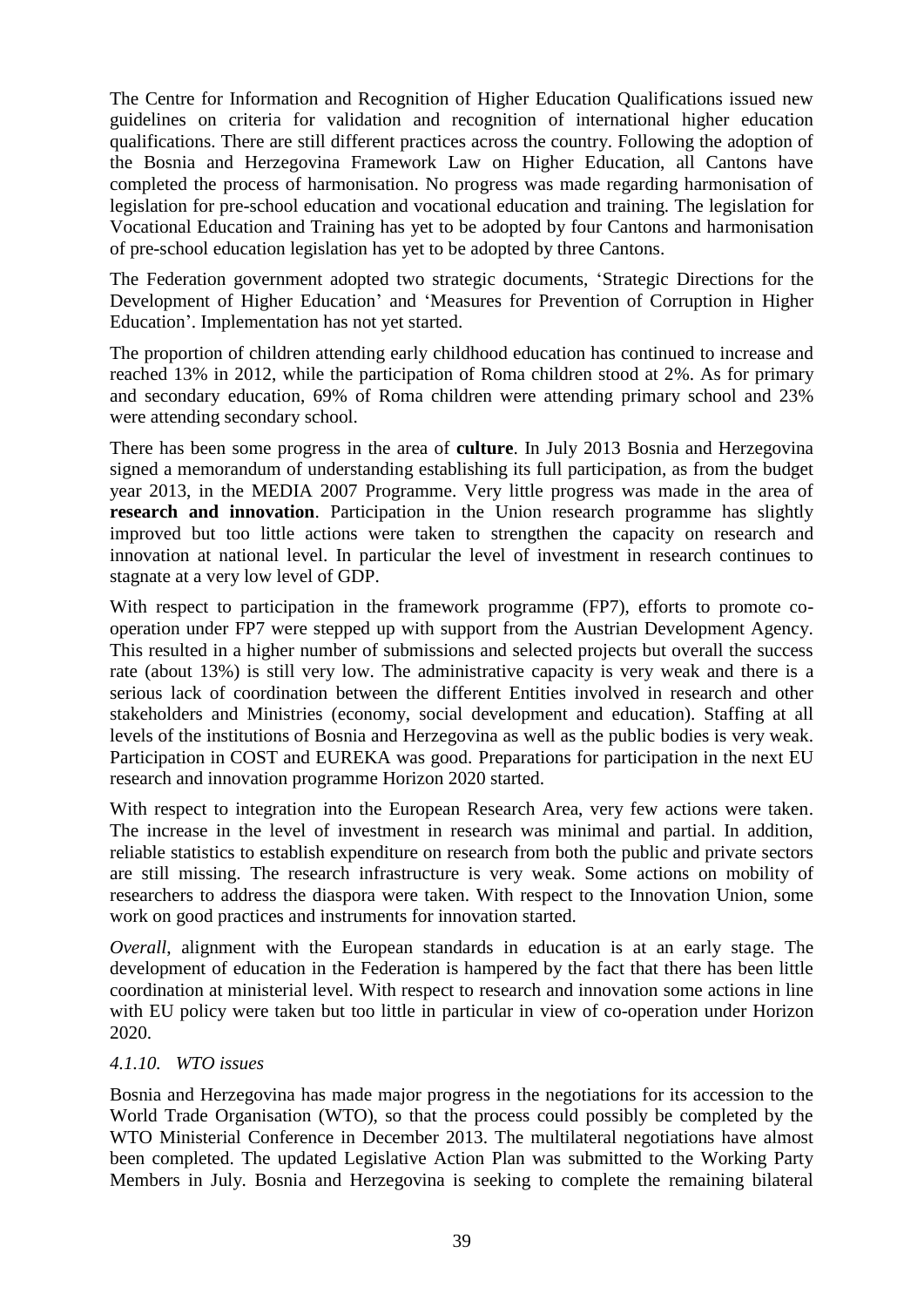market access negotiations with Panama, Brazil, Ecuador and Ukraine on the basis of final offers submitted in August 2013

# <span id="page-44-0"></span>**4.2. Sectoral policies**

# <span id="page-44-1"></span>*4.2.1. Industry and SMEs*

There has been no progress on industrial policy. The State-level coordination, a country-wide strategy and statistics remain to be established for the harmonised implementation of the policy measures by the Entities.

Regarding **SME** policies, there is no official definition of SMEs at the State-level; the two entities use their own SME criteria based on Entity laws. Bosnia and Herzegovina has not yet introduced regulatory impact analysis (RIA). Republika Srpska introduced a draft of a new SME Law which aims to harmonise SME definitions with the *acquis.* It incorporates the Small Business Act principles and clarifies competencies by improving its coordination with local development agencies.

Bosnia and Herzegovina has made little progress in implementing the Small Business Act (SBA). The formally established SME consultative committee, bringing together all the key actors in SME policy, is still not yet fully operational. The SME Council for Development and Promotion of Entrepreneurship continued to be inactive. Some reforms have been initiated towards introduction of a countrywide unified business register and one-stop shops to simplify doing business in both Entities. However, the business registration and start-up process remains cumbersome and costly. No steps to remedy this have been recorded since 2009. The issue of double registration has not been solved. New enterprises are still required to register with the local court and with the municipality and to take care of all notification procedures themselves, although there are simplified procedures for craft registration.

The policy framework for business support services remains underdeveloped. The State-level SME strategy mentions business support services, but no policy has been implemented. Regional and local agencies receive financial support from a range of donors and the local public sector, but the overall choice and quality of SME support services is still limited.

Republika Srpska continued with the adoption of by-laws for tourism and the catering industry. Similar legislative harmonisation has yet to follow in the Federation. The Federation strategy on tourism development for 2008-2018 has not yet been adopted.

*Overall*, there was little progress in the area of industrial and SME policies. A comprehensive countrywide industrial policy and SME strategy have still to be adopted. The regulatory environment remains complex and the regulatory burden on SMEs heavy. Enterprises continue to face obstacles and administrative barriers to conducting business across Entities. Policy actions have been fragmented and uncoordinated. Attempts to move towards greater coordination have not yet succeeded in bringing about any significant results.

# <span id="page-44-2"></span>*4.2.2. Agriculture and fisheries*

Regarding **agriculture and rural development policy**, a countrywide rural development strategy and State-level Laws on Wine and on Organic production have not yet been adopted. Implementation of the State-level strategic plan and the harmonisation programme for agriculture, food and rural development remains pending. Harmonisation of Republika Srpska's rural development strategy and action plan and the Federation's harmonisation programme for agriculture, food and rural development with the State-level framework still remains to be done. The Federation's Strategy for agriculture and rural development is pending. Channels for coordination at State-level and at the Entity levels remain insufficient. The coordination of rural development policy and actions, including support measures, remain insufficient.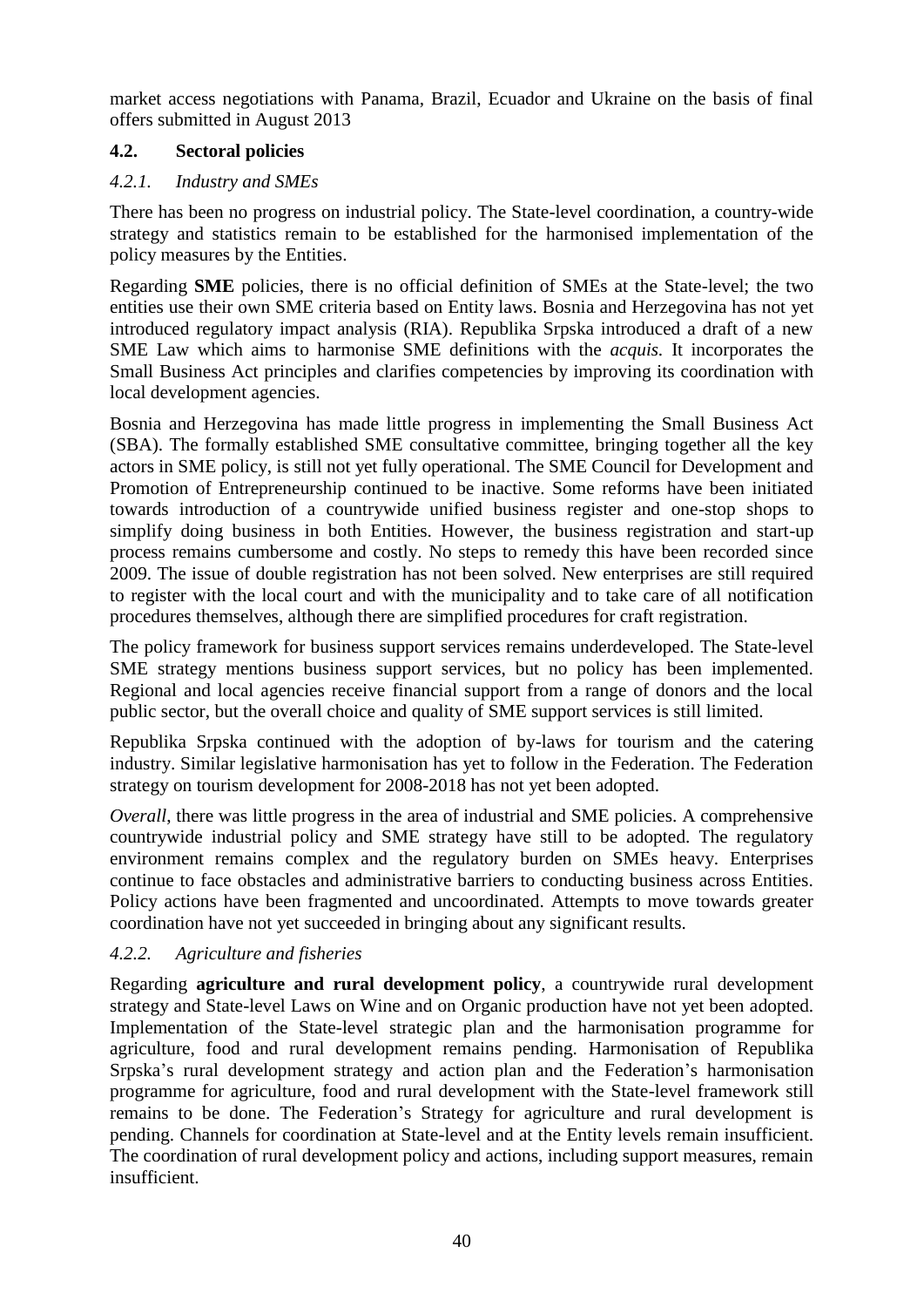Regarding preparations for the Instrument for Pre-Accession Assistance for Rural Development, an agreement on the institutional structures for decentralised management still has to be reached. Additional sectoral analyses for two more sectors, forestry and aquaculture, are expected to be completed in 2014. More staff has been recruited to the Office for Harmonisation and Coordination of Payment Systems, but the office still does not have the capacity to carry out its tasks properly. Building up the Entities' capacities remained uneven. Republika Srpska increased its staffing and continued to build up its capacities, especially at its Paying Agency. The administrative capacities of the Federation's ministry for agriculture and Brčko District's agriculture department remain insufficient. Inter-sectoral coordination and the participation of the non-governmental sector remain weak.

The Entities' budgets for agriculture and rural development remain insufficient. Subsidies to farmers remain mainly product-based and alignment with the *acquis* remains weak. Efforts to improve productivity and competitiveness remained hampered by the lack of an efficient administration and effective rural credit schemes.

The adoption of Bosnia and Herzegovina's agricultural information strategy and the Law on the Agricultural Census remain pending. Agricultural statistics and the agricultural information system remain to be improved, including harmonisation of existing systems. Harmonisation of land registration systems has yet to be improved and land management requires strengthening.

As regards **food safety**, implementing legislation on nutrition labelling, infant formulae and novel food was adopted.

As regards the placing on the market of food and feed, Bosnia and Herzegovina adopted new legal provisions on hygiene rules for food and feed establishments and microbiological criteria for foodstuffs. Residue monitoring plans for honey, dairy, poultry and eggs were positively evaluated by the European Commission, thus allowing export of honey from Bosnia and Herzegovina into the European Union.

Clarification of the chain of command and removal of overlaps within the official food and feed control system remain a key priority. Legislation at State-level is neither adopted nor implemented at Entity level. The capacity to implement official controls is weak. Systems to ensure an exchange of information on official controls among relevant authorities and central authorities are not adequate. A strategy on laboratory capacity to cover analysis of samples in line with official controls on food and feed chains still needs to be drawn up. As a temporary measure, a political agreement was signed between the Ministry of Foreign Trade and Economic Relations, the Ministry of Agriculture Forestry and Water Management of Republika Srpska and the Ministry of Agriculture, Water Management and Forestry of the Federation *'on the establishment of a chain of command meeting EU requirements for exports of milk and milk products from Bosnia and Herzegovina to the EU',* which is a key EU import requirement. The full implementation of this Protocol is still pending. Training was started in EU hygiene rules for staff of relevant authorities and food business operators. Checks and registration of milk farms were stepped up to ensure compliance with EU requirements. Implementing legislation was adopted to allow the State Veterinary Office to check and approve establishments for export to the EU, but implementation has not started. The regulatory framework for the control of import of food of non-animal origin requires upgrading.

In the **veterinary** sector, implementing legislation was adopted on movement of pets and control of animal diseases, including bovine spongiform encephalopathy and zoonoses (salmonella). Vaccinations against brucellosis and rabies are conducted regularly. The existing legal framework for animal health requires upgrading. Deficiencies in the existing animal identification and movement control system do not allow proper implementation of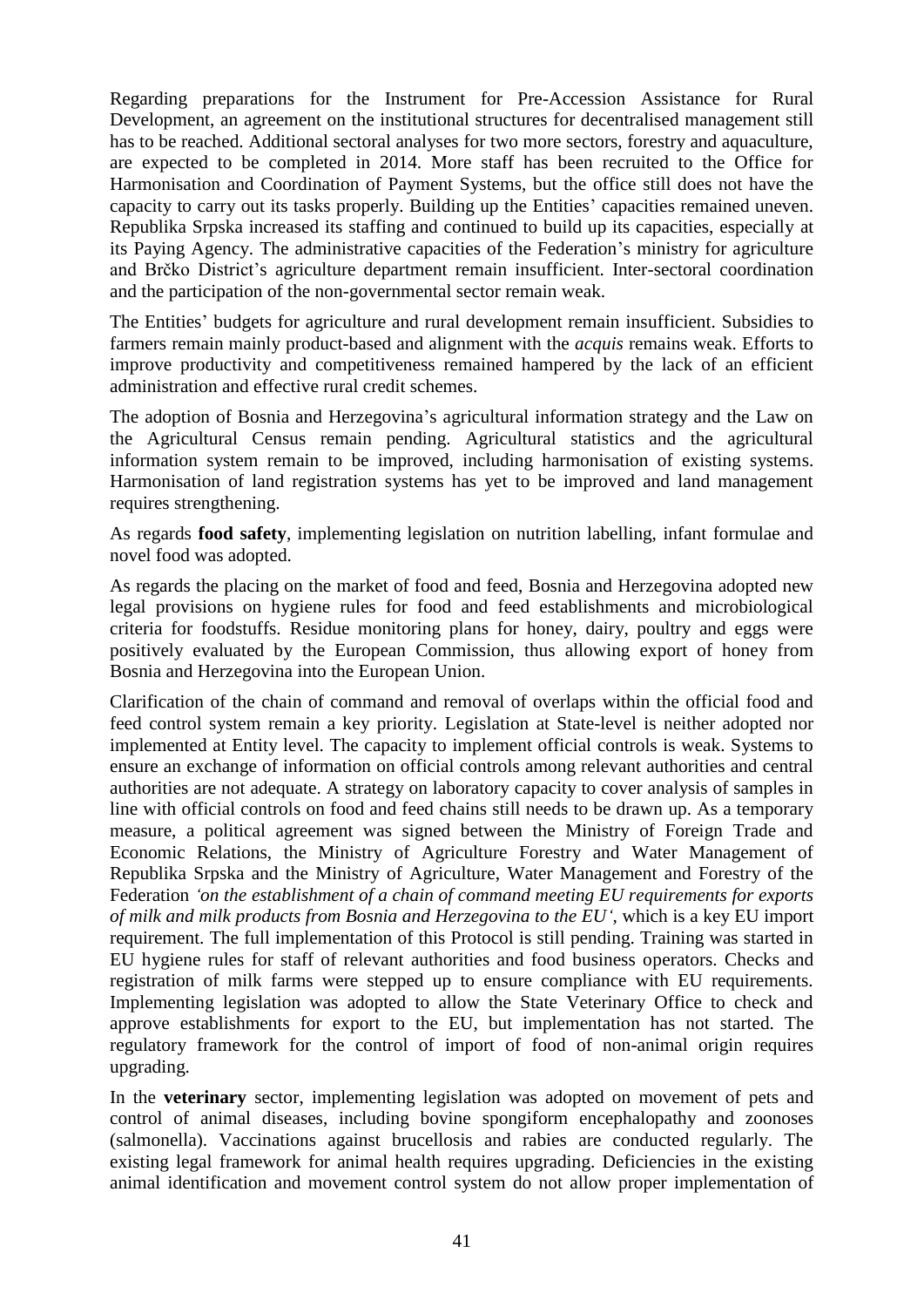animal health measures or their planning. The national system for the management of animal by-products needs to be upgraded to comply with EU requirements. More efforts are needed in the veterinary sector to implement measures to meet EU import requirements.

In the **phytosanitary** sector, efforts continued to implement legislation harmonised with the *acquis* in an integrated manner throughout the country. The issuing of phytosanitary certificates in line with the International Standard for Phytosanitary Measures (ISPM) Number 12 started on  $1<sup>st</sup>$  July 2013. Registration of phytosanitary operators started on  $1<sup>st</sup>$ September. The network of laboratories dedicated to phytosanitary diagnostic tests requires optimisation in line with realistic analyses and inspection needs. A new Law on Plant Protection Products in line with the *acquis* has not yet been adopted. Training of agricultural producers in the use of plant protection products and application of maximum residue limits commenced. A national plan for monitoring of residues was finalised. Efforts are needed to expand the application of principles of integrated pest management.

Regarding **genetically modified organisms (GMOs),** several pieces of implementing legislation on authorisation, traceability and labelling were adopted.

Regarding **fisheries**, Republika Srpska and the Federation adopted legislation on freshwater fisheries that is partially aligned with the *acquis*. Bosnia and Herzegovina needs to step up efforts to implement the *acquis* for this area to facilitate an increase in exports of fish and fishery products to the EU.

*Overall*, there was little progress in the fields of agriculture and rural development, food safety, veterinary, phytosanitary policy and fisheries. A countrywide rural development strategy has not yet been adopted. State-level capacity for coordination and harmonisation needs strengthening. Agricultural statistics and the information system still need to be improved. Improving the productivity and competitiveness is being hampered by the lack of an efficient administration and effective rural credit schemes. Implementation of the food safety and veterinary *acquis* remained uneven and official control capacity needs to be upgraded. Preparations in these areas of the *acquis* are at an early stage.

#### <span id="page-46-0"></span>*4.2.3. Environment and climate change*

In the field of **environment**, steps were taken in the area of *horizontal legislation.* A first State of the Environment report for Bosnia and Herzegovina was published. Republika Srpska adopted implementing legislation advancing its alignment with Strategic Environmental Assessment (SEA) and Public Participation Directives. The implementation of the SEA and Environmental Impact Assessment (EIA) Directives in both Entities need to be improved, especially on public consultation procedures.

As regards *air quality*, Republika Srpska adopted implementing legislation on air quality monitoring, zones and agglomerations and air quality values. The implementation of the relevant *acquis* is at an early stage. Air quality planning and monitoring systems need upgrading. A country-wide air monitoring network has not yet been established.

On *waste management*, planning for solid waste management infrastructure intensified with the completion of studies for selection of locations for future regional sanitary landfills and municipal waste management plans for selected regions. However, there is no countrywide strategic planning of investment in this sector. The Federation adopted implementing legislation on management of waste electrical and electronic equipment (WEEE). Republika Srpska and the Federation adopted implementing legislation on packaging and packaging waste. There are limited economic instruments in place to promote recycling and prevention of waste generation. New investments in the area of waste should focus more on waste separation and recycling. Capacity to manage industrial and hazardous waste is weak.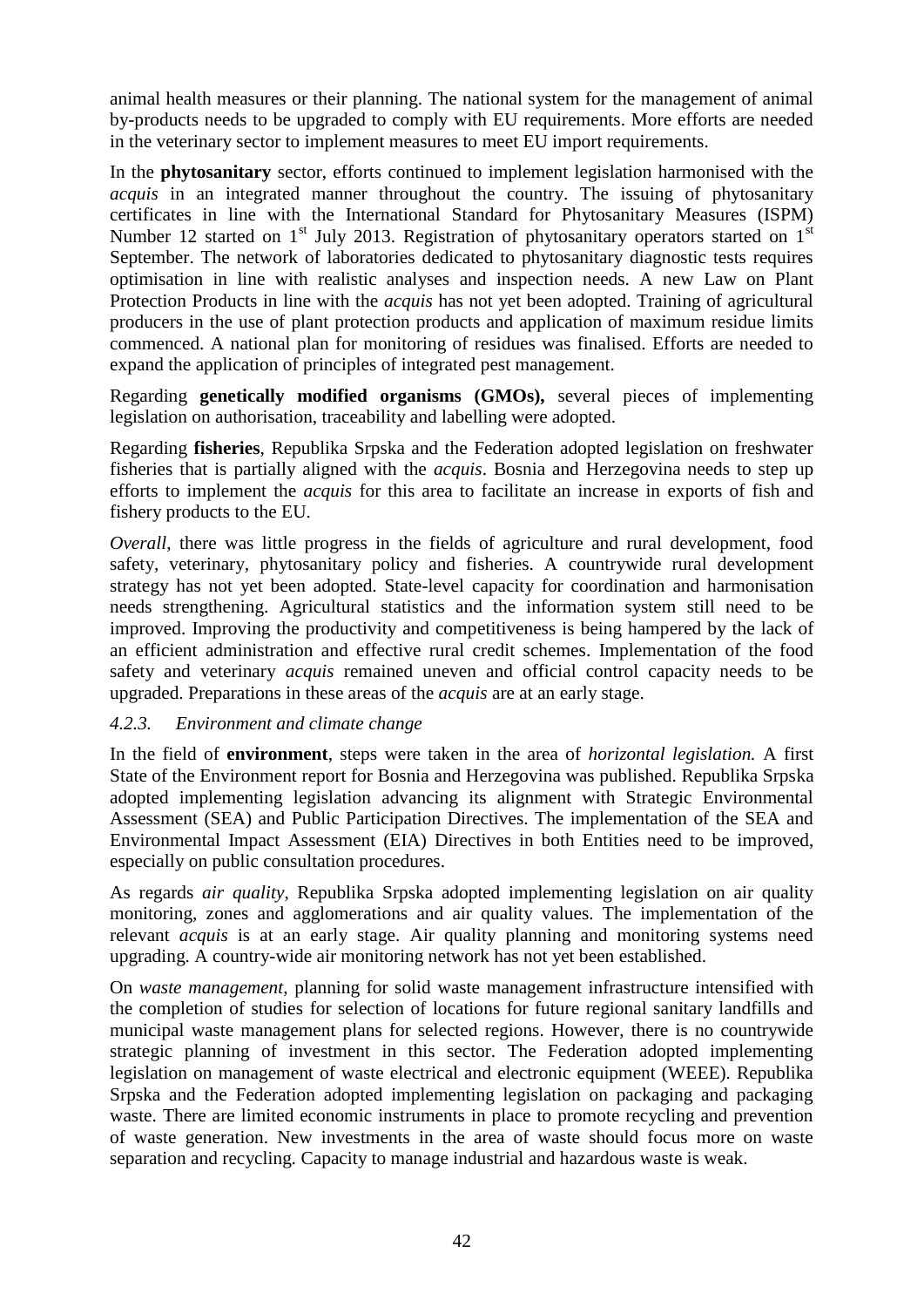Regarding *water management*, no efforts were made to ensure a consistent and harmonised approach to water management at State-level, including implementation of the water laws, monitoring and river-basin management plans. The Federation adopted implementing legislation on determining ecologically acceptable flow for surface water bodies. Steps were taken towards developing relevant strategies in the Entities and of river basin management plans for the rivers Neretva, Trebisnjica and Sava. Access to drinking water, untreated discharges of wastewater and flood management remain challenges.

As regards *nature protection*, the Federation adopted the Law on Nature Protection, thereby advancing alignment with the Birds and Habitats Directives. Republika Srpska adopted legislation that strengthens the protection of several sites. Implementation of the Convention on International Trade in Endangered Species of Wild Fauna and Flora (CITES) did not start. Implementation of the nature protection *acquis* remained at an early stage.

In the field of *industrial pollution control*, Bosnia and Herzegovina ratified the Convention on Transboundary Effects of Industrial Accidents. In the field of *chemicals*, Republika Srpska adopted implementing legislation advancing the alignment with the EU Regulation on classification, labelling and packaging of substances and mixtures (CLP) and implementing legislation on biocides.

Regarding **climate change**, the country does not yet have a comprehensive countrywide climate policy or strategy. Substantial efforts are required to fully integrate climate change into sectoral policies and strategies. The country regularly associated itself with EU positions in the international context. While having previously associated itself with the Copenhagen Accord, the country has not yet put forward a mitigation commitment by 2020. The country should consider making mitigation commitments consistent with those of the EU and its Member States for the purpose of the post-2020 climate agreement to be reached by 2015. It is also invited to start reflecting on its climate and energy framework for 2030 in line with the EU Green Paper *A 2030 framework for climate and energy policies*.

The country is at a very early stage in aligning with EU climate *acquis*. Alignment with the *acquis* in the field of ozone layer protection and fluorinated gases has progressed, but not at countrywide level. The country identified 28 stationary installations for the future implementation of an emissions trading system. Significant efforts are required to strengthen the country's monitoring, reporting and verification capacities. The country participated regularly in work on the climate under the Regional Environmental Network for Accession (RENA). A successful EU-Bosnia and Herzegovina climate event was organised in February. Significant efforts are needed to raise awareness at all levels and to promote cooperation between all relevant stakeholders.

**Administrative capacity** in the environment and climate sectors remains weak. A mechanism for comprehensive alignment with EU legislation across the country is lacking, as is countrywide strategic planning. Monitoring and reporting on the state of the environment at country level is not done in a coherent and consistent way. Integration of environmental and climate concerns in other sectors remains weak. The administrative structure on climate change needs to be considerably strengthened. Capacity building is required to address significant capacity, cooperation and coordination needs.

*Overall*, there was limited progress on the environment and climate fields. The establishment of a harmonised legal framework for environmental protection, adequate administrative capacity and a functioning environmental monitoring system remain the priorities. Improvements have still to be made to horizontal and vertical communication and information exchange on environment and climate change issues among all authorities. Public consultations with civil society and other stakeholders need to be further strengthened. Regarding climate change, substantial efforts are required for awareness raising, setting a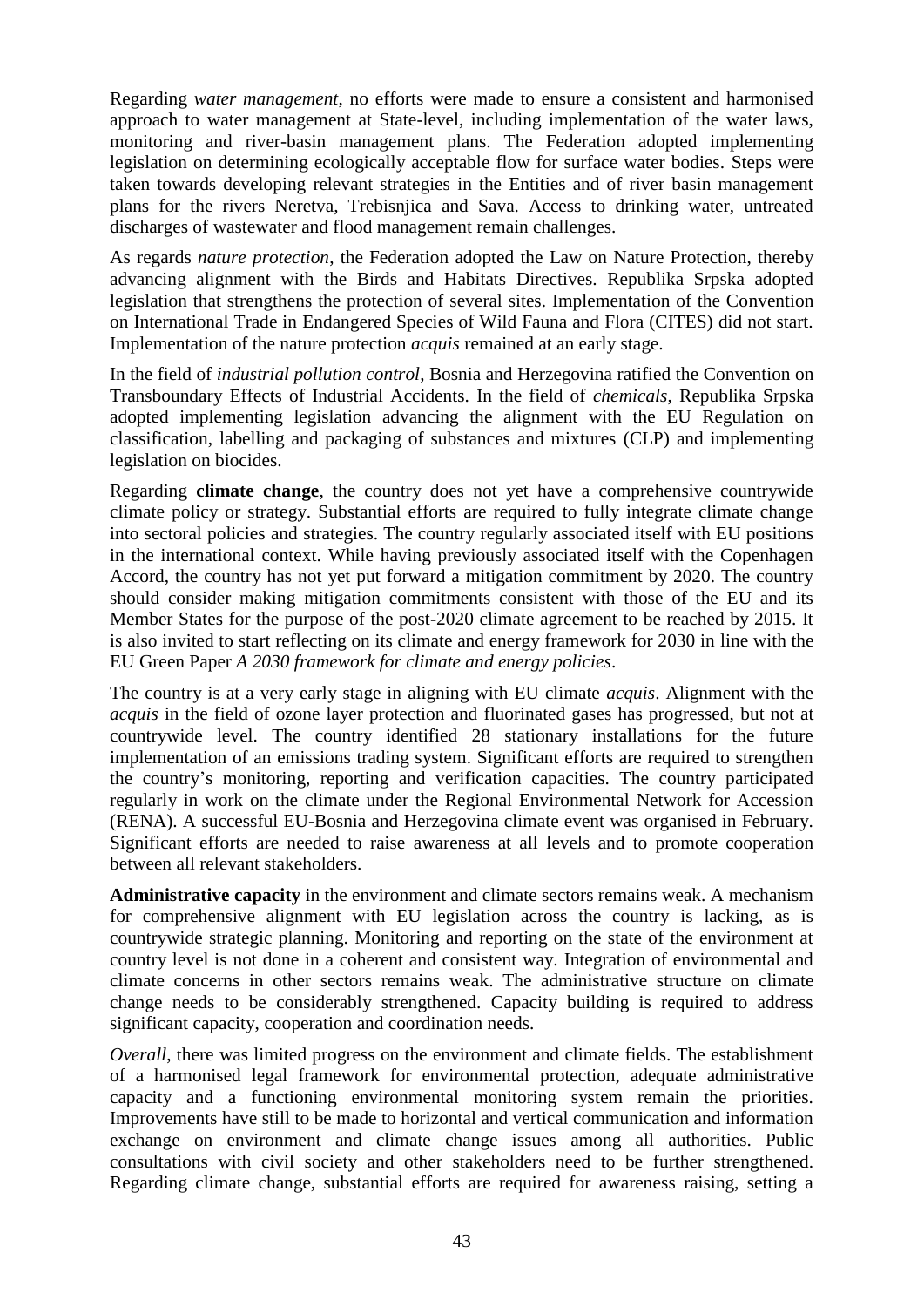more strategic approach for the country, aligning with and implementing the *acquis* and continuing to build up administrative capacity, including inter-institutional cooperation and coordination. Preparations on the environment and climate change fields remain at an early stage.

### <span id="page-48-0"></span>*4.2.4. Transport policy*

In the transport sector, a State-level Transport Policy remains to be adopted, and key strategic and policy documents for all transport sub-sectors have yet to be developed. Legislation pertaining to rail, road, maritime and inland waterways transport modes has not yet been aligned with the *acquis*. Upgrading of transport infrastructure needs to be intensified and should be in line with the agreed comprehensive network of the South-east Europe Transport Observatory Network (SEETO).

Regarding **trans-European transport networks**, Bosnia and Herzegovina is participating in SEETO and contributing to the implementation of the memorandum of understanding on the development of the South-East Europe Core Regional Transport Network.

Building of new stretches of motorway within the Pan-European Corridor Vc advanced, although the pace of planning and construction of the southern stretch of the highway remains hampered by political disagreements. Works on the signalling overhaul of the Ploče-Bradina railway section of Corridor Vc are ongoing. Within the SEETO network, works are under way on the signalling overhaul on the sections Banja Luka-Kostajnica and Doboj-Šamać. Works on the signalling overhaul, reconstruction of the track overhaul and electrification of the railway line are ongoing on the section Doboj-Petrovo-Tuzla, which also belongs to the SEETO network.

As regards **road transport**, efforts towards *acquis* alignment could be noted. The legislation on the transport of dangerous goods has not been harmonised within the country and the *acquis* has not yet been transposed in the whole country. Road safety is a major concern and Bosnia and Herzegovina needs to improve the rate of fatalities in road accidents, among the highest in Europe.

Regarding **rail transport**, the two Entities' vertically-integrated railway companies linger in a critical financial situation. In both companies the separation of operational functions from infrastructure management, as provided for by Package I of the EU Railway Directives, has not yet occurred. Railways of Republika Srpska have not yet adopted their network statements. The opening of the rail market is at an early stage. The safety authority has prepared different instructions, such as on interoperability and the Entity in charge of maintenance and transport of dangerous goods by rail, published in the Official Gazette. The railway institutions fall short of staff. Rehabilitation works on rail tracks continued. However, the bottleneck at Ivan Tunnel and Bradina ramp, which prevents the transit of Ro-La trains and 40ft containers from the port of Ploče, is hampering the development of combined transport.

As regards **inland waterways**, some preparatory activities have been undertaken. Demining and rehabilitation of the River Sava waterway has not yet been addressed and introduction of a river information system has been delayed. Relevant inland navigation regulations should be issued and aligned with the *acquis*.

Concerning **air transport**, implementation of the first phase of the European Common Aviation Area has progressed. Although the Rulebook on Internal Organisation and Systematisation of Workplaces in the State Air Navigation Services Agency (BH ANSA) was adopted, the Council of Ministers of Bosnia and Herzegovina still needs to approve additional documents, necessary for the finalisation and functioning of BH ANSA and for starting Bosnia and Herzegovina Air Traffic Management Operations. Following Standardisation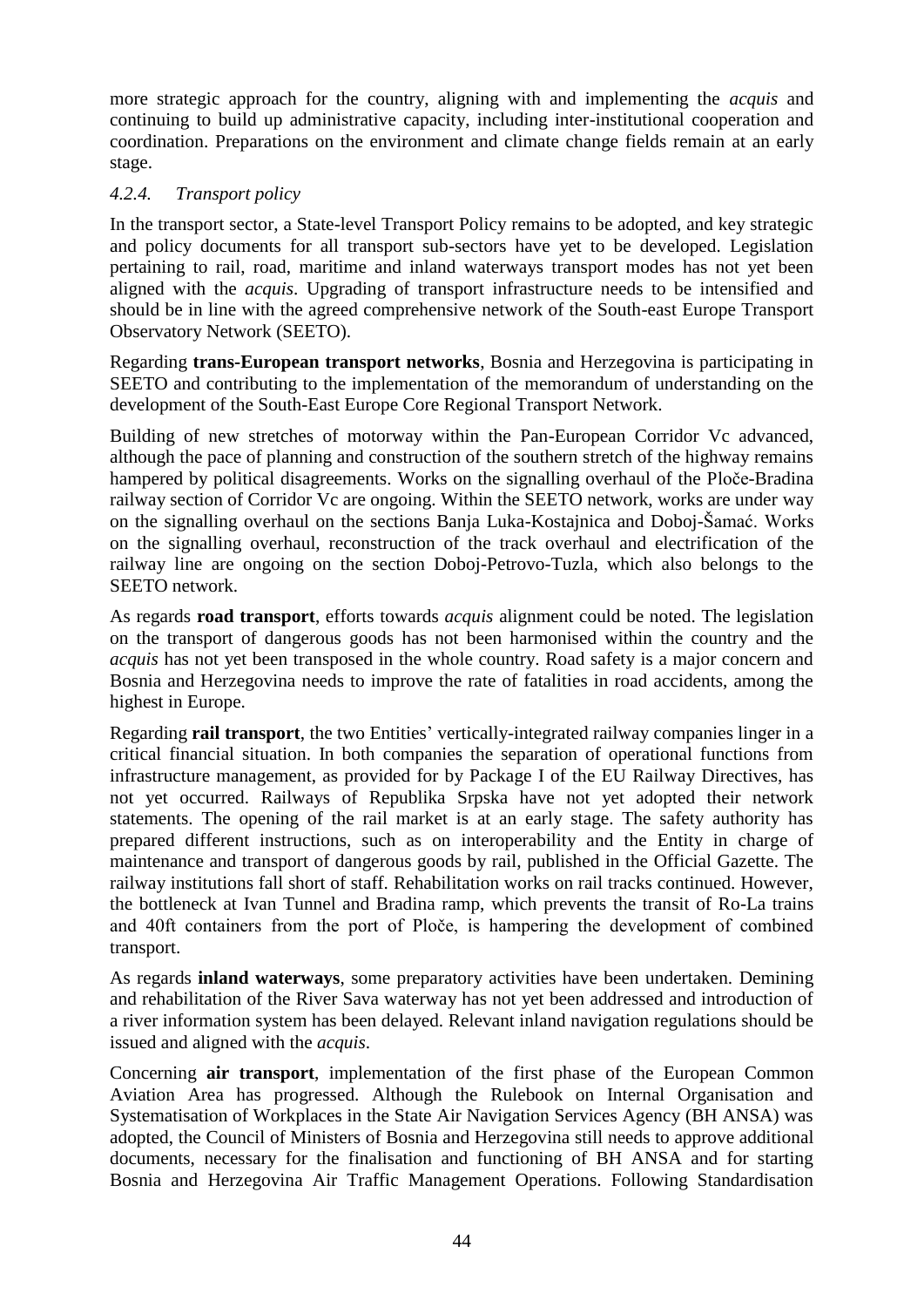Inspections on safety by the European Aviation Safety Agency (EASA), the Directorate for Civil Aviation has drawn up a Corrective Action Plan for addressing its findings. The plan was approved by EASA. The Directorate for Civil Aviation shall address the findings identified in particular in the flight operations area. Bosnia and Herzegovina ratified the Agreement on the establishment of functional airspace blocks of Central Europe (FAB CE). The legislation on access to the ground handling market at airports was approximated.

Regarding **maritime transport**, Bosnia and Herzegovina is not a party to any of the most important International Maritime Organisation (IMO) conventions such as the International Convention for the Safety of Life at Sea (SOLAS), including the International Ship and Port Facility Security Code, the International Convention for the Prevention of Pollution from Ships (MARPOL), and the International Convention on Standards of Training, Certification and Watch keeping for Seafarers (STCW).

*Overall*, little progress has been made in the area of transport. As the State-level transport policy has not yet been adopted by the Parliamentary Assembly, work on a transport strategy and action plan has not yet started. Preparations in the transport sector are at an early stage.

#### <span id="page-49-0"></span>*4.2.5. Energy*

Bosnia and Herzegovina has not yet developed a countrywide energy strategy. There were no significant efforts to harmonise the Entities' strategic planning, particularly with regard to the **security of supply** of oil, gas and electricity, nor on a common approach to investment priorities.

Regarding the **internal energy market**, existing laws at all levels are not fully aligned with the *acquis* nor do they allow for the development of a competitive countrywide wholesale market. Tender procedures and transparency have still to be addressed in a comprehensive way.

The State-level electricity transmission company (TRANSCO/Elektroprijenos) remains largely incapable of performing its legal obligations for maintenance, development, planning and investment in the transmission infrastructure. Several attempts to organise a TRANSCO shareholders' meeting to adopt the measures necessary to ensure the proper functioning of TRANSCO failed. The company continues to operate without having adopted long-term development, investment and financial plans, resulting in no significant investments in the reinforcement or development of the transmission system. The problematic viability of TRANSO and the fragmentation of the electricity market put at risk the implementation of obligations stemming from the Energy Community Treaty.

The review and the alignment of the electricity legislation with the *acquis* focusing on Third Package provisions has been initiated at State, Entity and Brčko District level, with a view to enabling the country to fulfil its obligations under the Energy Community Treaty. The State Electricity Regulatory Commission approved the necessary annual revenue for the Bosnia and Herzegovina Independent System Operator and determined a new tariff rate. Full independence of the regulatory commissions remains to be ensured.

As regards the development of the necessary gas sector legislation, the alignment with the *acquis* at all levels is still pending. There is no State-level Gas Law, the amendments to the Gas Law that Republika Srpska adopted in January are not complete and the draft Gas Law of the Federation is not adequate. The Entities have set up separate gas operators and continue to operate under different rules for market participants, unbundling, third party access and market opening. There are no regulatory authorities in charge of the gas sector at State-level and in the Federation.

As regards the **renewable energy** sector, both Entities have adopted respective laws on the exploitation of renewable energy sources and on efficient co-generation. The State-level law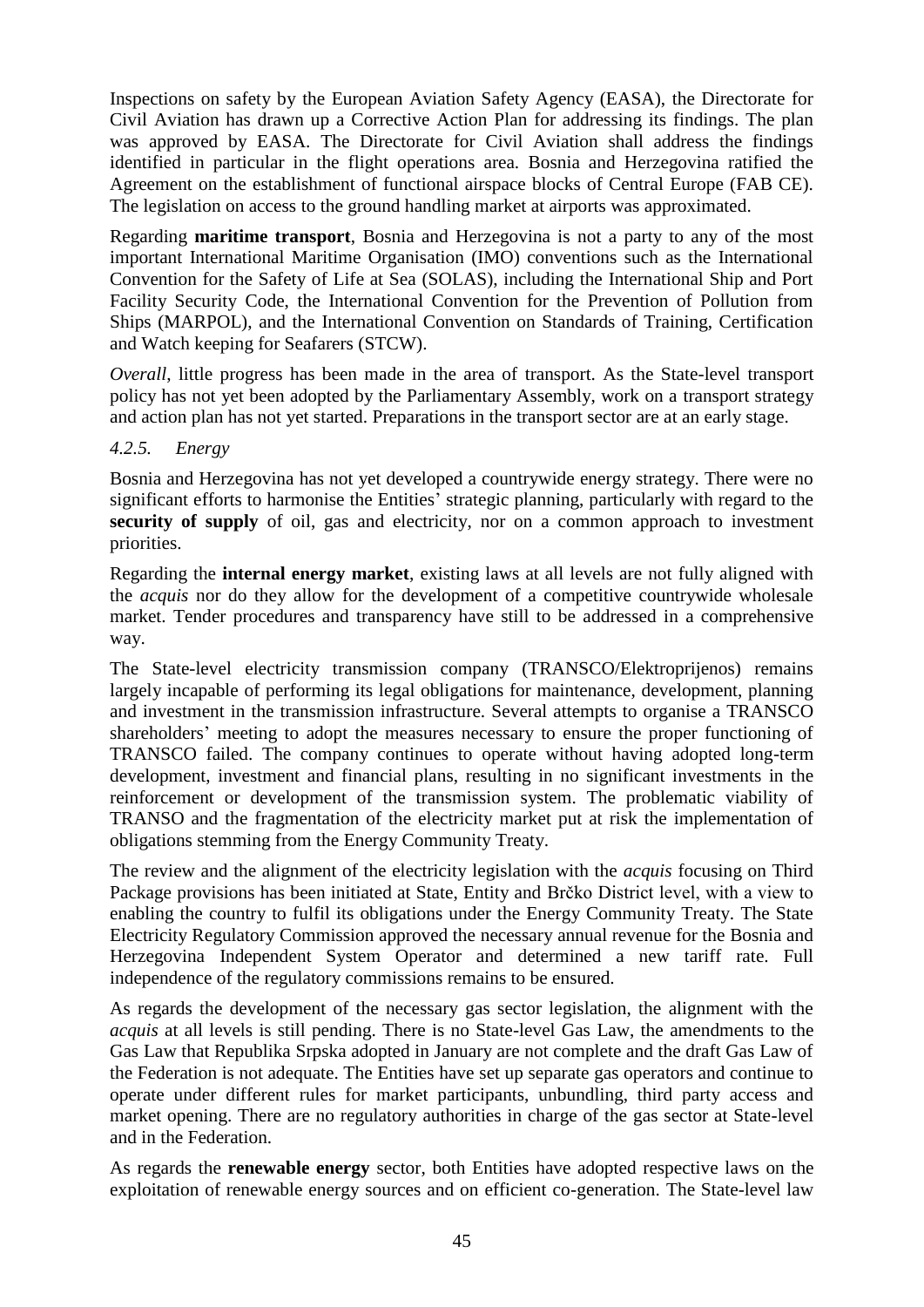on renewable energy sources needs to be adopted in line with the obligations under the Energy Community Treaty. The complexity of the administrative structure and division of jurisdiction within the sector hampers the comprehensive countrywide promotion and development of the renewable energy sector. There is no countrywide renewable energy action plan for the implementation of the obligatory renewable energy target which the country has to achieve by 2020 (40% of final energy consumption). Nonetheless, due to favourable incentives provided at Entity level, growth in the development of facilities powered by renewable energy sources is increasing.

Regarding **energy efficiency**, Republika Srpska has adopted the relevant law, whereas the government of the Federation has resubmitted the draft law to the parliament for adoption. A National Energy Efficiency Plan (NEEAP) and a reliable roadmap for the transposition of the *acquis* in line with the obligations under the Energy Community Treaty still need to be adopted. Both will be essential for an adequate transposition and implementation of the relevant energy efficiency obligations. Various initiatives on promoting energy efficiency and numerous pilot projects, particularly in the public buildings sector, have been launched and implemented throughout the country.

Regarding **nuclear safety and radiation protection**, the State Regulatory Agency for Radiation and Nuclear safety proclaimed a number of regulations in line with the *acquis* and sector requirements. A national emergency plan and a strategy for radioactive waste management have not yet been adopted.

*Overall*, little progress was made in the energy sector. The country is increasingly falling behind in meeting its obligations under the Energy Community Treaty. The lack of cooperation and coordination between the Entities is hindering overall progress in the energy sector and is a deterrent to investment in a sector with strong investment potential. Unequivocal commitment is necessary to ensure crucial improvements, particularly as regards the area of security of supply, the effective functioning of the electricity transmission company, integrated energy markets and full independence of regulatory bodies.

#### <span id="page-50-0"></span>*4.2.6. Information society and media*

Regarding **electronic communications and information and communication technologies**  (ICT), the Electronic Communications Law is largely based on the 1998 EU regulatory framework. A decision to introduce the general authorisation system has yet to be taken. The Communication and Regulatory Authorities (CRA) continued to implement competitive safeguards to prevent operators misusing market power. Mobile number portability has been introduced. A rulebook on tariff rebalances for 2013-2015 was adopted. The CRA is implementing the last phase of the rebalancing of tariffs for voice telephony services.

The three incumbent operators are all subject to significant market power obligations, while the CRA allowed them to provide services outside their original concession areas. They continue to operate in their geographical areas as *de facto* monopolies over fixed voice telephony. The incumbents' share of the fixed broadband market fell in the face of competition from cable and wireless network operators. The overall fixed broadband penetration rate increased modestly, reaching 11.9% per population according to the latest available data. CRA introduced legislative and regulatory measures enabling mobile virtual network operators to emerge in the market. However, implementation is pending and market barriers for new operators have not been removed. No steps have been taken to introduce the single European emergency number 112.

Regarding **information society services**, a State-level Law on the Agency for the Development of the Information Society has not yet been adopted. Following the adoption of amendments to the Law on Identity Cards, Bosnia and Herzegovina has started to issue new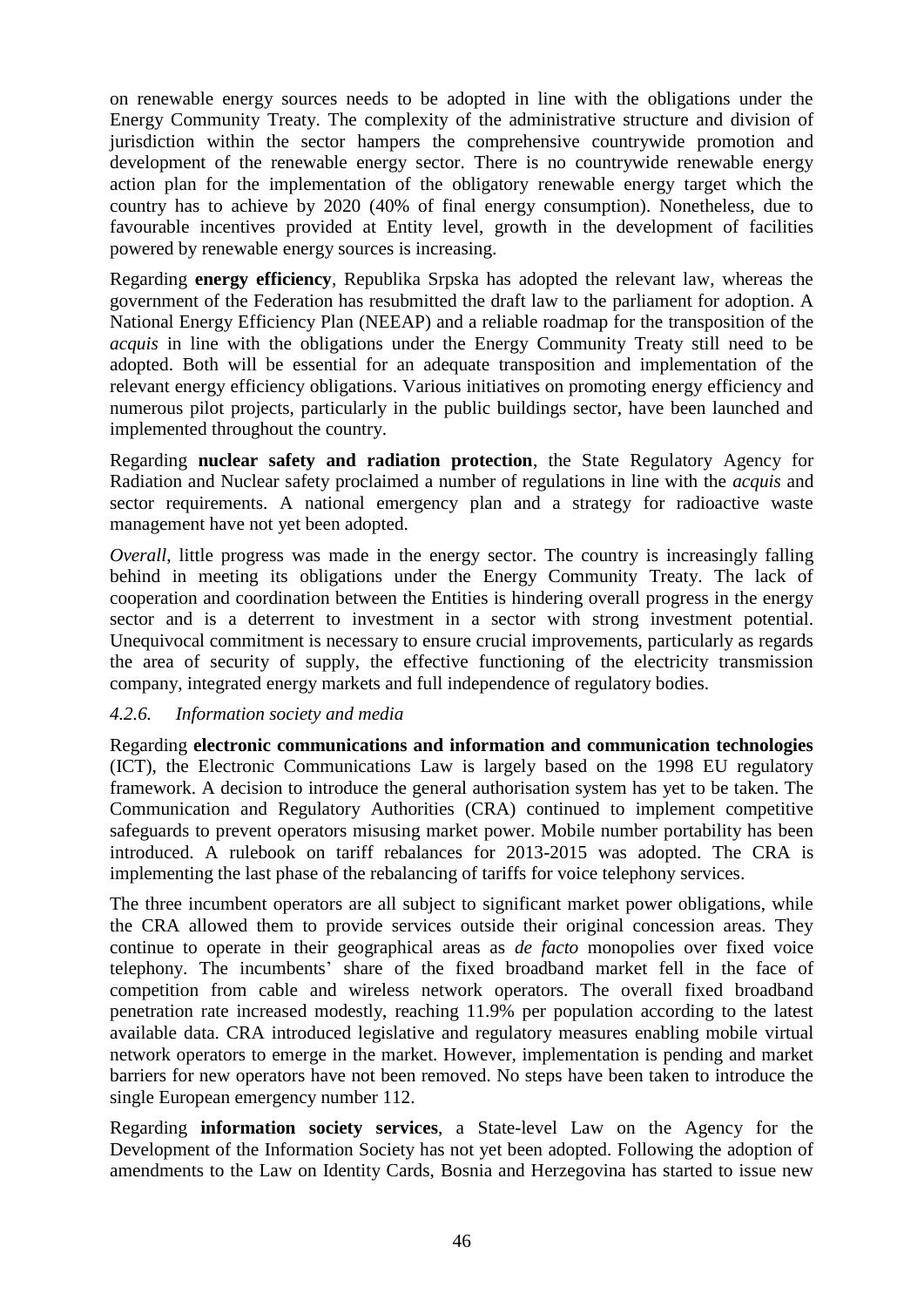cards including electronic identity elements in view of future e-services. There was no progress on the development of State-level legislation on electronic documents.

There was no alignment with the e-commerce Directive nor with the implementing legislation related to conditional access services. The State-level e-commerce law has not yet entered into force. The implementing legislation for the State-level e-signature law of 2006 has not yet been adopted. Administrative capacity in the State-level Ministry of Transport and Communications remains insufficient.

As regards **audiovisual policy**, the Decision on determining the body responsible for cooperation with the independent regulatory bodies in the field of audiovisual media services and the body responsible for drawing up the list of important events was adopted by the Council of Ministers in March 2013. Through adoption of this Decision, Bosnia and Herzegovina has aligned its legal framework with the Audiovisual Media Services Directive (AVMSD) and signed the memorandum of understanding with the European Commission for participation in the Media 2007 Programme.

The CRA Council adopted amendments to the Code on commercial communications to regulate product placement in audio-visual media services. It also drafted guidelines for implementation of the Code.

An updated action plan on digitalisation is yet to be adopted by the Council of Ministers. The decision on the use of spectrum freed up by the switchover has yet to be made. A tender for acquiring digital equipment for the three public service broadcasters failed for the second time. This delayed the digital switchover initially planned for the end of 2014. A new tender for acquiring the digitalisation equipment has been launched. Radio and Television Republika Srpska (RTRS) attempted broadcasting in the DVB-T format in March 2013 without a valid CRA licence.

The Statute of the public service broadcaster Bosnia and Herzegovina Radio and Television (BHRT) remains unchanged. The Law on RTV FBiH remains not harmonised with the Statelevel law regulating the procedure for the selection of the members of the Steering board of the public broadcaster. Efforts were made to finalise the reform of the public service broadcasting system of Bosnia and Herzegovina and establish the Corporation. Reform of the public broadcasting sector has been further delayed.

The lack of merit-based appointments and continued challenges to the CRA's independence remain a serious concern *(see 2.2 Human rights and protection of minorities)*. Legislative alignment in the fields of electronic communications and information society and media has yet to be addressed.

*Overall*, preparations are at an early stage. Substantial efforts are needed to develop electronic communications and the information society.

#### <span id="page-51-0"></span>*4.2.7. Financial control*

Regarding **public internal financial control** (PIFC), the State has amended the Law on Financing of the Institutions of Bosnia and Herzegovina to introduce provisions requiring each budget user to sign an annual statement of responsibility. New budget management information systems have been implemented in the State and two Entities. The Central Harmonisation Units (CHUs) in the Ministries of Finance of the State and the Entities have prepared implementing legislation such as manuals, guidelines and charters for internal auditors. The Coordination Board of the CHUs has not yet met to perform its function as a single platform for the coordination of legislation and methodology. Progress in implementation of PIFC would significantly benefit from an active Coordination Board. Staffing of the Federation CHU remains a concern. There has been a slight increase in the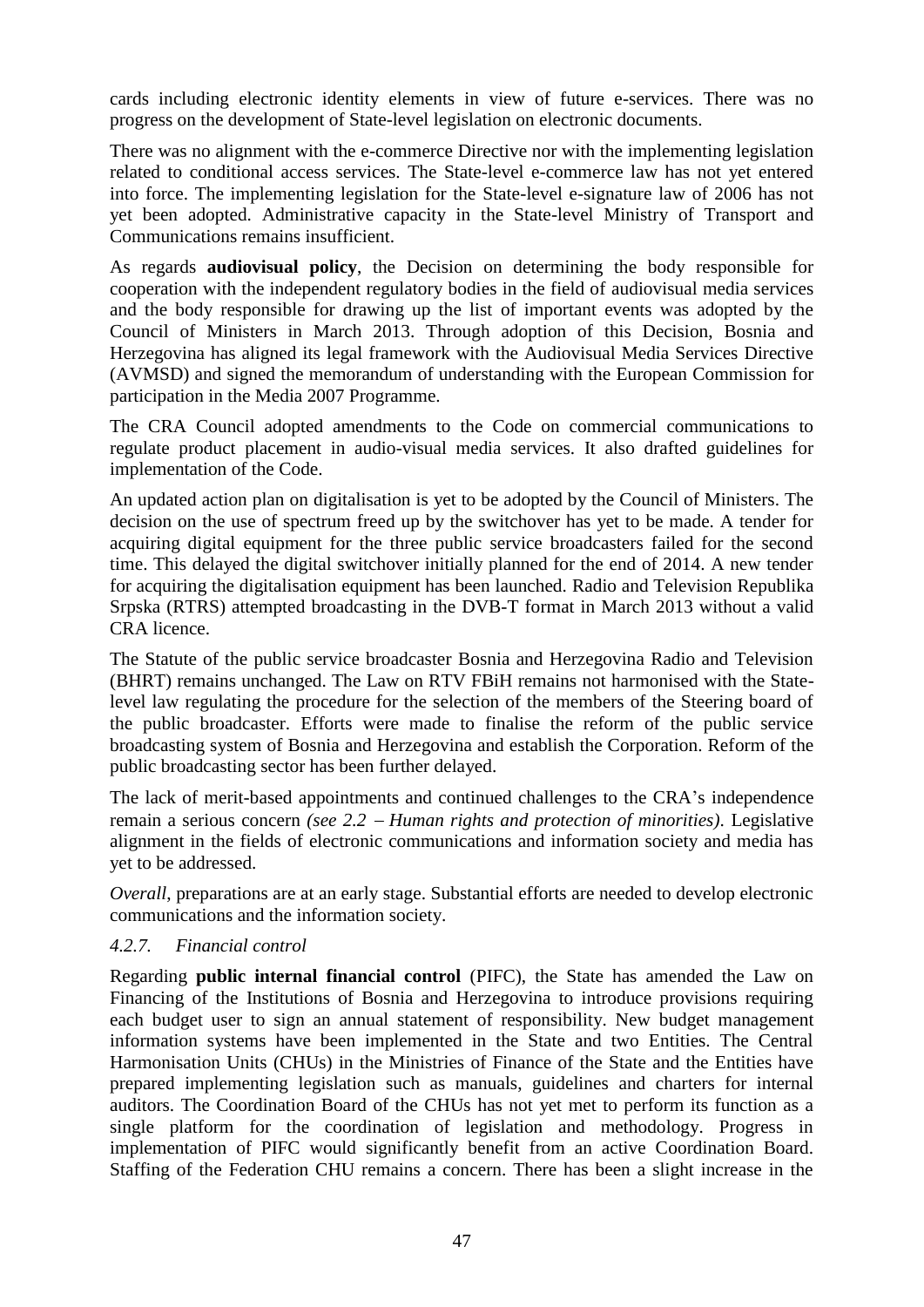number of internal auditors in the State and in Republika Srpska, but staffing levels are generally below the optimal level.

Regarding **external audit**, the independence of the State-level State Audit Institution (SAI) from the executive was strengthened after the Bosnia and Herzegovina Parliamentary Assembly adopted amendments to the Law on Ministries and Other Bodies of Administration of Bosnia and Herzegovina. No further measures have been taken to ensure the financial independence of the SAIs from the governments, or to anchor them constitutionally

*Overall*, there has been little progress in the area of financial control. Substantial efforts are needed to finalise the legal framework, resume coordination between CHUs via the Coordination Board and build capacity on implementation of PIFC. The independence of the SAIs has yet to be addressed. Preparations are at an early stage.

#### <span id="page-52-0"></span>*4.2.8. Statistics*

As regards **statistical infrastructure**, the cooperation between the Agency of Statistics of Bosnia and Herzegovina (BHAS) and the Entity institutes for statistics has improved, in particular as regards the preparations for the population and housing census. The Indirect Taxation Authority does not provide sufficient data to the BHAS. The proposed amendments to the law that would enable data sharing are pending adoption in the parliament.

The Strategy 2020 for the development of statistics in Bosnia and Herzegovina has been agreed by the Statistical institutes but not yet formally adopted. A document regulating the implementation of European Statistics Code of Practice in Bosnia and Herzegovina statistics has been adopted.

As regards **classifications and registers**, the Statistical Business Register (SBR) remains incomplete, as data from relevant administrative sources are still missing. A five-year development plan for the SBR was agreed. Bosnia and Herzegovina did not provide GDP per capita figures harmonised at NUTS level 2 to the EU on 1 July 2013, an obligation under the Interim Agreement. A working group established to draft a classification of territorial units for statistics in the country has agreed on NUTS level 1 and NUTS level 2 proposals. The work with level 3 will continue after the population and housing census.

Regarding **sectoral statistics**, the three statistical offices continued to prepare for the population and housing census to be held from 1-15 October 2013. As regards macroeconomic statistics, national accounts need further development. Bosnia and Herzegovina joined the IMF's General Data Dissemination System (GDDS). Final results of the household budget survey 2011 were published in February 2013. Some progress was made on business statistics, especially in construction, retail trade and tourism.

*Overall*, there was some progress in the area of statistics, in particular regarding the preparations for the population and housing census as well as in business statistics. Sectoral statistics such as national accounts, business and agricultural statistics need to be improved. Cooperation, coordination and decision-making processes need to be further improved in the national statistical system.

#### <span id="page-52-1"></span>**4.3. Justice, freedom and security**

#### <span id="page-52-2"></span>*4.3.1. Visa, border management, asylum and migration*

As regards **visa policy,** in 2012, 150 visas were issued at the border, a decrease of almost 40% (248 in 2011). In the first half of 2013, 49 visas were issued at the border, a decrease of 38.88% compared with the same period of 2012.

Implementation of the visa-free regime with the EU continued smoothly overall. Although the majority of travellers to the Schengen areas are *bona fide*, a number have abused the visa-free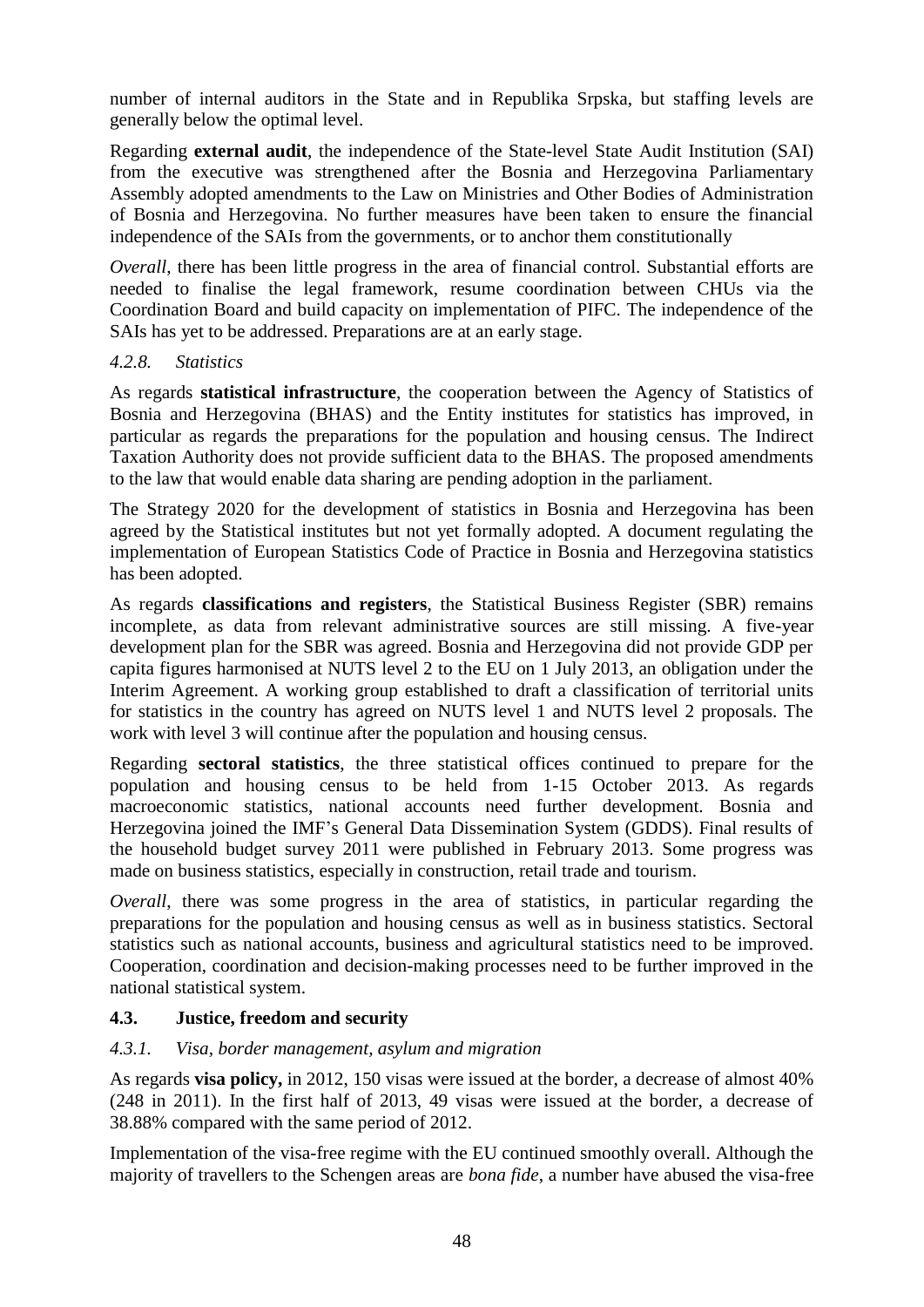regime by lodging manifestly unfounded asylum applications. As in the previous reporting periods, seasonal peaks of asylum seekers continued to be registered. This confirms that targeted measures have to be further pursued and be intensified, among others: public campaigns, investigations on facilitators, long-term policies to improve social and economic inclusion of the most vulnerable groups of the population most likely to migrate, including Roma. Further efforts in these areas need to continue systematically and be properly funded. The Commission will submit its regular report to the European Parliament and Council by the end of 2013.

Regarding **border management**, most legislation related to integrated border management (IBM), including the Law on Border Control, is mainly based on the *acquis*. The Law on Border Control has been revised, but remains to be adopted. The revised IBM strategy and action plan are being implemented. A mechanism for monitoring the implementation of the IBM strategy is in place. A new set of protocols for enhancing implementation of the agreement on interagency cooperation has been prepared. A rulebook on internal procedures for the Joint Risk Analysis Centre (JRAC) has been adopted by the signatory parties. Improved facilities and working conditions have been provided for the JRAC.

Infrastructure at border crossing points (BCPs) improved, especially as regards surveillance and equipment. ITA transferred its responsibility for management of video control at the BCPs to the Border Police. Two new ITA regional centres were constructed in Mostar and Tuzla. All international border crossings are equipped with biometric passport readers and connected to the integrated system of control of state border crossings (CSBC) and organisational units of the border police. CSBC is being upgraded to include vehicle registration plate readers. A department for management and maintenance of the BCPs has been established within the ITA.

A border crossing point has been set up at Bijaca. The construction of the new BCP at Gradiska is ongoing. The operation of this BCP depends on the construction of a new bridge at Gradiska, which has to be jointly finalised by Bosnia and Herzegovina and Croatia. Bosnia and Herzegovina has allocated the necessary funding. Joint locations BCPs Neum I and Neum II have been set up on the Croatian side.

Bosnia and Herzegovina has closed its part of the 44 identified spots for possible illegal crossings of the border with Montenegro. The closure of unauthorised border crossing points on the border with Serbia remains still pending. Frequent joint border patrols with neighbouring countries resulted in increased detection of illegal migrants and smuggled goods. Nevertheless, more efforts are needed.

Implementation of the working arrangement with Frontex is advancing. Bosnia and Herzegovina participates in the Western Balkans risk analysis network, joint training and joint operations.

Regarding **asylum,** amendments to the Law on Movement and Stay of Aliens and Asylum have been adopted, further aligning the law with the EU and international standards. However, the provision on the maximum period of detention at the Immigration Centre remains to be harmonised with the *acquis*. A new migration and asylum strategy and action plan for 2012-2015 were adopted. The asylum sector in the Ministry of Security is almost fully staffed and relevant training has been provided. The temporary asylum centre in Kiseljak is operational. It currently hosts 13 asylum seekers and can accommodate up to 30. A permanent asylum centre in Trnovo has been constructed. The centre will have a capacity of 154 beds.

The number of asylum applications in 2012 remains at the level of the previous reporting period: 40 asylum applications involving 53 persons were submitted, compared with 41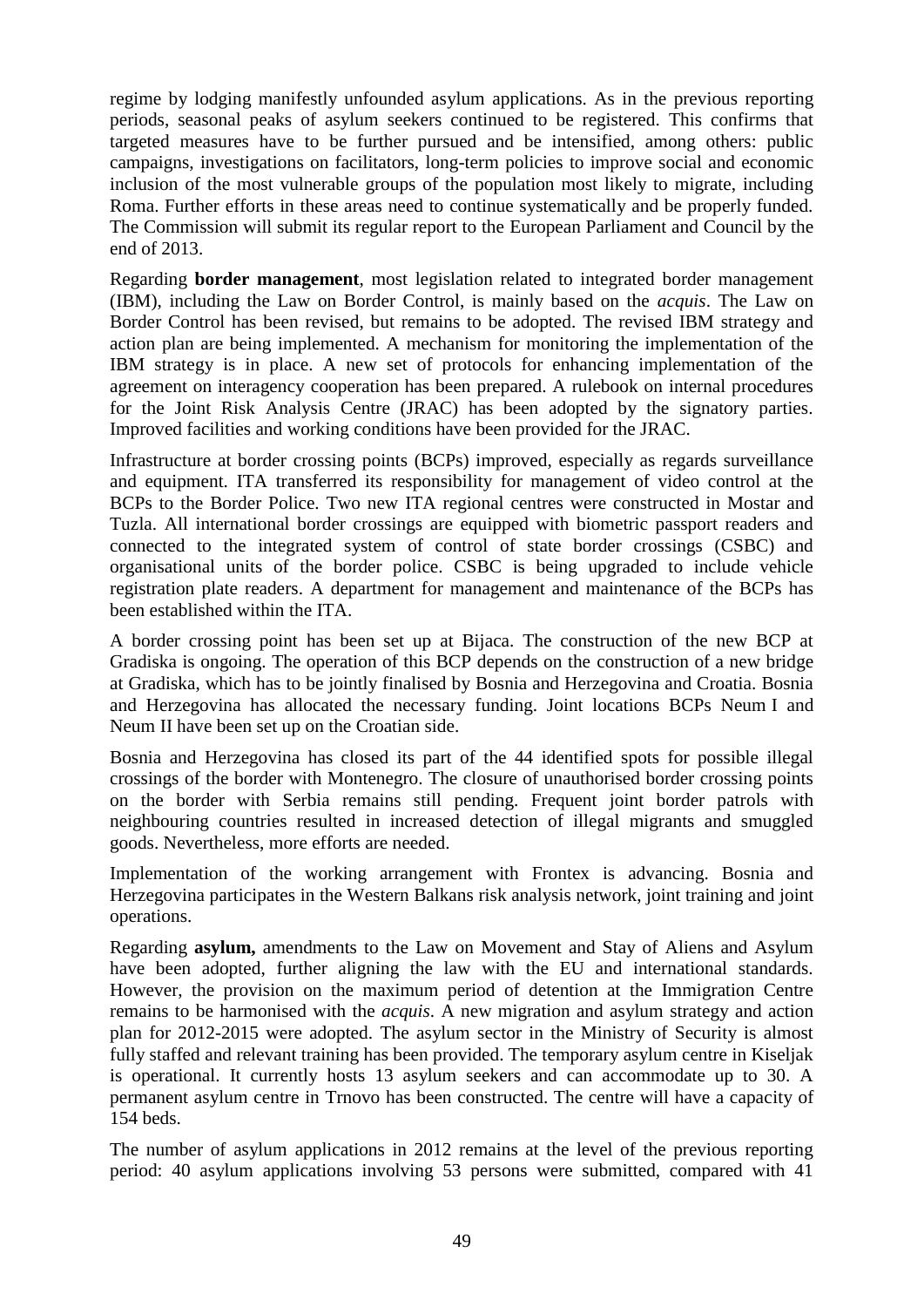involving 46 persons in 2011. Syria was the biggest single source of asylum seekers. The Council of Ministers adopted a decision granting one year of temporary residence for people from Syria, based on humanitarian grounds.

In 2012, Bosnia and Herzegovina's Ministry of Security rejected eight asylum applications out of 22 filed. In the first eight months of 2013, 39 new asylum applications involving 61 persons were submitted. All asylum-seekers from Kosovo, whose temporary protection status expired in 2007, received first-instance decisions from the asylum sector. In 2012, two persons were still involved in appeal Court proceedings. No irregular migrants were registered for the Assisted Voluntary Return Programme via IOM during 2012, due to lack of financial resources.

Regarding the field of **migration**, a centre for temporary detention of irregular immigrants is in operation, employing 53 staff and with capacity for 120 immigrants. In 2012, a total of 453 foreign nationals were accommodated in the centre. In addition, 67 persons were put under surveillance in their place of residence. In all, 452 foreign nationals were returned to their countries of origin (160 voluntarily, 292 returned through readmission agreements, 14 forcefully repatriated). During the first six months of 2013, 141 third-country nationals were accommodated, of whom 31 were repatriated.

Implementation of readmission between the EU and Bosnia and Herzegovina continued to be satisfactory. Most cases of readmission are carried out under the agreement with Croatia (328 in 2012 compared to 236 in 2011). Of these, 75 were foreign nationals and 161 citizens of Bosnia and Herzegovina. In accordance with readmission agreements with the EU and Switzerland, Bosnia and Herzegovina accepted readmission of 319 of its citizens in 2012, compared to 132 in 2011. In the first half of 2013, 164 citizens were readmitted, an increase around 67% compared to the same period of 2012.

Bosnia and Herzegovina has signed a new readmission agreement with Serbia, introducing a shortened procedure. Implementation of the strategy for the reintegration of returnees remains a challenge. Difficulties with economic reintegration, access to healthcare, social protection, pensions and the employment of minority returnees are obstacles to sustainable return and local integration (*see 2.2 — Human Rights and the Protection of Minorities*).

There were a higher number of interceptions of attempts to cross the border unlawfully. In 2012, a total of 389 people were intercepted trying to enter or leave the country illegally, compared to 324 in 2011. In the first half of 2013, 130 people were intercepted, an increase of 16% compared to the same period in 2012. The Service for Foreigners' Affairs (SFA) makes full use of the Migration Information System (MIS) databases, now accessible to other relevant agencies. In 2012, the SFA issued 8383 permits for temporary stays, a 15% increase in comparison with 2011 (7 661). In 2012, 401 permits for permanent stays were issued, a 30% increase compared to 2011 (308). The SFA issued 569 expulsion decisions in 2012, an 82% increase compared to 2011 (309). In the first half of 2013, the SFA issued 3.576 permits for temporary stays and 339 for permanent stays. 158 expulsion decisions were taken.

A coordination body for monitoring the implementation of the new asylum and migration strategy and action plan was set up. The fifth country migration profile was published. The improved MIS is used for statistical reporting for the migration profile. A working group consisting of representatives from the State and Entity levels was established to set up a mechanism for collecting migration data in line with EUROSTAT regulations. However, comprehensive oversight over migration flows needs to be introduced.

*Overall*, Bosnia and Herzegovina has continued to make progress in the areas of visa policy, border management, asylum and migration. The adoption of amendments to the Law on Movement and Stay of Aliens and Asylum has further aligned the legal framework with the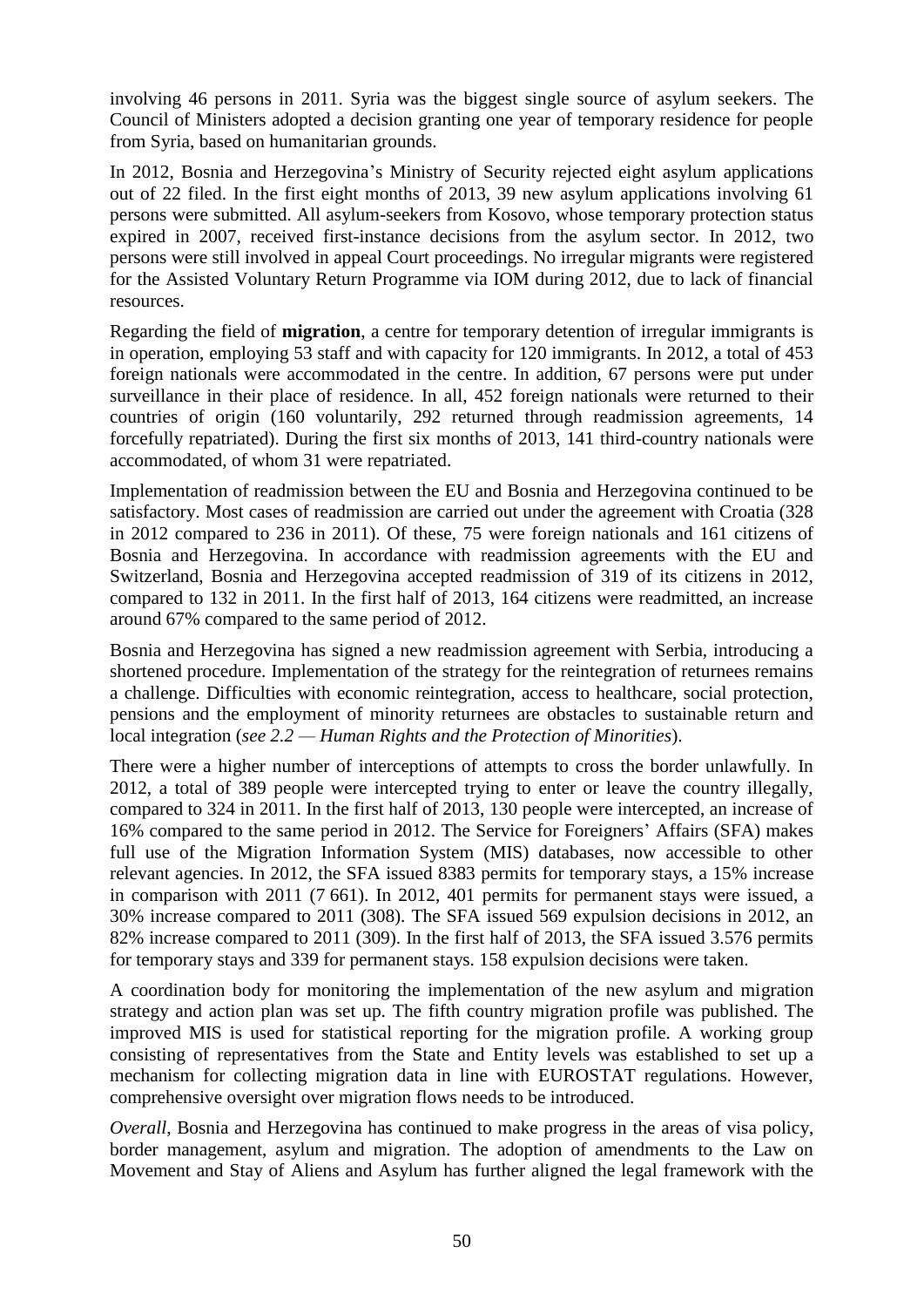*acquis*. The infrastructure, surveillance and equipment at border crossing points have further improved. A permanent asylum centre in Trnovo has been constructed. Overall, the migration, asylum and international protection system in Bosnia and Herzegovina is functioning and is adequate for current inflows.

# <span id="page-55-0"></span>*4.3.2. Money laundering*

Regarding the **fight against money laundering**, Bosnia and Herzegovina is implementing the strategy and action plan for the prevention of money laundering and financing of terrorist activities 2009-2013. There are still no effective measures to prevent money laundering and financing of terrorist activities.

The country remains subject to Moneyval Compliance Enhancing Procedures and is more than a year behind schedule in implementing the action plan agreed between the Council of Ministers and Moneyval. Amendments to the Law on Money Laundering and the Financing of Terrorism and to the Criminal codes, which address a significant number of the Moneyval recommendations, have been prepared but remain to be adopted.

In 2012, The Financial Intelligence Department (FID) within the State Investigation and Protection Agency (SIPA) received 50% more transaction reports than the previous year, while the number of transactions reported as suspicious decreased by half. About two thirds of these reports are from the banking sector, and one third from other legal entities. Post offices, leasing companies, notaries and lawyers have been put under supervision while a range of other legal entities, such as audit offices remain to be included in reporting obligations and mechanisms. There has been a modest increase of reports filed at prosecutors' offices throughout Bosnia and Herzegovina on cases involving money laundering, 59 cases were reported in 2012 involving 187 individuals compared to 34 reports involving 181 individuals for the previous year. Yet the number of confirmed indictments and final verdicts remains extremely low.

There are now more exchanges of information through the EGMONT group, but response time is delayed by lack of knowledge of foreign languages. The investigation section is cooperating with Interpol, SELEC and other Financial Investigation Units in the region.

Bosnia and Herzegovina has no effective system in place to address the confiscation of assets. The prevailing model is confiscation of illegally acquired property under the provisions of the CPC. The Council of Ministers has adopted a draft law on confiscation of assets, establishing a new state agency for managing illegally obtained proceeds of crime, confiscated on the basis of Court of Bosnia and Herzegovina rulings. However, the draft law, still pending adoption in the parliament, does not propose the establishment of an Asset Recovery Office. In Republika Srpska, the Assets Recovery Office has continued to operate. However, implementation of the law is hampered by the lack of comprehensive, qualitative provisions and its harmonisation with other relevant administrative and civil laws as well as procedures, such as land, property and stock registries. An expert forum on confiscation of assets was launched in March, with the aim of setting minimum standards and criteria for establishing an effective asset recovery system throughout the country.

*Overall*, Bosnia and Herzegovina has made little progress in this area. Legislation and the implementation of the strategy and action plan require further improvement. A coordinated approach to establish mechanisms for the effective identification, seizure, management and confiscation of criminally gained assets in a harmonised manner across the various jurisdictions requires substantial effort.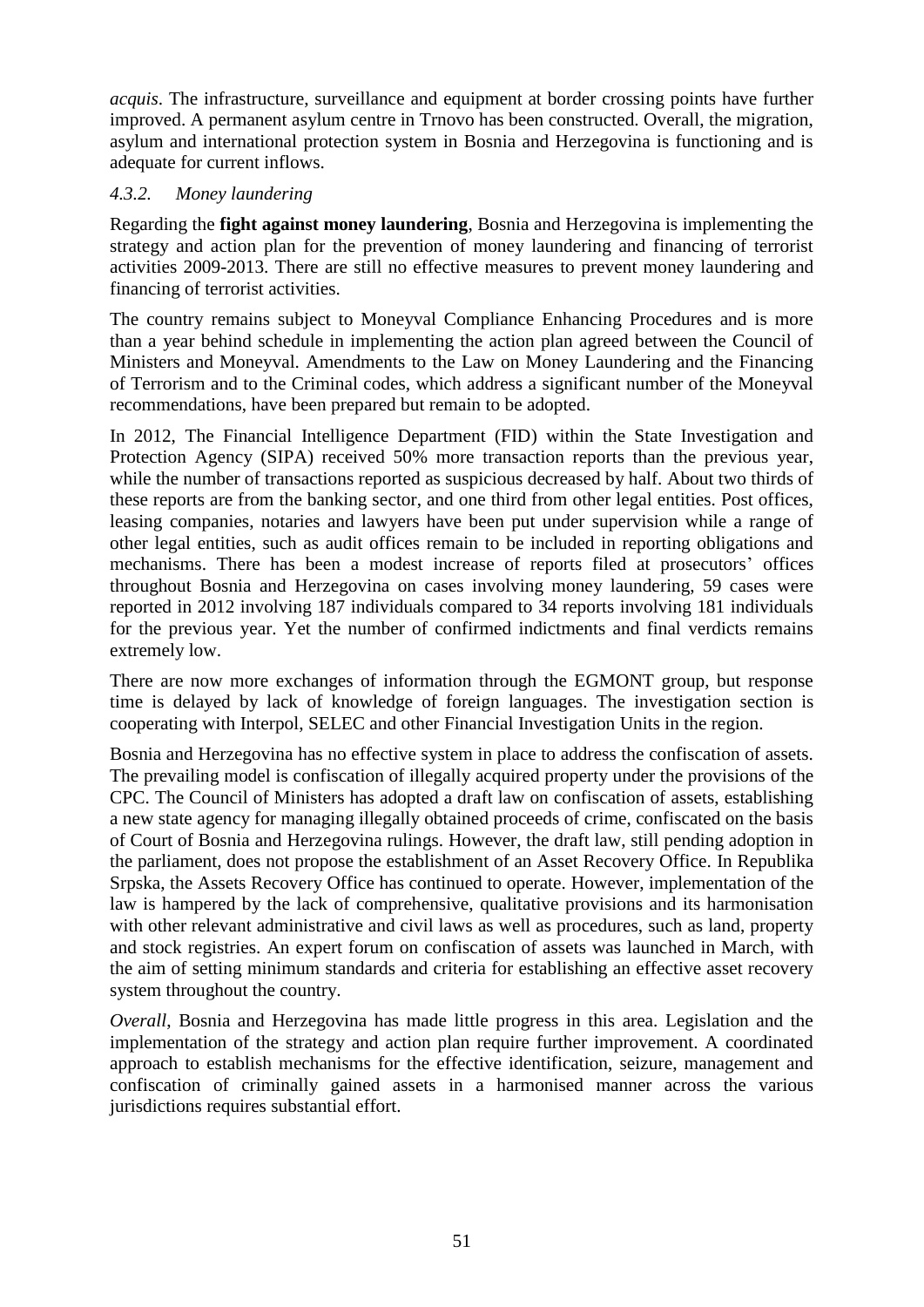### <span id="page-56-0"></span>*4.3.3. Drugs*

As far as the **fight against drugs** is concerned, trafficking is a major part of organised crime. Narcotics cultivation is limited to small-scale marijuana production. There are indications that organised crime groups have established a drugs market in Bosnia and Herzegovina.

The implementation of the national drugs strategy and action plan (2009-2012) remains insufficient. The strategy was not updated. After a period of 18 months, the members of the Bosnia and Herzegovina Commission for Suppression of Abuse of Narcotic Drugs were appointed by the Council of Ministers. A draft Law on Prevention and Suppression of the Abuse of Narcotic Drugs, establishing an Office for Drugs, is in preparation.

The Commission for Drugs Destruction, in cooperation with the Ministry of Security, SIPA and the Ministry of Interior of the Federation, destroyed over one tonne of marijuana, skunk, heroin, ecstasy and amphetamine, confiscated in relation to proceedings before the Court of Bosnia and Herzegovina. A large quantity of drugs seized by order of other courts is awaiting destruction.

Bosnia and Herzegovina further improved international cooperation and reported regularly to the International Narcotics Control Board. Cooperation with the European Monitoring Centre for Drugs and Drug Addiction (EMCDDA) continues; the Department for Drugs within the Ministry of Security acts as a focal point. The National Correspondent to the EMCDDA, appointed in the Department for Drugs within the Ministry of Security for the previous project, has not been replaced since November 2012. End of 2011, Bosnia and Herzegovina delivered its first annual report on the situation of the drug phenomenon in the country, following EMCDDA guidelines.

The number of crimes related to drugs abuse increased. Predominant crimes are possession and enabling use of narcotics. Drugs confiscated are usually cannabis, heroin or synthetic drugs. Coordination of operational activities remains on case-by-case basis. Several police operations were conducted, resulting in the arrest of perpetrators and the confiscation of drugs. State-level agencies, the Federation Police Administration and Cantons are using a database of perpetrators. Republika Srpska is not connected to this database.

*Overall*, Bosnia and Herzegovina remains at an early stage in the fight against drug trafficking, as well as in taking effective action to reduce demand for drugs. There is still no agreement on the institutional capacity for policy coordination and implementation. The capabilities of individual law enforcement agencies to identify and disrupt drug trafficking operations are improving, but cooperation remains limited. Bosnia and Herzegovina is on the main Balkans drug trafficking routes. Continued and sustained efforts are needed by the customs administration to detect and seize narcotics at the borders. Overall, preparations in this area are moderately advanced.

#### <span id="page-56-1"></span>*4.3.4. Police*

With regard to **police** matters, agencies and boards established under the police reform laws are consolidating their functions. Conflicting interpretations of the provisions of the 2008 laws prevent the development of a consistent and effective institutional framework.

The staffing level at the Directorate for coordination of police bodies has now reached 70%. The Directorate has temporary premises and physically integrated the VIP facilities protection sector and the Interpol and Europol section. The number of messages exchanged through Interpol channels has consistently risen. The level of implementation of the road map signed between Europol and the Ministry of Security is low. Access to the Europol application Siena has been implemented. There is no agreement on the Implementation of the Europol National Contact Point among law enforcement agencies.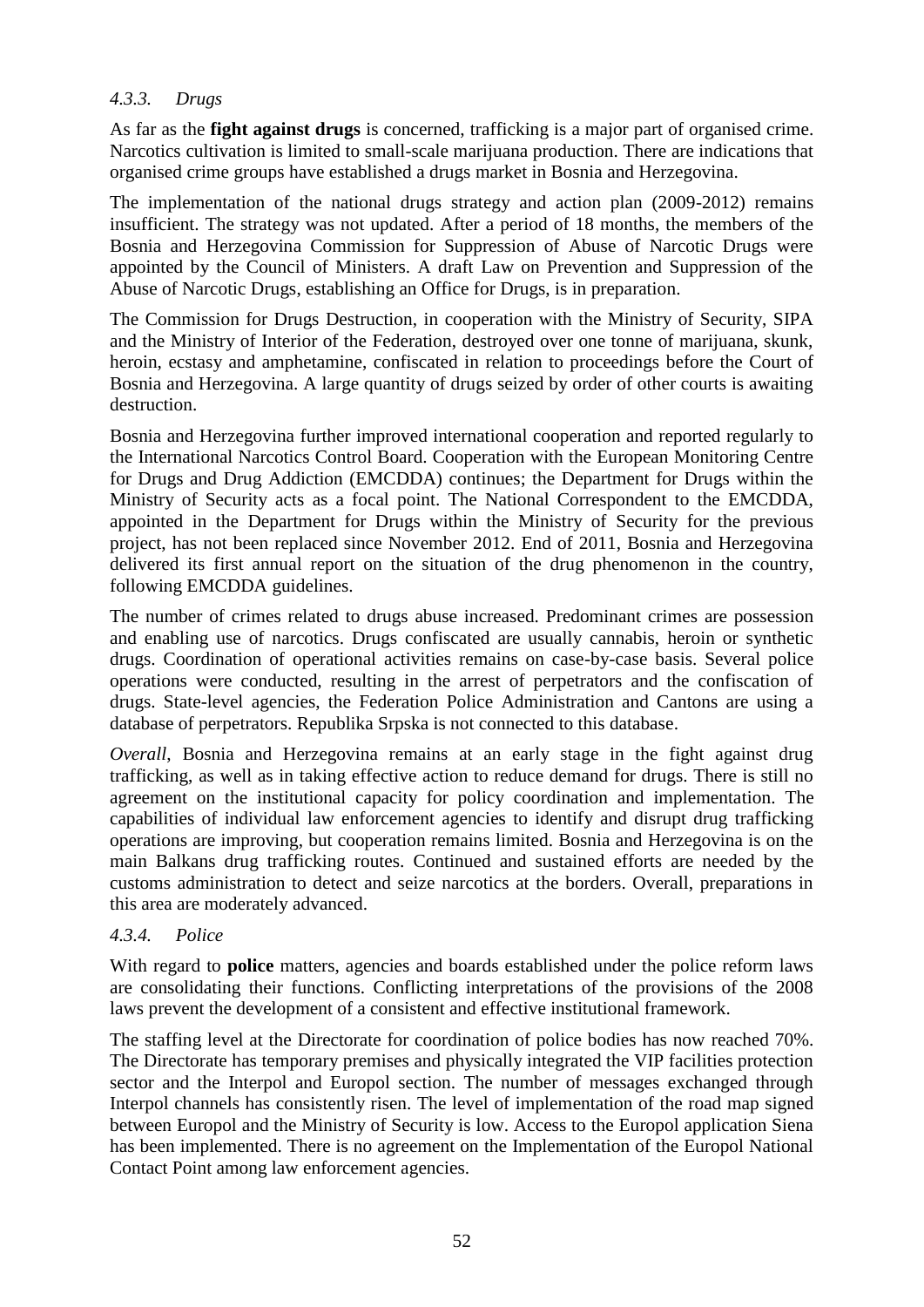An inter-agency monitoring team supervising the implementation of the electronic data exchange system for police and prosecutors registries has been established. Some technical aspects in the system still need to be addressed, including the fact that the Directorate still has no access to the system databases. A Europol data protection audit has been completed.

A protocol on cross-border surveillance under the Police Convention on Cooperation in South-East Europe was signed with Montenegro. A protocol on hot pursuit between Bosnia and Herzegovina, Montenegro and Serbia is under preparation. The Agency for Forensic and Expert Examination is now at 50% staffing and has completed construction of its laboratories, which are now being equipped. Regular expert examinations have started, though prosecutors have not fully used the potential of the laboratories.

The Police Support Agency is now co-located with the Directorate for coordination of police bodies and completed the rulebook on standardisation of police equipment. A new Director for the Police Support Agency was appointed by the Bosnia and Herzegovina Council of Ministers. Other agencies have not entrusted the Police Support Agency with procurement procedures. The Agency for Education and Advanced Training has reached 70% of its staffing. It has trained new cadets and delivered specialist programmes. It has begun the second stage of construction of its training facilities. The State Investigation and Protection Agency remained at 73% of their foreseen staffing level. Amendments to the Laws on Police Officials are pending adoption at State-level. The Federation, Cantons and the Brčko District have launched initiatives to align their respective laws. Amendments concern technical and operational matters such as the use of arms and police powers and enhancing personal data protection. A draft Law on Internal Affairs in the Federation is pending adoption in the parliament. The draft law reiterates the principles of operational and financial independence of police. Once adopted, the design of the law shall serve as a model law for cantons when changing their respective laws on internal affairs.

*Overall*, some progress was made in the area of policing. The police reform bodies are all operational. Unclear and overlapping competences are, however, preventing the effective use of resources. Coordination and cooperation among agencies remains mainly informal.

#### <span id="page-57-0"></span>*4.3.5. Fighting organised crime and terrorism*

On fighting **organised crime**, Bosnia and Herzegovina remains a source of arms and ammunitions for criminal groups operating in the EU and the Western Balkans region. Organised crime activities are mainly linked to illicit drugs trafficking, arms trafficking, economic crime, trafficking in human beings and money laundering.

Bosnia and Herzegovina has formed a working group to prepare a new strategy to fight organised crime and an Organised Crime Threat Assessment (OCTA). The WG agreed to use the Europol SOCTA methodology for making of OCTA with involvement of police agencies intelligence analysts trained on Europol SOCTA methodology. A number of successful largescale joint police operations took place. The number of suspected cases of organised crime reported to prosecutors' offices increased by over 200%. Overall, the number of suspects was close to the total for the previous year. Nevertheless, organised crime remains a serious concern in Bosnia and Herzegovina.

Prosecutors and judges specialised in organised crime cases are unevenly spread, particularly at Entity level. Better instructions were introduced on professional cooperation between prosecutors and law enforcement agencies. However, the implementation of the system of prosecutor-led investigations remains an issue. Weaknesses in the systematic gathering, analysis and use of intelligence by law enforcement agencies hampers strategic targeting of organised crime groups and activities. There is no systematic exchange of intelligence among the law enforcement agencies for joint operational planning.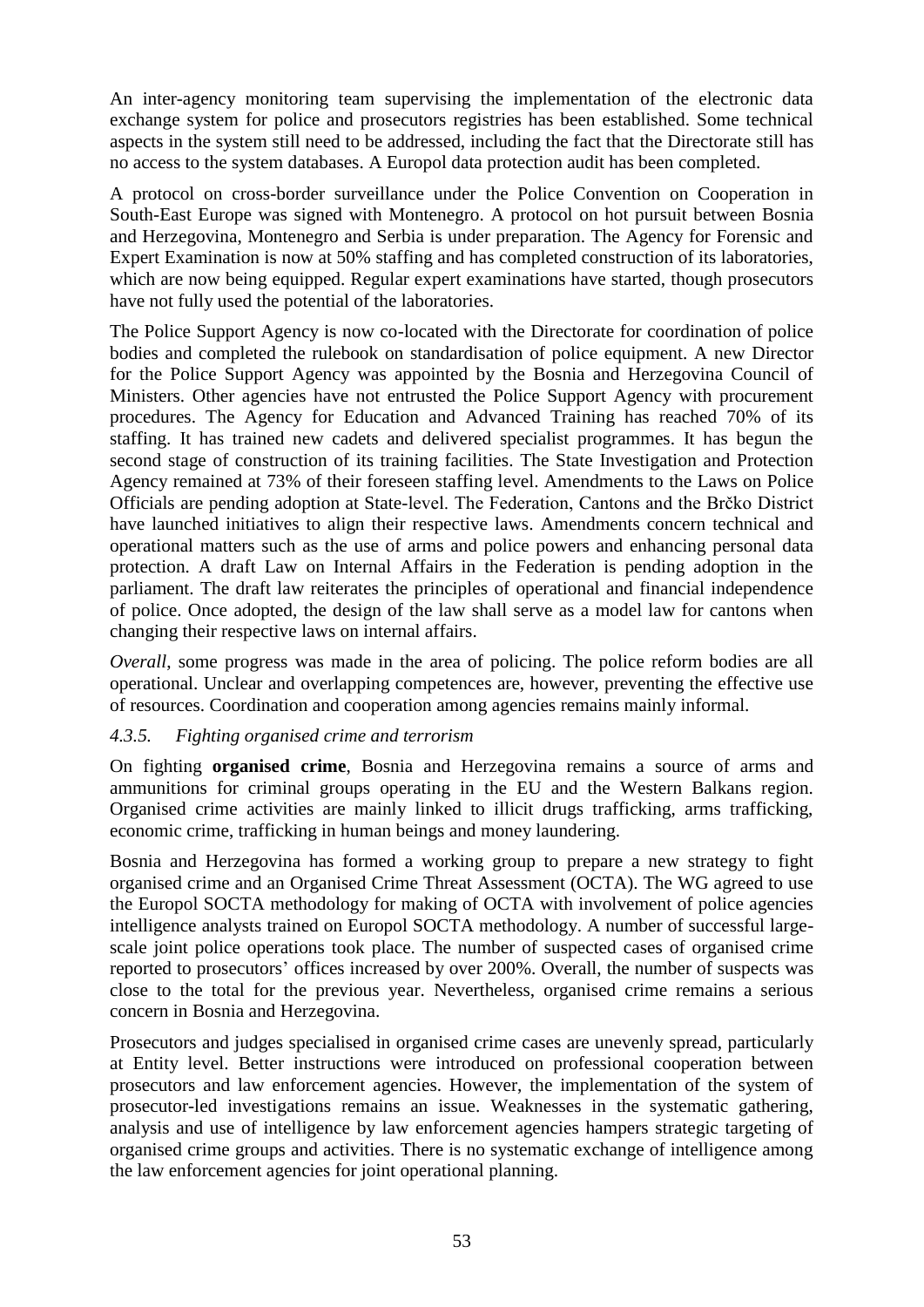The absence of legal provisions for covert identities limits the use of undercover agents and informants. Amendments to the State Criminal Procedure Code for more effective deployment of Special Investigative Measures have been prepared, but remain to be adopted.

A new draft Law on the Witness Protection programme was adopted by the Council of Ministers and is in the parliamentary procedure.

Small arms and light weapons as well as explosives and remnants of war are subject of trafficking at the local and the international level. Entity level regulations on arms still have to be harmonised mutually, in accordance with international standards. Many illegal weapons and much ammunition are in civilian possession. A new Strategy on control of small arms and light weapons, covering the period from 2013 to 2016, was adopted by the Bosnia and Herzegovina Council of Ministers. A Framework Law on Amnesty at the Federation level is in preparation.

Data exchange between police agencies and prosecutors' offices on registered arms and weapons is covered under the Agreement on electronic data exchange. There is no system of exchange of intelligence on arms and weapons.

In the area of **judicial cooperation in criminal matters**, preparations for concluding a cooperation agreement with Eurojust are at an early stage, but have progressed. The assessment of the data protection legislation has been completed. Changes to the Law on Protection of Classified Information, bringing the law into line with the relevant EU standards and providing for implementation of bilateral security agreements, remain to be adopted.

With regard to combating **trafficking in human beings** (THB), a new strategy and action plan for 2013-2015 have been adopted. The implementation of projects in the action plan is financed mainly by donors. Provisions on THB victims to align them with international standards were taken into account in amendments to the Law on Movement and Stay of Aliens and Asylum. Provisions on THB in the criminal codes at the Republika Srpska and the Brčko District level mutually harmonised and in line with ratified international standards were adopted. Similar amendments to the criminal code at the State and Federation level are in parliamentary procedure. National legislation, especially in relation to penalties, remains to be aligned with EU *acquis,* notably Directive 2011/36/EU. The national coordinator's office continued an educational campaign targeting social workers, secondary school teachers, work inspectors and prosecutors. The State-level government secured funds for three 'safe houses'. Regional monitoring teams continue to meet regularly and improve their capacity through training. Centres for Mental Health are included in the regional monitoring teams, along with centres for social welfare and NGOs involved in providing protection to victims. The guidelines which prescribe the procedures for the involvement of the Centres for Mental health have been developed. Further strengthening of cooperation between the four Regional Monitoring Teams and the State-level Strike Force is needed to ensure that investigations are properly coordinated and assistance provided to the victims.

There was a rise in the number of THB victims identified. A comprehensive, multidisciplinary and victim-oriented approach to trafficking still needs to be developed and identification of victims needs to be improved. The majority of trafficking was for the purpose of sexual exploitation and begging/forced marriages. Bosnia and Herzegovina continues to be a country of origin, transit and destination for the trafficking of women.

The rulebook for protection of foreign victims of trafficking was amended, aligning the Bosnia and Herzegovina system further with the EU and international standards. The Department for Combating THB within the national coordinator's office and the database on THB victims are not fully operational. Bosnia and Herzegovina remain to further align its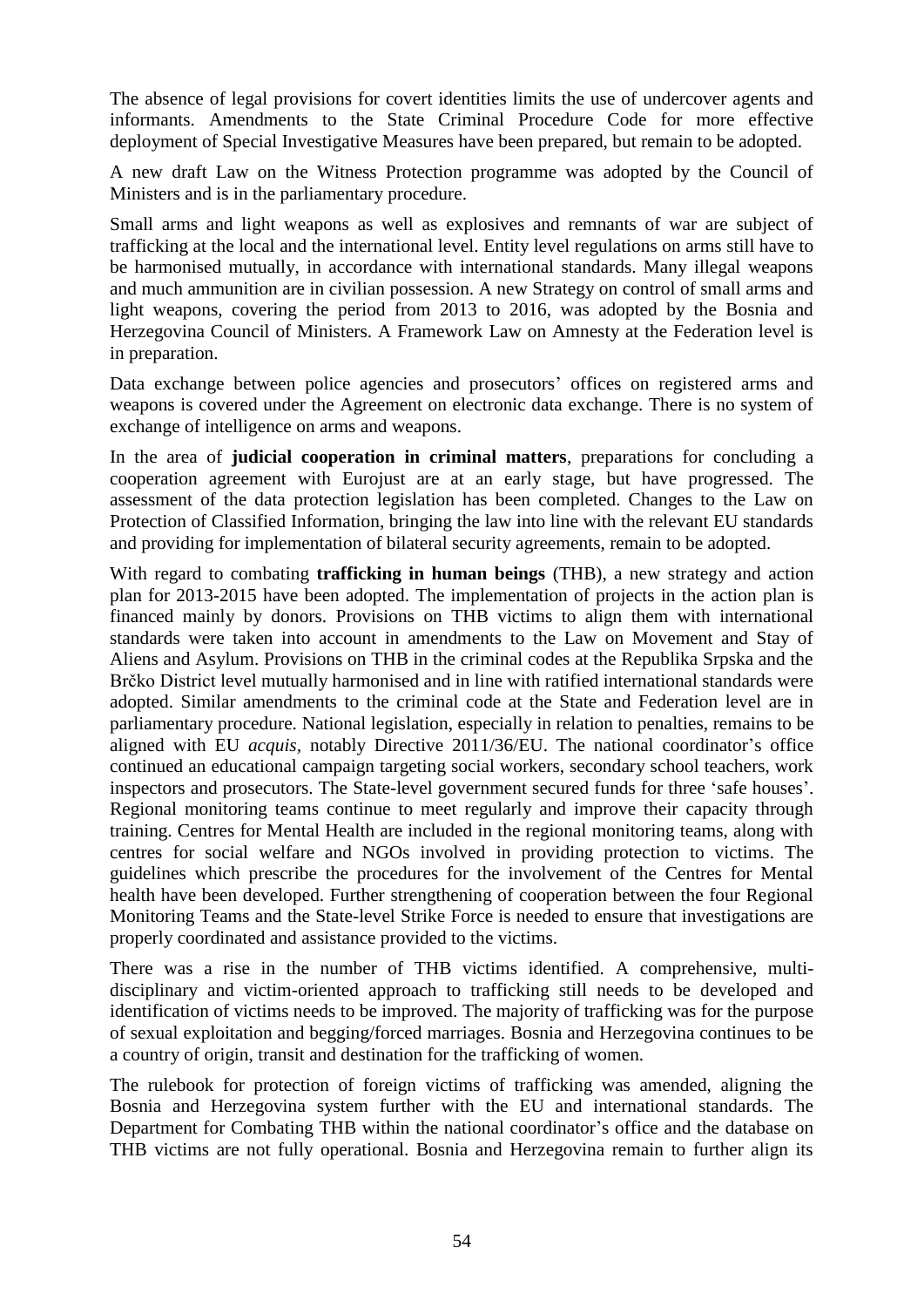THB system with the set of recommendations included in the last report by the Group of Experts on Action against THB (GRETA).

Bosnia and Herzegovina has neither a strategy nor institutions in place to address the issue of **cybercrime and cyber security threats**. An action plan to set up a Bosnia and Herzegovina Computer Emergency Response/Readiness Team (CERT) is pending adoption by the Council of Ministers. Activities to establish CERT were undertaken. Crime reports prepared by law enforcement agencies in Bosnia and Herzegovina do not refer to cybercrimes. They do not provide exact data on the number of cases, investigations or suspects. Digital forensics and other technical means of combating cybercrime at national and international level are limited and insufficient. The Directorate for Coordination of Police Bodies is designated as a 24/7 contact point in the light of the Cybercrime Convention (Budapest Convention) but the required capacity is lacking.

Concerning the **fight against terrorism***,* Bosnia and Herzegovina continues to implement its strategy for preventing and fighting against terrorism 2010-2014. Key strategic measures have been developed, though the overall operational capacity needs to be reinforced. The Joint Task Force to fight terrorism is functioning and its capacity is being developed. The operational part of the task force is awaiting regulation of its financing and confirmation of the formal status of its members. Security and intelligence data are exchanged between the agencies represented in the Joint Task Force. Activities were undertaken to assess the significance of current trends and the potential action required to address the issue of violent extremism and radicalism that can lead to terrorism. Republika Srpska and the Brčko District amended their criminal codes to introduce the notion of hate crimes as a criminal offence. The criminal code of the Federation does not include such provisions.

Bosnia and Herzegovina continued to implement the restrictive measures established by UN Security Council Resolutions. The Ministry of Security adopted a number of decisions regarding countries, individuals or groups linked to terrorist activities.

*Overall*, the country made limited progress in the fight against organised crime and terrorism. Specific efforts in the fight against THB remain at an early stage. Cooperation among law enforcement agencies continues, but a more systematic exchange of information intelligence remains to be consolidated. Coordination mechanisms need to be established. Cooperation between law enforcement agencies and prosecutors' offices still needs to be improved to guarantee more effective judicial follow up to police operations.

#### <span id="page-59-0"></span>*4.3.6. Protection of personal data*

Regarding **personal data protection**, the Director of the Personal Data Protection Agency was reappointed and a deputy Director was appointed by the parliament. The agency has 24 employees out of a planned total of 45 as in the rulebook, which is sufficient with the current workload. The agency established regular cooperation with the country's agencies for the civil service and provided training for their employees on personal data protection.

The agency regularly issues orders to ensure efficient implementation of the Law on Protection of Personal Data. It carried out 99 monitoring inspections and provided 181 expert opinions. It dealt with 71 complaints. The Agency has also issued 10 penalties, and has carried out 25 *ex officio* procedures.

There is no systematic screening of legislation for compliance with personal data protection provisions. Implementing legislation in the law enforcement sector is in preparation. The Law on Personal Data Protection does not apply to the Bosnia and Herzegovina Intelligence Agency.

*Overall*, preparations for personal data protection are advancing, although they are still at an early stage.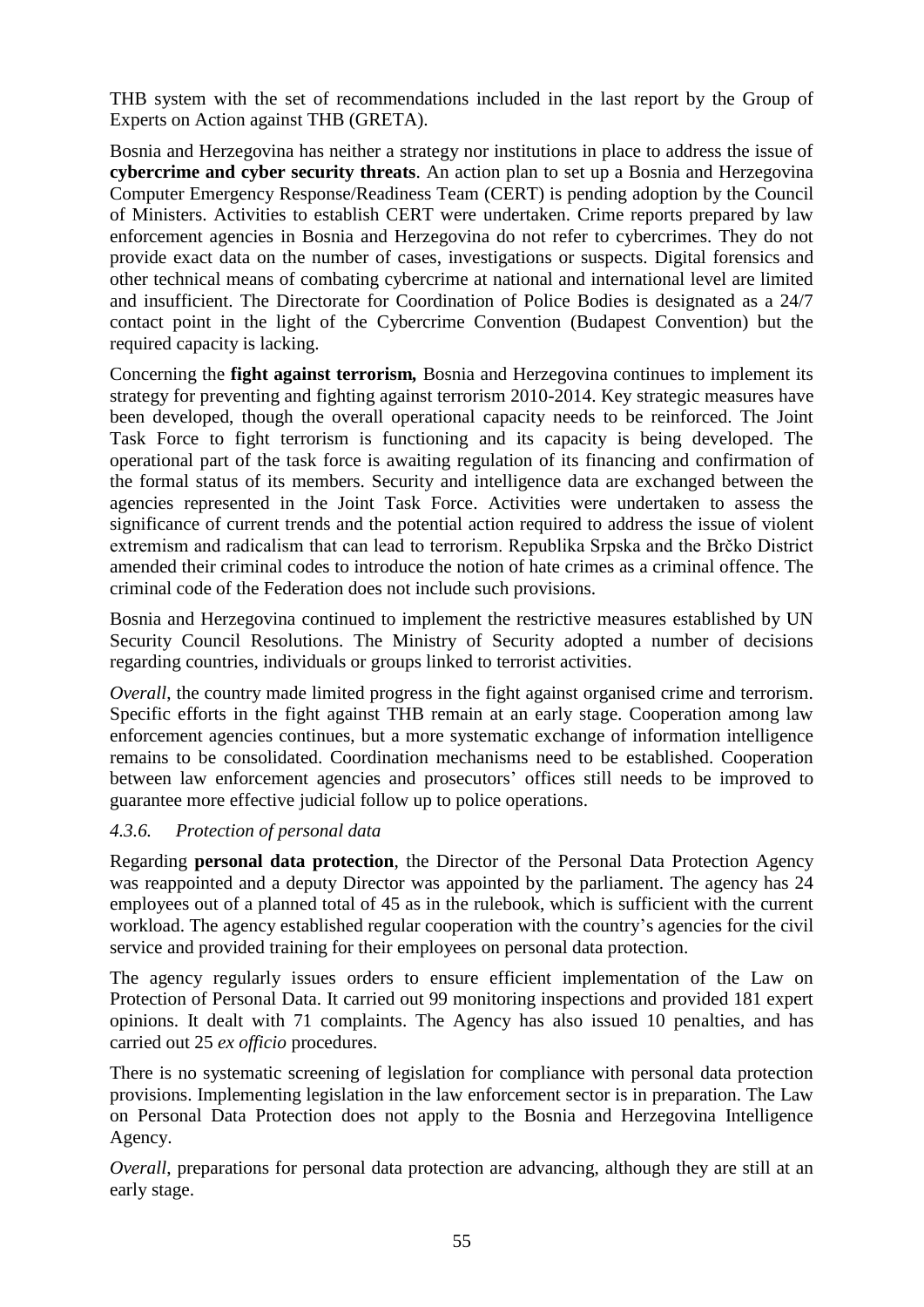# **Statistical Annex**

#### **STATISTICAL DATA Bosnia and Herzegovina**

| <b>Basic data</b>                                                                                  | Note            | 2001                     | 2008                 | 2009                     | 2010                 | 2011                     | 2012                 |
|----------------------------------------------------------------------------------------------------|-----------------|--------------------------|----------------------|--------------------------|----------------------|--------------------------|----------------------|
| Population (thousand)                                                                              |                 | 3790e                    | 3842e                | 3843e                    | 3843e                | 3840e                    | 3836p                |
| Total area of the country (km <sup>2</sup> )                                                       |                 | 51 209                   | 51 209               | 51 209                   | 51 209               | 51 209                   | 51 209               |
|                                                                                                    |                 |                          |                      |                          |                      |                          |                      |
| <b>National accounts</b>                                                                           |                 | 2001                     | 2008                 | 2009                     | 2010                 | 2011                     | 2012                 |
| Gross domestic product (GDP) (million national currency)                                           | 1)              | 12 678                   | 24 898               | 24 202                   | 24 7 73              | 25 6 66                  | 25 654               |
| GDP (million euro)                                                                                 |                 | $6\,482$                 | 12 730               | 12 374                   | 12 6 66              | 13 123                   | 13 117               |
| GDP (euro per capita)                                                                              | 2)              | 1707                     | 3 3 1 3              | 3 2 2 0                  | 3 2 9 6              | 3 4 1 7                  | 3 4 1 9              |
| GDP (in Purchasing Power Standards (PPS) per capita)                                               |                 | ÷                        | 7318e                | 7 259e                   | 7 274e               |                          |                      |
| GDP per capita in PPS (EU-27 = 100)                                                                |                 | $\overline{\phantom{a}}$ | 32                   | 31                       | 30                   | 30                       | 28                   |
| Real GDP growth rate (growth rate of GDP volume, national                                          |                 | 2.4                      | 5.6                  | $-2.8$                   | 0.7                  | 1.0                      | $-1.1$               |
| currency,% change on previous year)                                                                |                 |                          |                      |                          |                      |                          |                      |
| Employment growth (national accounts,% change on previous year)                                    |                 | $\ddot{\phantom{a}}$     | $\ddot{\phantom{a}}$ | $\ddot{\phantom{a}}$     | $\ddot{\phantom{a}}$ | $\ddot{\phantom{a}}$     | $\ddot{\phantom{a}}$ |
| Labour productivity growth: GDP growth per person employed (%                                      |                 | ÷                        | 7.5                  | 8.0                      | ÷                    | $\ddot{\cdot}$           |                      |
| change on previous year)                                                                           |                 |                          |                      |                          |                      |                          |                      |
| Real unit labour cost growth (national accounts,% change on                                        |                 | $\ddot{\phantom{a}}$     | $\ddot{\phantom{a}}$ | $\ddot{\phantom{a}}$     | ÷                    | $\ddot{\phantom{a}}$     | $\ddot{\phantom{a}}$ |
| previous year)                                                                                     |                 |                          |                      |                          |                      |                          |                      |
| Labour productivity per person employed (GDP in PPS per person                                     |                 | ÷                        | ÷                    | $\overline{\phantom{a}}$ | $\tilde{\mathbb{Z}}$ | $\overline{\phantom{a}}$ | $\tilde{\mathbb{Z}}$ |
| employed, $EU-27 = 100$ )                                                                          |                 |                          |                      |                          |                      |                          |                      |
| Gross value added by main sectors (%)                                                              |                 |                          |                      |                          |                      |                          |                      |
| Agriculture and fisheries                                                                          | 3)              | 10.8                     | 8.9                  | 8.6                      | 8.3                  | 8.1                      | 7.4                  |
| Industry                                                                                           | 3)              | 19.8                     | 21.0                 | 20.2                     | 20.8                 | 21.0                     | 20.8                 |
| Construction                                                                                       | 3)              | 6.2                      | 6.4                  | 6.2                      | 5.1                  | 4.8                      | 4.7                  |
| <b>Services</b>                                                                                    | 3)              | 63.3                     | 63.7                 | 65.1                     | 65.8                 | 66.1                     | 67.1                 |
| Final consumption expenditure, as a share of GDP (%)                                               | 4)              | ÷                        | 103.0                | 102.0                    | 103.6                | 103.5                    | $\ddot{\phantom{a}}$ |
| Gross fixed capital formation, as a share of GDP (%)                                               | 4)              | $\ddot{\phantom{a}}$     | 25.2                 | 20.4                     | 18.1                 | 19.2                     | $\ddot{\phantom{a}}$ |
| Changes in inventories, as a share of GDP (%)                                                      | 4)              | ÷                        | 2.8                  | 0n                       | $-1.0$               | 0.2                      |                      |
| Exports of goods and services, relative to GDP (%)                                                 | 4)              | 28.1                     | 24.5                 | 22.8                     | 27.4                 | 29.5                     | $\mathcal{L}$        |
| Imports of goods and services, relative to GDP (%)                                                 | 4)              | 75.2                     | 55.4                 | 45.1                     | 48.1                 | 52.5                     |                      |
|                                                                                                    |                 |                          |                      |                          |                      |                          |                      |
| <b>Industry</b>                                                                                    | Note            | 2001                     | 2008                 | 2009                     | 2010                 | 2011                     | 2012                 |
| Industrial production volume index (2010=100)                                                      |                 |                          | 102.5                | 95.8                     | 100.0                | 103.5                    | 98.9                 |
|                                                                                                    |                 |                          |                      |                          |                      |                          |                      |
| Inflation rate                                                                                     | Note            | 2001                     | 2008                 | 2009                     | 2010                 | 2011                     | 2012                 |
| Annual average inflation rate (CPI,% change on previous year)                                      |                 | 3.1                      | 7.4                  | $-0.4$                   | 2.1                  | 3.7                      | 2:0                  |
|                                                                                                    |                 |                          |                      |                          |                      |                          |                      |
| <b>Balance of payments</b>                                                                         | Note            | 2001                     | 2008                 | 2009                     | 2010                 | 2011                     | 2012                 |
| Balance of payments: current account total (million euro)                                          | 5)              | $-833$                   | $-1795$              | $-813$                   | $-695$               | $-1242$                  | $-1253$              |
| Balance of payments current account: trade balance (million euro)                                  | 5)              | $-3308$                  | $-5453$              | $-3981$                  | $-3901$              | $-4267$                  | $-4318$              |
| Balance of payments current account: net services (million euro)                                   | 5)              | 255                      | 1 2 1 9              | 972                      | 1 1 0 3              | 1 0 7 1                  | 1 0 5 7              |
| Balance of payments current account: net income (million euro)                                     | $\overline{5)}$ | 595                      | 482                  | 488                      | 298                  | 163                      | 176                  |
| Balance of payments current account: net current transfers (million                                | 5)              | 1626                     | 1 9 5 7              | 1708                     | 1805                 | 1791                     | 1832                 |
| euro)                                                                                              |                 |                          |                      |                          |                      |                          |                      |
| of which government transfers (million euro)                                                       | 5)              | 450                      | 111                  | 80                       | 76                   | 44                       | 29                   |
| Net foreign direct investment (FDI) (million euro)                                                 | 5)              | 133                      | 673                  | 176                      | 272                  | 342                      | 273                  |
| Foreign direct investment (FDI) abroad (million euro)                                              | 5)              | $\Omega$                 | $-27$                | 68                       | $-59$                | 4                        | 0                    |
| of which FDI of the reporting economy in EU-27 countries (million                                  |                 | :Z                       |                      | ÷                        | ÷                    |                          |                      |
| euro)                                                                                              |                 |                          |                      |                          |                      |                          |                      |
| Foreign direct investment (FDI) in the reporting economy (million                                  | 5)              | 133                      | 699                  | 107                      | 331                  | 338                      | 273                  |
| euro)                                                                                              |                 |                          |                      |                          |                      |                          |                      |
| of which FDI of EU-27 countries in the reporting economy (million                                  | 6)              | $\mathbb{Z}$             | 321                  | 90                       | 135                  | 181                      | 114                  |
| euro)                                                                                              |                 |                          |                      |                          |                      |                          |                      |
|                                                                                                    |                 |                          |                      |                          |                      |                          |                      |
| <b>Public finance</b>                                                                              | Note            | 2001                     | 2008                 | 2009                     | 2010                 | 2011                     | 2012                 |
| General government deficit/surplus, relative to GDP (%)                                            |                 |                          | $-2.2$               | $-4.4$                   | $-2.5$               | $-1.3$                   | $-2.0$               |
| General government debt relative to GDP (%)                                                        |                 | 34.9                     | 17.1                 | 21.6                     | 25.4                 | 26.0                     | 27.7                 |
|                                                                                                    |                 |                          |                      |                          |                      |                          |                      |
| <b>Financial indicators</b>                                                                        | Note            | 2001                     | 2008                 | 2009                     | 2010                 | 2011                     | 2012                 |
| Gross foreign debt of the whole economy, relative to GDP (%)                                       |                 | $\ddot{\phantom{a}}$     | $\mathcal{L}$        | $\ddot{\phantom{a}}$     | $\ddot{\phantom{a}}$ | $\ddot{\phantom{a}}$     | $\ddot{\phantom{a}}$ |
| Gross foreign debt of the whole economy, relative to total exports (%)                             |                 | ÷                        | $\ddot{\phantom{a}}$ | $\ddot{\cdot}$           | ÷                    | $\ddot{\cdot}$           | $\overline{z}$       |
| Money supply: M1 (banknotes, coins, overnight deposits, million euro)                              | 7)              | 1 377b                   | 2910                 | 2836                     | 3 0 1 7              | 3 1 6 3                  | 3 1 4 1              |
| Money supply: M2 (M1 plus deposits with maturity up to two years,                                  | 7)              | 2 387b                   | 6 3 6 0              | 6498                     | 6968                 | 7 3 7 2                  | 7624                 |
| million euro)                                                                                      |                 |                          |                      |                          |                      |                          |                      |
| Money supply: M3 (M2 plus marketable instruments, million euro)                                    |                 | $\ddot{\phantom{a}}$     | $\ddot{\phantom{a}}$ | $\mathbb{C}$             | ÷                    | $\ddot{\phantom{a}}$     | $\ddot{\phantom{a}}$ |
| Total credit by monetary financial institutions to residents                                       | 7)              | 1707                     | 7419                 | 7 1 8 4                  | 7436                 | 7828                     | 8153                 |
| (consolidated) (million euro)                                                                      |                 |                          |                      |                          |                      |                          |                      |
| Interest rates: day-to-day money rate, per annum (%)                                               |                 |                          |                      |                          | ÷                    | ÷                        | 6.9                  |
| Lending interest rate (one year), per annum (%)<br>Deposit interest rate (one year), per annum (%) | 8)<br>9)        | $\ddot{\cdot}$           | 7.0                  | 7.9<br>0.3               | 7.9<br>0.2           | 7.4<br>0.1               | 0n                   |
|                                                                                                    |                 | $\mathcal{L}$            | 0.4                  |                          |                      |                          |                      |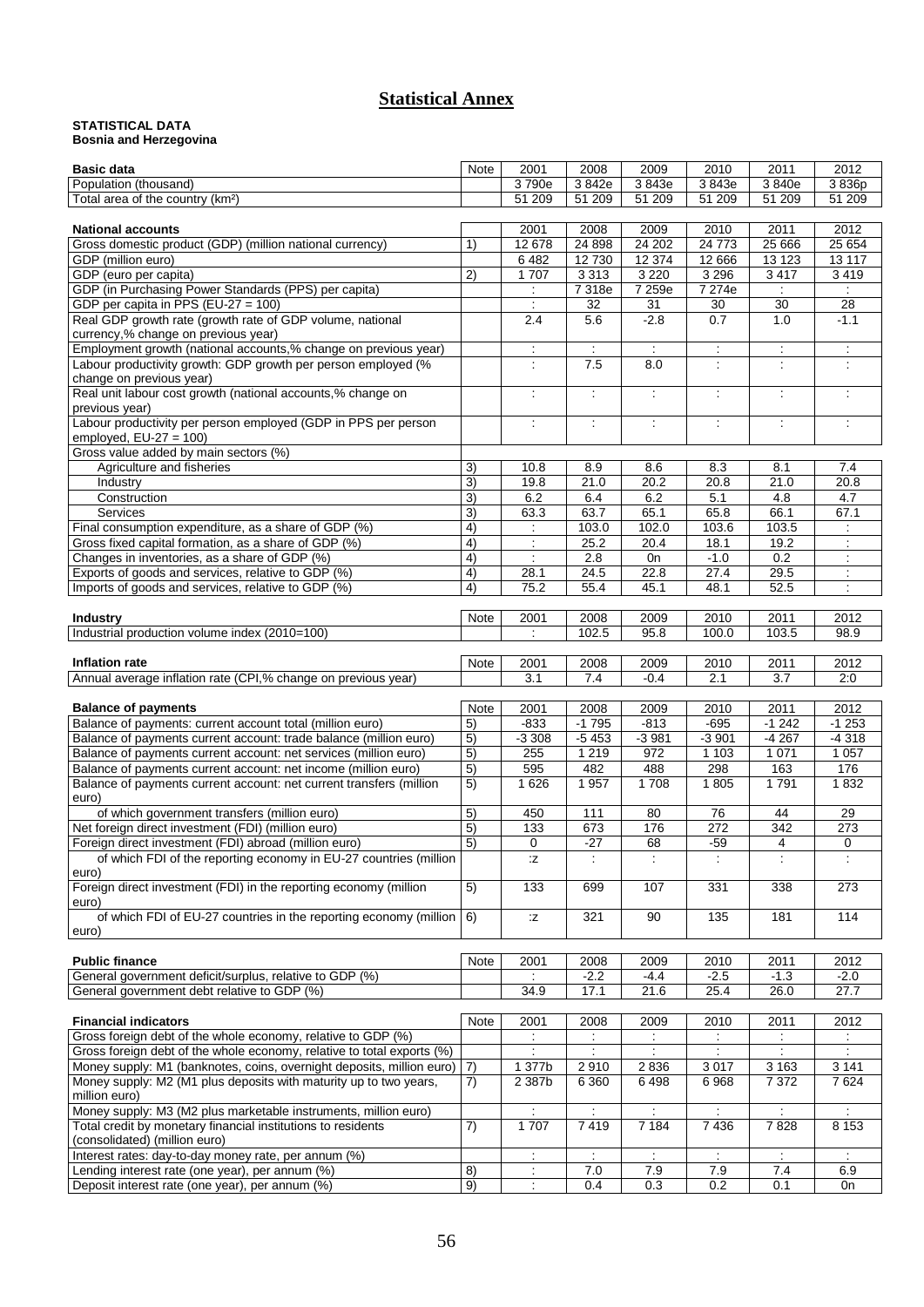| euro exchange rates: average of period - 1 euro =  national<br>currency                                                        |                 | 1.956                    | 1.956                         | 1.956                                        | 1.956                   | 1.956                     | 1.956                       |  |
|--------------------------------------------------------------------------------------------------------------------------------|-----------------|--------------------------|-------------------------------|----------------------------------------------|-------------------------|---------------------------|-----------------------------|--|
| Effective exchange rate index (2005=100)                                                                                       |                 | ÷                        | ÷                             | $\cdot$                                      | ÷                       | $\cdot$                   | ÷                           |  |
| Value of reserve assets (including gold) (million euro)                                                                        |                 | 1 3 8 5                  | 3219                          | 3 176b                                       | 3 3 0 2                 | 3 2 8 4                   | 3 3 2 8                     |  |
|                                                                                                                                | $\overline{10}$ |                          |                               |                                              |                         |                           |                             |  |
| <b>External trade</b>                                                                                                          |                 | 2001                     | 2008                          | 2009                                         | 2010                    | 2011                      | 2012                        |  |
| Value of imports: all goods, all partners (million euro)                                                                       |                 |                          | 8 3 3 0                       | 6317                                         | 6961,9                  | 7938                      | 7799                        |  |
| Value of exports: all goods, all partners (million euro)                                                                       |                 | $\ddot{\cdot}$           | 3 4 3 2                       | 2828                                         | 3627.9                  | 4 2 0 4                   | 4 0 18                      |  |
| Trade balance: all goods, all partners (million euro)                                                                          |                 | $\ddot{\phantom{a}}$     | -4 899                        | $-3489$                                      | $-3334$                 | $-3735$                   | $-3781$                     |  |
| Terms of trade (export price index / import price index)                                                                       | 11)             | Ì.                       |                               |                                              | 100.0                   | 99.0p                     | 96.6p                       |  |
| Share of exports to EU-27 countries in value of total exports (%)                                                              |                 | $\ddot{\phantom{a}}$     | 55.0                          | 54.0                                         | 54.5                    | 55.6                      | 57.8                        |  |
| Share of imports from EU-27 countries in value of total imports (%)                                                            |                 | ÷                        | 48.0                          | 49.1                                         | 45.9                    | 45.4                      | 46.9                        |  |
| Demography                                                                                                                     | <b>Note</b>     | 2001                     | 2008                          | 2009                                         | 2010                    | 2011                      | 2012                        |  |
| Natural growth rate: natural change (births minus deaths) (per 1000                                                            |                 | 1.9                      | 0.0                           | $-0.1$                                       | $-0.4$                  | $-0.8$                    | $-0.9p$                     |  |
| inhabitants)                                                                                                                   |                 |                          |                               |                                              |                         |                           |                             |  |
| Infant mortality rate: deaths of children under one year of age per<br>1000 live births                                        |                 | 7.6                      | 6.9                           | 6.5                                          | 6.4                     | 5.8                       | 5.0 <sub>p</sub>            |  |
| Life expectancy at birth: male (years)                                                                                         |                 | 71.3                     | 72.4e                         | 72.4e                                        | 72.4e                   | 72.4e                     | 72.4e                       |  |
| Life expectancy at birth: female (years)                                                                                       |                 | 76.7                     | 77.7e                         | 77.7e                                        | 77.7e                   | 77.7e                     | 77.7e                       |  |
|                                                                                                                                |                 |                          |                               |                                              |                         |                           |                             |  |
| Labour market                                                                                                                  | Note            | 2001                     | 2008                          | 2009                                         | 2010                    | 2011                      | 2012                        |  |
| Economic activity rate (20-64): share of population aged 20-64 that is                                                         |                 | $\ddot{\phantom{a}}$     | ÷                             |                                              |                         |                           |                             |  |
| economically active (%)                                                                                                        |                 |                          |                               |                                              |                         |                           |                             |  |
| Employment rate (20-64): share of population aged 20-64 in<br>employment (%)                                                   |                 | $\ddot{\phantom{a}}$     | ÷                             | $\ddot{\phantom{a}}$                         | $\ddot{\phantom{a}}$    | $\ddot{\cdot}$            | $\ddot{\phantom{a}}$        |  |
| Employment rate male (20-64) (%)                                                                                               |                 | $\ddot{\cdot}$           | $\ddot{\cdot}$                | $\ddot{\phantom{a}}$                         | $\ddot{\phantom{a}}$    |                           | $\ddot{\phantom{a}}$        |  |
| Employment rate female (20-64) (%)                                                                                             |                 | $\ddot{\cdot}$           | $\ddot{\phantom{a}}$          | $\ddot{\cdot}$                               | $\overline{\mathbb{R}}$ | $\ddot{\cdot}$            | $\ddot{\phantom{a}}$        |  |
| Employment rate of older workers (55-64): share of population aged<br>55-64 in employment (%)                                  |                 | $\ddot{\cdot}$           | 34.4                          | 34.0                                         | 33.3                    | 33.6                      | 35.0                        |  |
| Employment by main sectors (%)                                                                                                 |                 |                          |                               |                                              |                         |                           |                             |  |
| Agriculture                                                                                                                    | 12)             |                          | 20.6                          | 21.2                                         | 19.7                    | 19.6                      | 20.5                        |  |
| Industry                                                                                                                       | 13)             | $\ddot{\cdot}$           | 21.7                          | 21.2                                         | 21.9                    | 20.9                      | 30.3                        |  |
| Construction                                                                                                                   | 14)             | $\ddot{\phantom{a}}$     | 10.8                          | 10.3                                         | 9.1                     | 8.0                       | $\mathcal{L}^{\mathcal{L}}$ |  |
| Services                                                                                                                       | 12)             | $\overline{\mathbb{R}}$  | 47.0                          | 47.3                                         | 49.3                    | 51.5                      | 49.0                        |  |
| Unemployment rate: share of labour force that is unemployed (%)                                                                | 15)             | 40.0                     | 23.4                          | 24.1                                         | 27.2                    | 28.0                      | 28.6                        |  |
| Share of male labour force that is unemployed (%)                                                                              |                 |                          | 21.4                          | 23.1                                         | 25.6                    | 26.5                      | 26.4                        |  |
| Share of female labour force that is unemployed (%)                                                                            |                 | $\ddot{\phantom{a}}$     | 26.8                          | $25.\overline{6}$                            | 29.9                    | 30.5                      | 30.7                        |  |
| Unemployment rate of persons < 25 years: share of labour force aged<br><25 that is unemployed (%)                              |                 | ÷                        | 47.5                          | 48.7                                         | 57.5                    | 57.9                      | 63.1                        |  |
| Long-term unemployment rate: share of labour force that is                                                                     |                 | ÷                        | 20.2                          | 20.0                                         | 22.3                    | 22.3                      | 22.9                        |  |
| unemployed for 12 months and more (%)                                                                                          |                 |                          |                               |                                              |                         |                           |                             |  |
|                                                                                                                                |                 |                          |                               |                                              |                         |                           |                             |  |
| Social cohesion                                                                                                                | Note            | 2001                     | 2008                          | 2009                                         | 2010                    | 2011                      | 2012                        |  |
| Average nominal monthly wages and salaries (national currency)<br>Index of real wages and salaries (index of nominal wages and | 16)             | 408.0                    | 752.0<br>$\ddot{\phantom{a}}$ | 790.0<br>$\ddot{\phantom{a}}$                | 798.0<br>÷              | 816.0<br>÷                | $\ddot{\phantom{a}}$        |  |
| salaries divided by the CPI/HICP) (2000=100)                                                                                   |                 |                          |                               |                                              |                         |                           |                             |  |
| * Early school leavers - Share of population aged 18-24 with at most                                                           |                 | ÷                        | $\ddot{\cdot}$                | $\ddot{\phantom{a}}$                         | ÷                       | $\ddot{\phantom{a}}$      | ÷                           |  |
| lower secondary education and not in further education or training (%)                                                         |                 |                          |                               |                                              |                         |                           |                             |  |
|                                                                                                                                | Note            |                          |                               | 2009                                         | 2010                    | 2011                      | 2012                        |  |
| <b>Standard of living</b><br>Number of passenger cars per 1000 population                                                      |                 | 2001<br>÷                | 2008<br>178.8e                | 180.6e                                       | 188.6e                  | 191.4e                    | 159.6e                      |  |
| Number of subscriptions to cellular mobile telephone services per                                                              |                 | 92.6e                    | 769.9e                        | 830.7e                                       | 784.3e                  | 825.8e                    | 873.2e                      |  |
| 1000 population                                                                                                                |                 |                          |                               |                                              |                         |                           |                             |  |
|                                                                                                                                |                 |                          |                               |                                              |                         |                           |                             |  |
| <b>Infrastructure</b>                                                                                                          | Note            | 2001                     | 2008                          | 2009                                         | 2010                    | 2011                      | 2012                        |  |
| Density of railway network (lines in operation, per 1000 km <sup>2</sup> )                                                     |                 |                          | 19.9                          | 19.9                                         | 20.1                    |                           | 20.1                        |  |
| Length of motorways (km)                                                                                                       |                 | $\overline{\phantom{a}}$ | 28                            | 35                                           | 35                      | $\ddot{\cdot}$            | 37                          |  |
| Innovation and research                                                                                                        | <b>Note</b>     | 2001                     | 2008                          | 2009                                         | 2010                    | 2011                      | 2012                        |  |
| Spending on human resources (public expenditure on education in%                                                               |                 | ÷                        | ÷                             |                                              |                         |                           |                             |  |
| of GDP)                                                                                                                        |                 |                          |                               |                                              |                         |                           |                             |  |
| Gross domestic expenditure on R&D in% of GDP                                                                                   |                 | ÷                        | $\ddot{\phantom{a}}$          | $\overline{\phantom{a}}$                     | ÷                       |                           | ÷                           |  |
| Percentage of households who have Internet access at home (%)                                                                  |                 | $\ddot{\phantom{a}}$     | ÷                             | $\overline{\phantom{a}}$                     | $\ddot{\phantom{a}}$    |                           | $\ddot{\phantom{a}}$        |  |
|                                                                                                                                |                 |                          |                               |                                              |                         |                           |                             |  |
| <b>Environment</b><br>* Greenhouse gas emissions, CO2 equivalent (tons, 1990=100)                                              | Note<br>17)     | 2001<br>16.0             | 2008                          | 2009                                         | 2010                    | 2011                      | 2012                        |  |
| Energy intensity of the economy (kg of oil equivalent per 1000 euro                                                            |                 | ÷                        | ÷,<br>÷                       | $\ddot{\phantom{a}}$<br>$\ddot{\phantom{a}}$ | ÷                       | ÷<br>$\ddot{\phantom{a}}$ | $\ddot{\phantom{a}}$        |  |
| GDP)                                                                                                                           |                 |                          |                               |                                              |                         |                           |                             |  |
| Electricity generated from renewable sources in% of gross electricity<br>consumption                                           |                 | t                        | t                             | $\ddot{\phantom{a}}$                         | ÷                       |                           | ÷                           |  |
| Road share of inland freight transport (% of tonne-km)                                                                         |                 | 51.0                     | 60.0                          | 63.0                                         | 62.0                    | 64.0                      | 66.7                        |  |